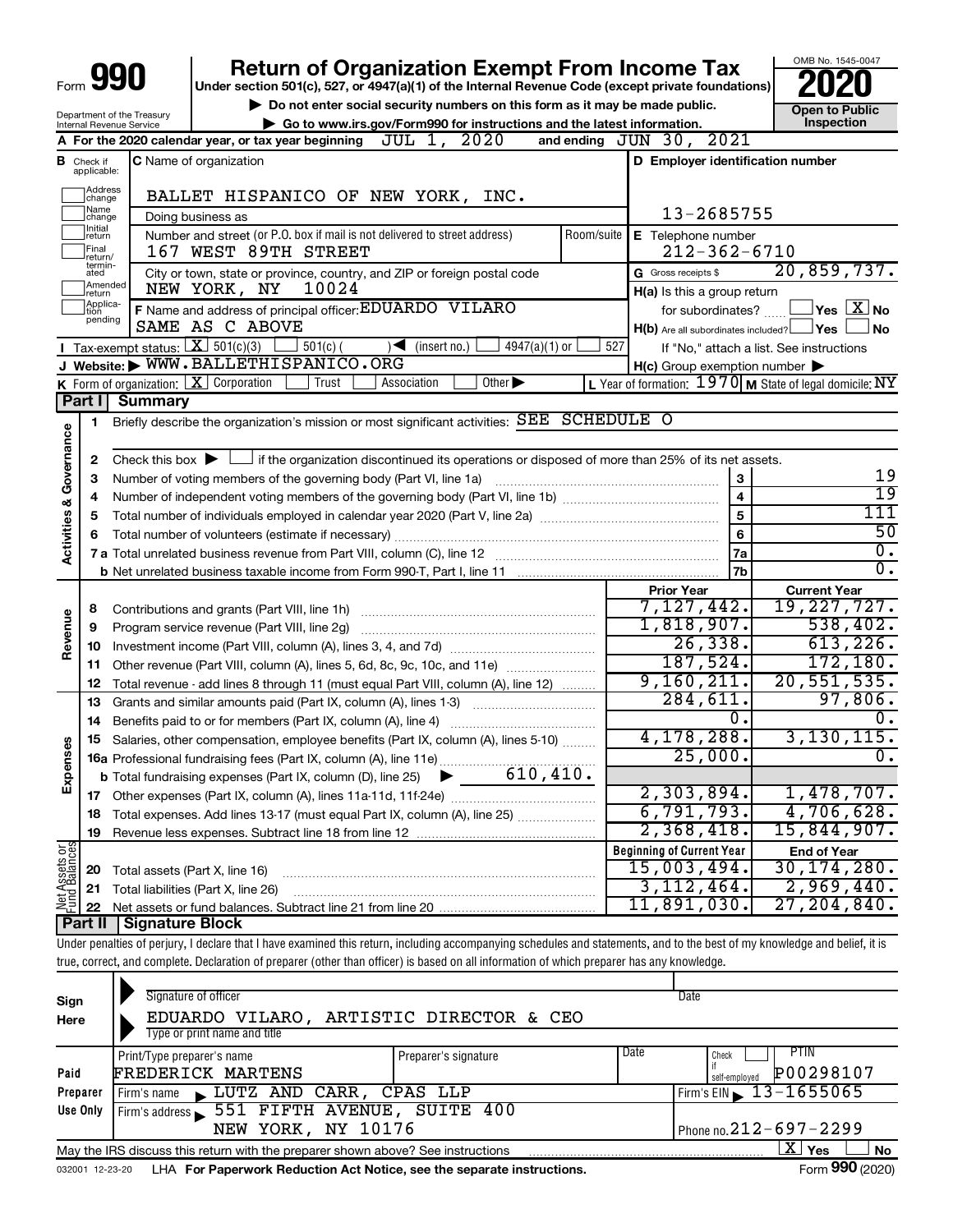|              | 13-2685755<br>BALLET HISPANICO OF NEW YORK, INC.<br>Form 990 (2020)                                                                                             | Page 2             |
|--------------|-----------------------------------------------------------------------------------------------------------------------------------------------------------------|--------------------|
|              | Part III   Statement of Program Service Accomplishments                                                                                                         | $\boxed{\text{X}}$ |
| $\mathbf{1}$ | Briefly describe the organization's mission:                                                                                                                    |                    |
|              | BALLET HISPANICO BRINGS COMMUNITIES TOGETHER TO CELEBRATE AND EXPLORE                                                                                           |                    |
|              | LATINO CULTURES THROUGH INNOVATIVE DANCE PRODUCTIONS, TRANSFORMATIVE                                                                                            |                    |
|              | DANCE TRAINING, AND COMMUNITY ENGAGEMENT.                                                                                                                       |                    |
| $\mathbf{2}$ | Did the organization undertake any significant program services during the year which were not listed on the                                                    |                    |
|              | $\Box$ Yes $[\overline{\mathrm{X}}]$ No<br>prior Form 990 or 990-EZ?                                                                                            |                    |
|              | If "Yes," describe these new services on Schedule O.<br>$\sqrt{\mathsf{Yes}\mathord{\;\mathbb{X}}\mathord{\;\mathsf{No}}}$                                      |                    |
| 3            | Did the organization cease conducting, or make significant changes in how it conducts, any program services?<br>If "Yes," describe these changes on Schedule O. |                    |
| 4            | Describe the organization's program service accomplishments for each of its three largest program services, as measured by expenses.                            |                    |
|              | Section 501(c)(3) and 501(c)(4) organizations are required to report the amount of grants and allocations to others, the total expenses, and                    |                    |
|              | revenue, if any, for each program service reported.<br>13,000.<br>) (Expenses \$                                                                                |                    |
| 4a           | (Code:<br>DANCE COMPANY:                                                                                                                                        |                    |
|              | THE COMPANY IS A GROUP OF HIGHLY TRAINED PROFESSIONALS WHO PERFORM THE                                                                                          |                    |
|              | WORKS OF LATINO CHOREOGRAPHERS FOR AUDIENCES AROUND THE WORLD.<br><b>OUR</b>                                                                                    |                    |
|              | REPERTORY EXPLORES THE DIVERSITY OF LATINO CULTURES AND BRINGS<br>INNOVATIVE WAYS OF EXPERIENCING AND SHARING A CULTURAL DIALOGUE.                              |                    |
|              | REPRESENTING A MULTITUDE OF NATIONALITIES, OUR ARTISTS REFLECT THE                                                                                              |                    |
|              | EVER-CHANGING FACE OF OUR NATION.                                                                                                                               |                    |
|              |                                                                                                                                                                 |                    |
|              |                                                                                                                                                                 |                    |
|              |                                                                                                                                                                 |                    |
|              |                                                                                                                                                                 |                    |
| 4b           | $1,499,957$ and $\frac{1}{2}$ including grants of \$ 97,806 a $\frac{1}{2}$ (Revenue \$<br>458,534.<br>(Expenses \$<br>(Code:                                   |                    |
|              | THE SCHOOL OF DANCE:                                                                                                                                            |                    |
|              | THE BALLET HISPANICO SCHOOL OF DANCE TRAINS ECLECTIC, VERSATILE DANCERS                                                                                         |                    |
|              | WHO STAND OUT IN A COMPETITIVE PROFESSIONAL ENVIRONMENT FOR THEIR<br>MASTERY OF THE CLASSICAL BALLET TRADITION, CONTEMPORARY TECHNIQUES,                        | AND                |
|              | SPANISH DANCE. ACCREDITED BY THE NATIONAL ASSOCIATION OF SCHOOLS OF                                                                                             |                    |
|              | DANCE, THE SCHOOL EMPOWERS STUDENTS BY OFFERING A HOLISTIC APPROACH                                                                                             | TО                 |
|              | MOVEMENT DISCOVERY, INCLUDING PRE-PROFESSIONAL TRAINING AND CLASSES FOR                                                                                         |                    |
|              | THE NOVICE DANCER. THE SCHOOL ALSO OFFERS ADULT CLASSES AND WORKSHOPS<br>THAT PROVIDE CULTURAL ENRICHMENT AND THE JOY OF DANCE TO EVERYONE.                     |                    |
|              |                                                                                                                                                                 |                    |
|              |                                                                                                                                                                 |                    |
| 4c           | 64,600.<br>$456$ , $810$ • including grants of \$ $\qquad \qquad$ ) (Revenue \$ $\qquad \qquad$<br>) (Expenses \$<br>(Code:                                     |                    |
|              | COMMUNITY ARTS PARTNERSHIPS:                                                                                                                                    |                    |
|              | COMMUNITY ARTS PARTNERSHIPS (CAP) PROVIDE EXPLORATORY LEARNING                                                                                                  |                    |
|              | EXPERIENCES OF LATINO CULTURE IN SCHOOLS, BUSINESS, AND COMMUNITY                                                                                               |                    |
|              | CENTERS, PUBLIC SPACES AND AT UNIVERSITY CAMPUSES. CAP INCLUDES<br>IN-SCHOOL AND AFTER-SCHOOL DANCE RESIDENCIES THAT UNITE TEACHING                             |                    |
|              | ARTISTS WITH THE SCHOOL COMMUNITY, INTERACTIVE PERFORMANCES FEATURING                                                                                           |                    |
|              | OUR SECOND COMPANY, BHDOS, AND TEACHER TRAINING SESSIONS, CLASSROOM                                                                                             |                    |
|              | WORKSHOPS AND MASTER CLASSES WITH BALLET HISPNICO S EXTRAORDINARY                                                                                               |                    |
|              | COMPANY MEMBERS. CAP BRINGS THE ENJOYMENT OF LATINO DANCE TRADITIONS TO                                                                                         |                    |
|              | COUNTLESS THOUSANDS ACROSS THE COUNTRY.                                                                                                                         |                    |
|              | THE CAP MENU OF ACTIVITIES IN NEW YORK CITY OFFERS IN-SCHOOL OR<br>AFTER-SCHOOL ARTS AND EDUCATION RESIDENCIES, WORKSHOPS IN DANCE FORMS                        |                    |
|              | 4d Other program services (Describe on Schedule O.)                                                                                                             |                    |
|              | 146, 998 • including grants of \$<br>2,815.<br>(Expenses \$<br>) (Revenue \$                                                                                    |                    |
|              | 3,556,671.<br>4e Total program service expenses >                                                                                                               |                    |
|              | Form 990 (2020)<br>SEE SCHEDULE O FOR CONTINUATION(S)<br>032002 12-23-20                                                                                        |                    |
|              | 3                                                                                                                                                               |                    |
|              | 11421221 759420 132685755<br>2020.05010 BALLET HISPANICO OF NEW YOR 13268571                                                                                    |                    |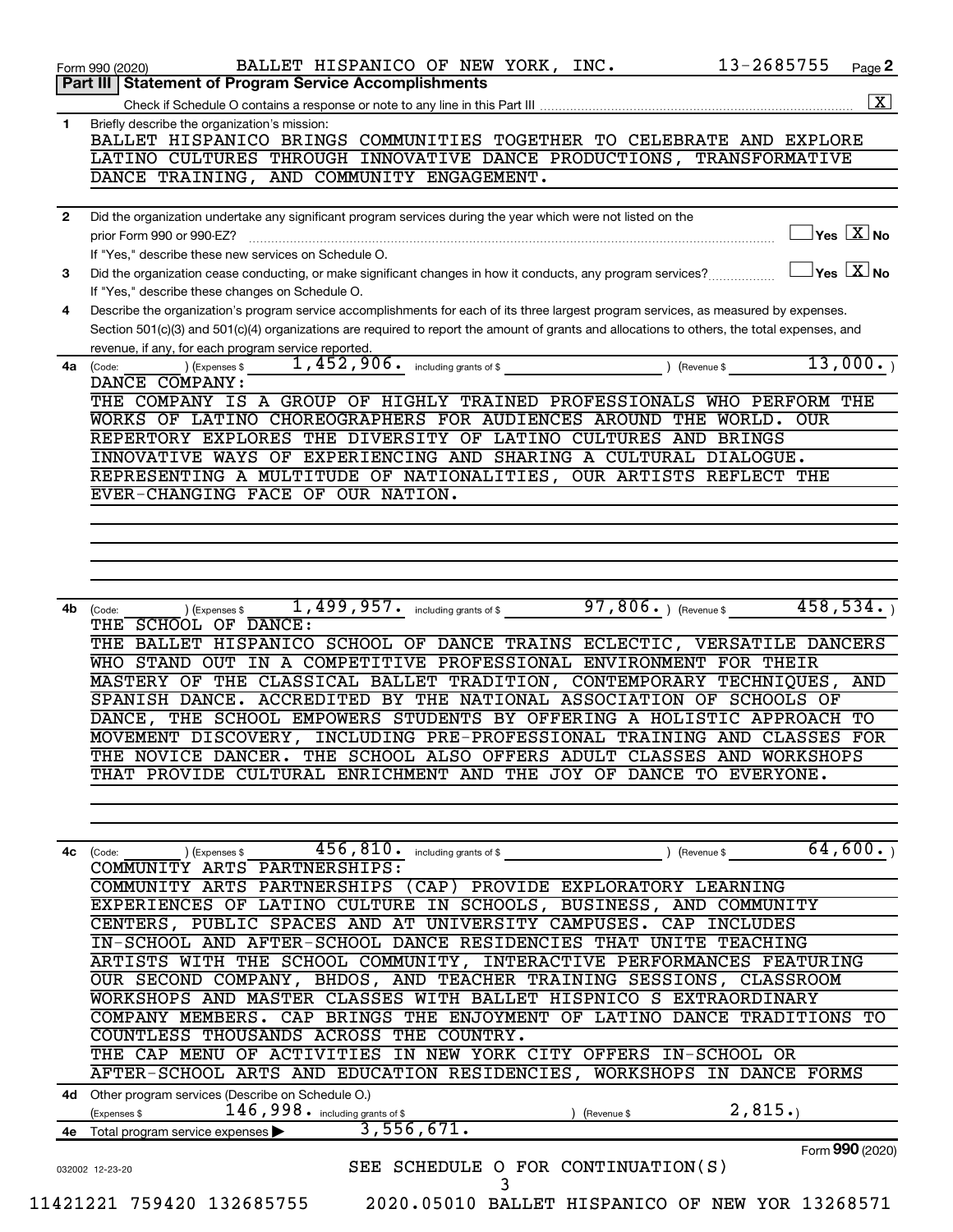|  | Form 990 (2020) |
|--|-----------------|
|  |                 |

**Part IV Checklist of Required Schedules**

|    |                                                                                                                                                                                                                                                                |                 | Yes | No                           |
|----|----------------------------------------------------------------------------------------------------------------------------------------------------------------------------------------------------------------------------------------------------------------|-----------------|-----|------------------------------|
| 1  | Is the organization described in section $501(c)(3)$ or $4947(a)(1)$ (other than a private foundation)?                                                                                                                                                        |                 |     |                              |
|    | If "Yes," complete Schedule A                                                                                                                                                                                                                                  | 1               | x   |                              |
| 2  | Is the organization required to complete Schedule B, Schedule of Contributors? [11] The organization required to complete Schedule B, Schedule of Contributors?                                                                                                | $\mathbf{2}$    | х   |                              |
| 3  | Did the organization engage in direct or indirect political campaign activities on behalf of or in opposition to candidates for                                                                                                                                |                 |     |                              |
|    | public office? If "Yes," complete Schedule C, Part I                                                                                                                                                                                                           | з               |     | x                            |
| 4  | Section 501(c)(3) organizations. Did the organization engage in lobbying activities, or have a section 501(h) election in effect                                                                                                                               |                 |     | x                            |
|    | Is the organization a section 501(c)(4), 501(c)(5), or 501(c)(6) organization that receives membership dues, assessments, or                                                                                                                                   | 4               |     |                              |
| 5  |                                                                                                                                                                                                                                                                | 5               |     | x                            |
| 6  | Did the organization maintain any donor advised funds or any similar funds or accounts for which donors have the right to                                                                                                                                      |                 |     |                              |
|    | provide advice on the distribution or investment of amounts in such funds or accounts? If "Yes," complete Schedule D, Part I                                                                                                                                   | 6               |     | x                            |
| 7  | Did the organization receive or hold a conservation easement, including easements to preserve open space,                                                                                                                                                      |                 |     |                              |
|    | .                                                                                                                                                                                                                                                              | $\overline{7}$  |     | х                            |
| 8  | Did the organization maintain collections of works of art, historical treasures, or other similar assets? If "Yes," complete                                                                                                                                   |                 |     |                              |
|    | Schedule D, Part III <b>Marting Commission Commission Commission</b> Commission Commission Commission Commission Commission                                                                                                                                    | 8               | x.  |                              |
| 9  | Did the organization report an amount in Part X, line 21, for escrow or custodial account liability, serve as a custodian for                                                                                                                                  |                 |     |                              |
|    | amounts not listed in Part X; or provide credit counseling, debt management, credit repair, or debt negotiation services?                                                                                                                                      |                 |     |                              |
|    |                                                                                                                                                                                                                                                                | 9               |     | х                            |
| 10 | Did the organization, directly or through a related organization, hold assets in donor-restricted endowments                                                                                                                                                   |                 |     |                              |
|    |                                                                                                                                                                                                                                                                | 10              | x   |                              |
| 11 | If the organization's answer to any of the following questions is "Yes," then complete Schedule D, Parts VI, VII, VIII, IX, or X                                                                                                                               |                 |     |                              |
|    | as applicable.                                                                                                                                                                                                                                                 |                 |     |                              |
|    | a Did the organization report an amount for land, buildings, and equipment in Part X, line 10? If "Yes," complete Schedule D,                                                                                                                                  |                 |     |                              |
|    | Part VI                                                                                                                                                                                                                                                        | 11a             | х   |                              |
|    | <b>b</b> Did the organization report an amount for investments - other securities in Part X, line 12, that is 5% or more of its total                                                                                                                          |                 |     | x                            |
|    | c Did the organization report an amount for investments - program related in Part X, line 13, that is 5% or more of its total                                                                                                                                  | 11b             |     |                              |
|    |                                                                                                                                                                                                                                                                | 11c             |     | x                            |
|    | d Did the organization report an amount for other assets in Part X, line 15, that is 5% or more of its total assets reported in                                                                                                                                |                 |     |                              |
|    |                                                                                                                                                                                                                                                                | 11d             |     | x                            |
|    |                                                                                                                                                                                                                                                                | 11e             | х   |                              |
| f  | Did the organization's separate or consolidated financial statements for the tax year include a footnote that addresses                                                                                                                                        |                 |     |                              |
|    | the organization's liability for uncertain tax positions under FIN 48 (ASC 740)? If "Yes," complete Schedule D, Part X                                                                                                                                         | 11f             |     | x                            |
|    | 12a Did the organization obtain separate, independent audited financial statements for the tax year? If "Yes," complete                                                                                                                                        |                 |     |                              |
|    | Schedule D, Parts XI and XII                                                                                                                                                                                                                                   | 12a             | x   |                              |
|    | <b>b</b> Was the organization included in consolidated, independent audited financial statements for the tax year?                                                                                                                                             |                 |     |                              |
|    | If "Yes," and if the organization answered "No" to line 12a, then completing Schedule D, Parts XI and XII is optional www.                                                                                                                                     | 12 <sub>b</sub> |     | Χ                            |
| 13 | Is the organization a school described in section $170(b)(1)(A)(ii)?$ If "Yes," complete Schedule E                                                                                                                                                            | 13              |     | $\overline{\texttt{x}}$<br>x |
|    | 14a Did the organization maintain an office, employees, or agents outside of the United States?                                                                                                                                                                | 14a             |     |                              |
|    | <b>b</b> Did the organization have aggregate revenues or expenses of more than \$10,000 from grantmaking, fundraising, business,<br>investment, and program service activities outside the United States, or aggregate foreign investments valued at \$100,000 |                 |     |                              |
|    |                                                                                                                                                                                                                                                                | 14b             |     | x                            |
| 15 | Did the organization report on Part IX, column (A), line 3, more than \$5,000 of grants or other assistance to or for any                                                                                                                                      |                 |     |                              |
|    |                                                                                                                                                                                                                                                                | 15              |     | x                            |
| 16 | Did the organization report on Part IX, column (A), line 3, more than \$5,000 of aggregate grants or other assistance to                                                                                                                                       |                 |     |                              |
|    |                                                                                                                                                                                                                                                                | 16              |     | X.                           |
| 17 | Did the organization report a total of more than \$15,000 of expenses for professional fundraising services on Part IX,                                                                                                                                        |                 |     |                              |
|    |                                                                                                                                                                                                                                                                | 17              |     | X.                           |
| 18 | Did the organization report more than \$15,000 total of fundraising event gross income and contributions on Part VIII, lines                                                                                                                                   |                 |     |                              |
|    |                                                                                                                                                                                                                                                                | 18              | x   |                              |
| 19 | Did the organization report more than \$15,000 of gross income from gaming activities on Part VIII, line 9a? If "Yes,"                                                                                                                                         |                 |     |                              |
|    |                                                                                                                                                                                                                                                                | 19              |     | x                            |
|    |                                                                                                                                                                                                                                                                | 20a             |     | x                            |
|    |                                                                                                                                                                                                                                                                | 20 <sub>b</sub> |     |                              |
| 21 | Did the organization report more than \$5,000 of grants or other assistance to any domestic organization or                                                                                                                                                    | 21              |     | x                            |
|    |                                                                                                                                                                                                                                                                |                 |     |                              |

032003 12-23-20

Form (2020) **990**

| 1421221 759420 132685755 |  |
|--------------------------|--|
|--------------------------|--|

4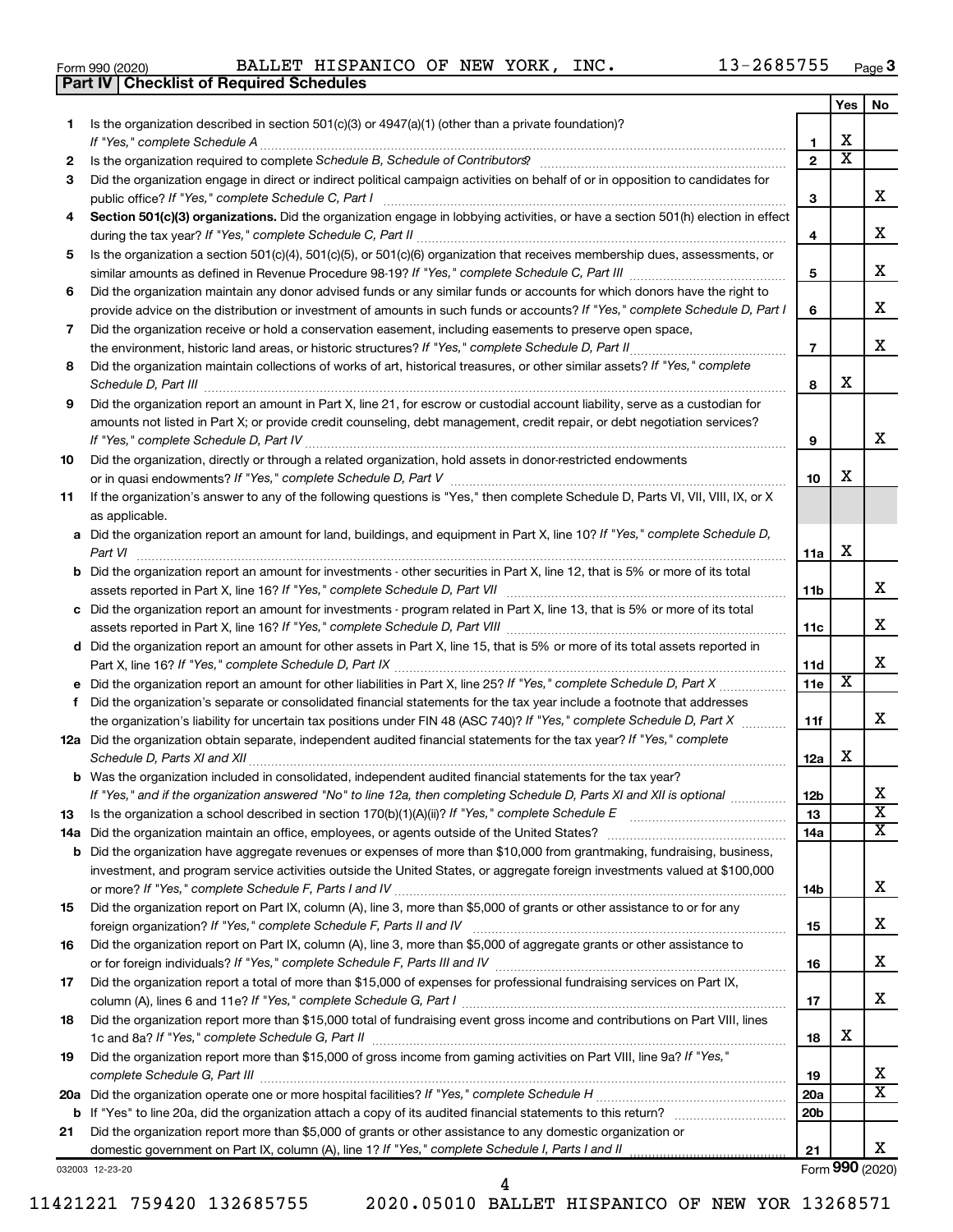| Form 990 (2020) |  |
|-----------------|--|
|-----------------|--|

*(continued)* **Part IV Checklist of Required Schedules**

|               |                                                                                                                                                                                                   |                 | Yes | No                      |
|---------------|---------------------------------------------------------------------------------------------------------------------------------------------------------------------------------------------------|-----------------|-----|-------------------------|
| 22            | Did the organization report more than \$5,000 of grants or other assistance to or for domestic individuals on                                                                                     |                 |     |                         |
|               |                                                                                                                                                                                                   | 22              | X   |                         |
| 23            | Did the organization answer "Yes" to Part VII, Section A, line 3, 4, or 5 about compensation of the organization's current                                                                        |                 |     |                         |
|               | and former officers, directors, trustees, key employees, and highest compensated employees? If "Yes," complete                                                                                    |                 | х   |                         |
|               | Schedule J<br>24a Did the organization have a tax-exempt bond issue with an outstanding principal amount of more than \$100,000 as of the                                                         | 23              |     |                         |
|               | last day of the year, that was issued after December 31, 2002? If "Yes," answer lines 24b through 24d and complete                                                                                |                 |     |                         |
|               | Schedule K. If "No," go to line 25a                                                                                                                                                               | 24a             |     | x                       |
|               |                                                                                                                                                                                                   | 24 <sub>b</sub> |     |                         |
|               | c Did the organization maintain an escrow account other than a refunding escrow at any time during the year to defease                                                                            |                 |     |                         |
|               |                                                                                                                                                                                                   | 24c             |     |                         |
|               | d Did the organization act as an "on behalf of" issuer for bonds outstanding at any time during the year?                                                                                         | 24d             |     |                         |
|               | 25a Section 501(c)(3), 501(c)(4), and 501(c)(29) organizations. Did the organization engage in an excess benefit                                                                                  |                 |     |                         |
|               |                                                                                                                                                                                                   | 25a             |     | x                       |
|               | <b>b</b> Is the organization aware that it engaged in an excess benefit transaction with a disqualified person in a prior year, and                                                               |                 |     |                         |
|               | that the transaction has not been reported on any of the organization's prior Forms 990 or 990-EZ? If "Yes," complete                                                                             |                 |     |                         |
|               | Schedule L, Part I                                                                                                                                                                                | 25b             |     | х                       |
| 26            | Did the organization report any amount on Part X, line 5 or 22, for receivables from or payables to any current                                                                                   |                 |     |                         |
|               | or former officer, director, trustee, key employee, creator or founder, substantial contributor, or 35%                                                                                           |                 |     |                         |
|               | controlled entity or family member of any of these persons? If "Yes," complete Schedule L, Part II [ [ [ [ ] ]                                                                                    | 26              |     | x                       |
| 27            | Did the organization provide a grant or other assistance to any current or former officer, director, trustee, key employee,                                                                       |                 |     |                         |
|               | creator or founder, substantial contributor or employee thereof, a grant selection committee member, or to a 35% controlled                                                                       |                 |     | х                       |
|               | entity (including an employee thereof) or family member of any of these persons? If "Yes," complete Schedule L, Part III                                                                          | 27              |     |                         |
| 28            | Was the organization a party to a business transaction with one of the following parties (see Schedule L, Part IV<br>instructions, for applicable filing thresholds, conditions, and exceptions): |                 |     |                         |
|               | a A current or former officer, director, trustee, key employee, creator or founder, or substantial contributor? If                                                                                |                 |     |                         |
|               |                                                                                                                                                                                                   | 28a             |     | х                       |
|               |                                                                                                                                                                                                   | 28 <sub>b</sub> |     | $\overline{\texttt{x}}$ |
|               | c A 35% controlled entity of one or more individuals and/or organizations described in lines 28a or 28b?If                                                                                        |                 |     |                         |
|               |                                                                                                                                                                                                   | 28c             |     | х                       |
| 29            |                                                                                                                                                                                                   | 29              |     | $\overline{\text{x}}$   |
| 30            | Did the organization receive contributions of art, historical treasures, or other similar assets, or qualified conservation                                                                       |                 |     |                         |
|               |                                                                                                                                                                                                   | 30              |     | х                       |
| 31            | Did the organization liquidate, terminate, or dissolve and cease operations? If "Yes," complete Schedule N, Part I                                                                                | 31              |     | $\overline{\texttt{x}}$ |
| 32            | Did the organization sell, exchange, dispose of, or transfer more than 25% of its net assets? If "Yes," complete                                                                                  |                 |     |                         |
|               | Schedule N, Part II                                                                                                                                                                               | 32              |     | х                       |
| 33            | Did the organization own 100% of an entity disregarded as separate from the organization under Regulations                                                                                        |                 |     |                         |
|               |                                                                                                                                                                                                   | 33              |     | х                       |
| 34            | Was the organization related to any tax-exempt or taxable entity? If "Yes," complete Schedule R, Part II, III, or IV, and                                                                         |                 |     | х                       |
|               | Part V, line 1                                                                                                                                                                                    | 34              |     | $\overline{\text{X}}$   |
|               | b If "Yes" to line 35a, did the organization receive any payment from or engage in any transaction with a controlled entity                                                                       | 35a             |     |                         |
|               |                                                                                                                                                                                                   | 35 <sub>b</sub> |     |                         |
| 36            | Section 501(c)(3) organizations. Did the organization make any transfers to an exempt non-charitable related organization?                                                                        |                 |     |                         |
|               |                                                                                                                                                                                                   | 36              |     | х                       |
| 37            | Did the organization conduct more than 5% of its activities through an entity that is not a related organization                                                                                  |                 |     |                         |
|               | and that is treated as a partnership for federal income tax purposes? If "Yes," complete Schedule R, Part VI                                                                                      | 37              |     | x                       |
| 38            | Did the organization complete Schedule O and provide explanations in Schedule O for Part VI, lines 11b and 19?                                                                                    |                 |     |                         |
|               |                                                                                                                                                                                                   | 38              | х   |                         |
| <b>Part V</b> | <b>Statements Regarding Other IRS Filings and Tax Compliance</b>                                                                                                                                  |                 |     |                         |
|               |                                                                                                                                                                                                   |                 |     |                         |
|               | 31                                                                                                                                                                                                |                 | Yes | No                      |
|               | 1a<br>0                                                                                                                                                                                           |                 |     |                         |
|               | 1b<br>c Did the organization comply with backup withholding rules for reportable payments to vendors and reportable gaming                                                                        |                 |     |                         |
|               |                                                                                                                                                                                                   | 1c              | х   |                         |
|               | 032004 12-23-20                                                                                                                                                                                   |                 |     | Form 990 (2020)         |
|               | 5                                                                                                                                                                                                 |                 |     |                         |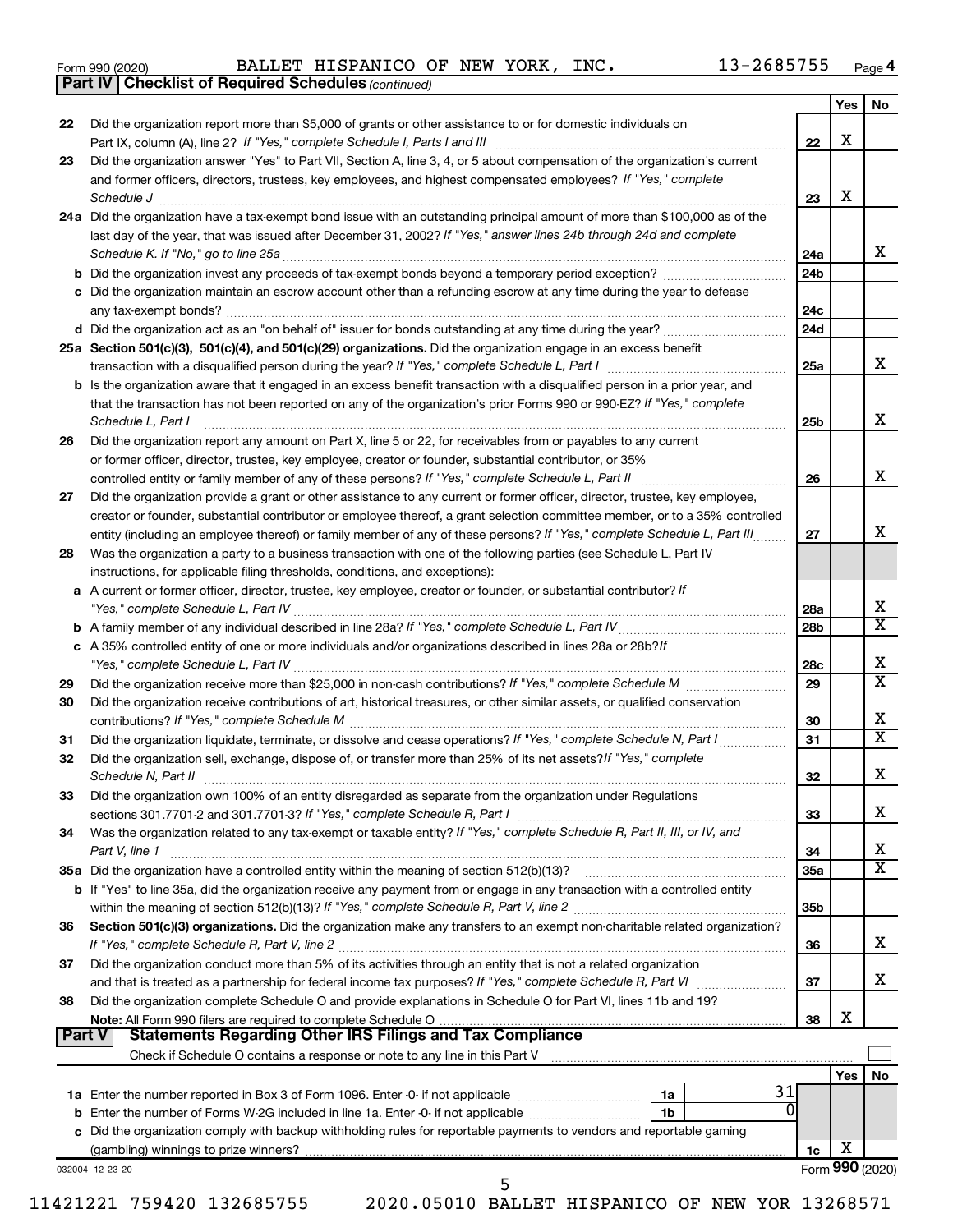| Form 990 (2020) |
|-----------------|
|-----------------|

| Form 990 (2020) |  |  | BALLET HISPANICO OF NEW YORK, |  |  |  | INC. | 13-2685755 | Page |  |
|-----------------|--|--|-------------------------------|--|--|--|------|------------|------|--|
|-----------------|--|--|-------------------------------|--|--|--|------|------------|------|--|

**Part V Statements Regarding Other IRS Filings and Tax Compliance**

*(continued)*

|    |                                                                                                                                                                                                       |                | Yes | No     |  |  |  |  |
|----|-------------------------------------------------------------------------------------------------------------------------------------------------------------------------------------------------------|----------------|-----|--------|--|--|--|--|
|    | 2a Enter the number of employees reported on Form W-3, Transmittal of Wage and Tax Statements,                                                                                                        |                |     |        |  |  |  |  |
|    | 111<br>2a<br>filed for the calendar year ending with or within the year covered by this return                                                                                                        |                |     |        |  |  |  |  |
|    |                                                                                                                                                                                                       |                |     |        |  |  |  |  |
|    |                                                                                                                                                                                                       |                |     |        |  |  |  |  |
|    | 3a Did the organization have unrelated business gross income of \$1,000 or more during the year?                                                                                                      |                |     |        |  |  |  |  |
|    | <b>b</b> If "Yes," has it filed a Form 990-T for this year? If "No" to line 3b, provide an explanation on Schedule O                                                                                  | 3b             |     |        |  |  |  |  |
|    | 4a At any time during the calendar year, did the organization have an interest in, or a signature or other authority over, a                                                                          |                |     |        |  |  |  |  |
|    | financial account in a foreign country (such as a bank account, securities account, or other financial account)?                                                                                      | 4a             |     | x      |  |  |  |  |
|    | <b>b</b> If "Yes," enter the name of the foreign country                                                                                                                                              |                |     |        |  |  |  |  |
|    | See instructions for filing requirements for FinCEN Form 114, Report of Foreign Bank and Financial Accounts (FBAR).                                                                                   |                |     |        |  |  |  |  |
|    |                                                                                                                                                                                                       | 5a             |     | х<br>X |  |  |  |  |
|    |                                                                                                                                                                                                       | 5 <sub>b</sub> |     |        |  |  |  |  |
|    |                                                                                                                                                                                                       | 5 <sub>c</sub> |     |        |  |  |  |  |
|    | 6a Does the organization have annual gross receipts that are normally greater than \$100,000, and did the organization solicit                                                                        |                |     | x      |  |  |  |  |
|    | any contributions that were not tax deductible as charitable contributions?<br>b If "Yes," did the organization include with every solicitation an express statement that such contributions or gifts | 6а             |     |        |  |  |  |  |
|    | were not tax deductible?                                                                                                                                                                              | 6b             |     |        |  |  |  |  |
| 7  | Organizations that may receive deductible contributions under section 170(c).                                                                                                                         |                |     |        |  |  |  |  |
| a  | Did the organization receive a payment in excess of \$75 made partly as a contribution and partly for goods and services provided to the payor?                                                       | 7а             |     | X.     |  |  |  |  |
|    | If "Yes," did the organization notify the donor of the value of the goods or services provided?                                                                                                       | 7b             |     |        |  |  |  |  |
| c  | Did the organization sell, exchange, or otherwise dispose of tangible personal property for which it was required                                                                                     |                |     |        |  |  |  |  |
|    | to file Form 8282?                                                                                                                                                                                    |                |     |        |  |  |  |  |
|    | 7d                                                                                                                                                                                                    |                |     |        |  |  |  |  |
| е  | Did the organization receive any funds, directly or indirectly, to pay premiums on a personal benefit contract?<br>7е                                                                                 |                |     |        |  |  |  |  |
|    |                                                                                                                                                                                                       |                |     |        |  |  |  |  |
|    | If the organization received a contribution of qualified intellectual property, did the organization file Form 8899 as required?                                                                      |                |     |        |  |  |  |  |
| h. | If the organization received a contribution of cars, boats, airplanes, or other vehicles, did the organization file a Form 1098-C?                                                                    |                |     |        |  |  |  |  |
| 8  | Sponsoring organizations maintaining donor advised funds. Did a donor advised fund maintained by the                                                                                                  |                |     |        |  |  |  |  |
|    | sponsoring organization have excess business holdings at any time during the year?                                                                                                                    |                |     |        |  |  |  |  |
| 9  | Sponsoring organizations maintaining donor advised funds.                                                                                                                                             |                |     |        |  |  |  |  |
| а  | Did the sponsoring organization make any taxable distributions under section 4966?                                                                                                                    | 9а             |     |        |  |  |  |  |
| b  | Did the sponsoring organization make a distribution to a donor, donor advisor, or related person?                                                                                                     | 9b             |     |        |  |  |  |  |
| 10 | Section 501(c)(7) organizations. Enter:                                                                                                                                                               |                |     |        |  |  |  |  |
| а  | 10a                                                                                                                                                                                                   |                |     |        |  |  |  |  |
| b  | 10 <sub>b</sub><br>Gross receipts, included on Form 990, Part VIII, line 12, for public use of club facilities<br>Section 501(c)(12) organizations. Enter:                                            |                |     |        |  |  |  |  |
| 11 | 11a                                                                                                                                                                                                   |                |     |        |  |  |  |  |
|    | b Gross income from other sources (Do not net amounts due or paid to other sources against                                                                                                            |                |     |        |  |  |  |  |
|    | amounts due or received from them.)<br>11b                                                                                                                                                            |                |     |        |  |  |  |  |
|    | 12a Section 4947(a)(1) non-exempt charitable trusts. Is the organization filing Form 990 in lieu of Form 1041?                                                                                        | 12a            |     |        |  |  |  |  |
|    | <b>b</b> If "Yes," enter the amount of tax-exempt interest received or accrued during the year<br>12b                                                                                                 |                |     |        |  |  |  |  |
| 13 | Section 501(c)(29) qualified nonprofit health insurance issuers.                                                                                                                                      |                |     |        |  |  |  |  |
|    | a Is the organization licensed to issue qualified health plans in more than one state?                                                                                                                | 13a            |     |        |  |  |  |  |
|    | Note: See the instructions for additional information the organization must report on Schedule O.                                                                                                     |                |     |        |  |  |  |  |
|    | <b>b</b> Enter the amount of reserves the organization is required to maintain by the states in which the                                                                                             |                |     |        |  |  |  |  |
|    | 13 <sub>b</sub>                                                                                                                                                                                       |                |     |        |  |  |  |  |
|    | 13с                                                                                                                                                                                                   |                |     |        |  |  |  |  |
|    | 14a Did the organization receive any payments for indoor tanning services during the tax year?                                                                                                        | 14a            |     | х      |  |  |  |  |
|    | <b>b</b> If "Yes," has it filed a Form 720 to report these payments? If "No," provide an explanation on Schedule O                                                                                    | 14b            |     |        |  |  |  |  |
| 15 | Is the organization subject to the section 4960 tax on payment(s) of more than \$1,000,000 in remuneration or                                                                                         |                |     |        |  |  |  |  |
|    |                                                                                                                                                                                                       | 15             |     | x.     |  |  |  |  |
|    | If "Yes," see instructions and file Form 4720, Schedule N.                                                                                                                                            |                |     |        |  |  |  |  |
| 16 | Is the organization an educational institution subject to the section 4968 excise tax on net investment income?                                                                                       | 16             |     | х      |  |  |  |  |
|    | If "Yes," complete Form 4720, Schedule O.                                                                                                                                                             |                |     |        |  |  |  |  |

Form (2020) **990**

032005 12-23-20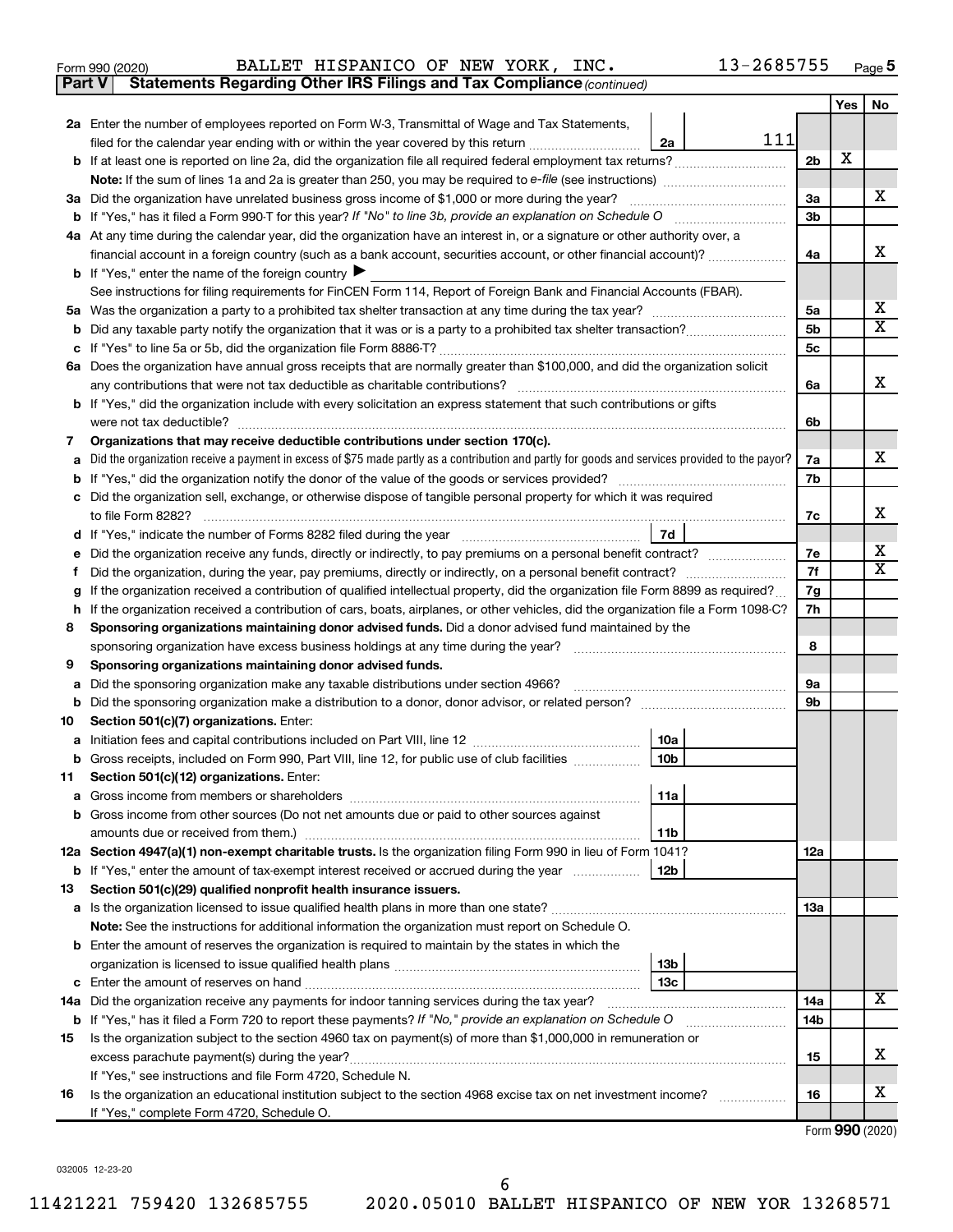| Form 990 (2020) |  |
|-----------------|--|
|-----------------|--|

#### Form 990 (2020) BALLET HISPANICO OF NEW YORK, INC. 13-2685755 <sub>Page</sub>

**Part VI** Governance, Management, and Disclosure For each "Yes" response to lines 2 through 7b below, and for a "No" response *to line 8a, 8b, or 10b below, describe the circumstances, processes, or changes on Schedule O. See instructions.*

|     | Check if Schedule O contains a response or note to any line in this Part VI [11] [12] [12] [13] [13] Check if Schedule O contains a response or note to any line in this Part VI                 |    |                 |                 | $\mathbf{X}$            |
|-----|--------------------------------------------------------------------------------------------------------------------------------------------------------------------------------------------------|----|-----------------|-----------------|-------------------------|
|     | <b>Section A. Governing Body and Management</b>                                                                                                                                                  |    |                 |                 |                         |
|     |                                                                                                                                                                                                  |    |                 | Yes             | No                      |
|     | <b>1a</b> Enter the number of voting members of the governing body at the end of the tax year                                                                                                    | 1a | 19              |                 |                         |
|     | If there are material differences in voting rights among members of the governing body, or if the governing                                                                                      |    |                 |                 |                         |
|     | body delegated broad authority to an executive committee or similar committee, explain on Schedule O.                                                                                            |    |                 |                 |                         |
| b   | Enter the number of voting members included on line 1a, above, who are independent                                                                                                               | 1b | 19              |                 |                         |
| 2   | Did any officer, director, trustee, or key employee have a family relationship or a business relationship with any other                                                                         |    |                 |                 |                         |
|     | officer, director, trustee, or key employee?                                                                                                                                                     |    | $\mathbf{2}$    |                 | х                       |
| 3   | Did the organization delegate control over management duties customarily performed by or under the direct supervision                                                                            |    |                 |                 |                         |
|     |                                                                                                                                                                                                  |    | 3               |                 | х                       |
| 4   | Did the organization make any significant changes to its governing documents since the prior Form 990 was filed?                                                                                 |    | 4               |                 | $\overline{\mathbf{x}}$ |
| 5   |                                                                                                                                                                                                  |    | 5               |                 | $\overline{\mathbf{x}}$ |
| 6   |                                                                                                                                                                                                  |    | 6               |                 | $\overline{\mathbf{X}}$ |
| 7a  | Did the organization have members, stockholders, or other persons who had the power to elect or appoint one or                                                                                   |    |                 |                 |                         |
|     |                                                                                                                                                                                                  |    |                 |                 | X                       |
|     |                                                                                                                                                                                                  |    | 7a              |                 |                         |
| b   | Are any governance decisions of the organization reserved to (or subject to approval by) members, stockholders, or                                                                               |    |                 |                 | x                       |
|     |                                                                                                                                                                                                  |    | 7b              |                 |                         |
| 8   | Did the organization contemporaneously document the meetings held or written actions undertaken during the year by the following:                                                                |    |                 |                 |                         |
| a   |                                                                                                                                                                                                  |    | 8а              | X               |                         |
| b   |                                                                                                                                                                                                  |    | 8b              | х               |                         |
| 9   | Is there any officer, director, trustee, or key employee listed in Part VII, Section A, who cannot be reached at the                                                                             |    |                 |                 |                         |
|     |                                                                                                                                                                                                  |    | 9               |                 | х                       |
|     | <b>Section B. Policies</b> (This Section B requests information about policies not required by the Internal Revenue Code.)                                                                       |    |                 |                 |                         |
|     |                                                                                                                                                                                                  |    |                 | Yes             | No                      |
|     |                                                                                                                                                                                                  |    | 10a             |                 | х                       |
|     | <b>b</b> If "Yes," did the organization have written policies and procedures governing the activities of such chapters, affiliates,                                                              |    |                 |                 |                         |
|     |                                                                                                                                                                                                  |    | 10b             |                 |                         |
|     | 11a Has the organization provided a complete copy of this Form 990 to all members of its governing body before filing the form?                                                                  |    | 11a             | X               |                         |
|     | <b>b</b> Describe in Schedule O the process, if any, used by the organization to review this Form 990.                                                                                           |    |                 |                 |                         |
| 12a |                                                                                                                                                                                                  |    | 12a             | х               |                         |
| b   | Were officers, directors, or trustees, and key employees required to disclose annually interests that could give rise to conflicts?                                                              |    | 12 <sub>b</sub> | X               |                         |
| с   | Did the organization regularly and consistently monitor and enforce compliance with the policy? If "Yes," describe                                                                               |    |                 |                 |                         |
|     | in Schedule O how this was done manufactured and continuum and contact the state of the state of the state of                                                                                    |    | 12c             | X               |                         |
| 13  |                                                                                                                                                                                                  |    | 13              | X               |                         |
| 14  | Did the organization have a written document retention and destruction policy? [11] manufaction model of the organization have a written document retention and destruction policy?              |    | 14              | X               |                         |
| 15  | Did the process for determining compensation of the following persons include a review and approval by independent                                                                               |    |                 |                 |                         |
|     | persons, comparability data, and contemporaneous substantiation of the deliberation and decision?                                                                                                |    |                 |                 |                         |
|     |                                                                                                                                                                                                  |    |                 | х               |                         |
| а   | The organization's CEO, Executive Director, or top management official [111] [11] manument contains an analyzi                                                                                   |    | <b>15a</b>      | х               |                         |
|     |                                                                                                                                                                                                  |    | 15 <sub>b</sub> |                 |                         |
|     | If "Yes" to line 15a or 15b, describe the process in Schedule O (see instructions).                                                                                                              |    |                 |                 |                         |
|     | 16a Did the organization invest in, contribute assets to, or participate in a joint venture or similar arrangement with a                                                                        |    |                 |                 |                         |
|     | taxable entity during the year?                                                                                                                                                                  |    | 16a             |                 | x                       |
|     | b If "Yes," did the organization follow a written policy or procedure requiring the organization to evaluate its participation                                                                   |    |                 |                 |                         |
|     | in joint venture arrangements under applicable federal tax law, and take steps to safeguard the organization's                                                                                   |    |                 |                 |                         |
|     | exempt status with respect to such arrangements?                                                                                                                                                 |    | 16b             |                 |                         |
|     | <b>Section C. Disclosure</b>                                                                                                                                                                     |    |                 |                 |                         |
| 17  | List the states with which a copy of this Form 990 is required to be filed $\blacktriangleright$ NY, CA                                                                                          |    |                 |                 |                         |
| 18  | Section 6104 requires an organization to make its Forms 1023 (1024 or 1024-A, if applicable), 990, and 990-T (Section 501(c)(3)s only) available                                                 |    |                 |                 |                         |
|     | for public inspection. Indicate how you made these available. Check all that apply.<br>$X$ Own website<br>$\lfloor x \rfloor$ Upon request<br>Another's website<br>Other (explain on Schedule O) |    |                 |                 |                         |
| 19  | Describe on Schedule O whether (and if so, how) the organization made its governing documents, conflict of interest policy, and financial                                                        |    |                 |                 |                         |
|     | statements available to the public during the tax year.                                                                                                                                          |    |                 |                 |                         |
|     |                                                                                                                                                                                                  |    |                 |                 |                         |
| 20  | State the name, address, and telephone number of the person who possesses the organization's books and records<br>FREDRICK V. PANDIAN - 212-362-6710                                             |    |                 |                 |                         |
|     | 167 WEST 89TH STREET, NEW YORK, NY<br>10024                                                                                                                                                      |    |                 |                 |                         |
|     | 032006 12-23-20                                                                                                                                                                                  |    |                 | Form 990 (2020) |                         |
|     | 7                                                                                                                                                                                                |    |                 |                 |                         |
|     | 11421221 759420 132685755<br>2020.05010 BALLET HISPANICO OF NEW YOR 13268571                                                                                                                     |    |                 |                 |                         |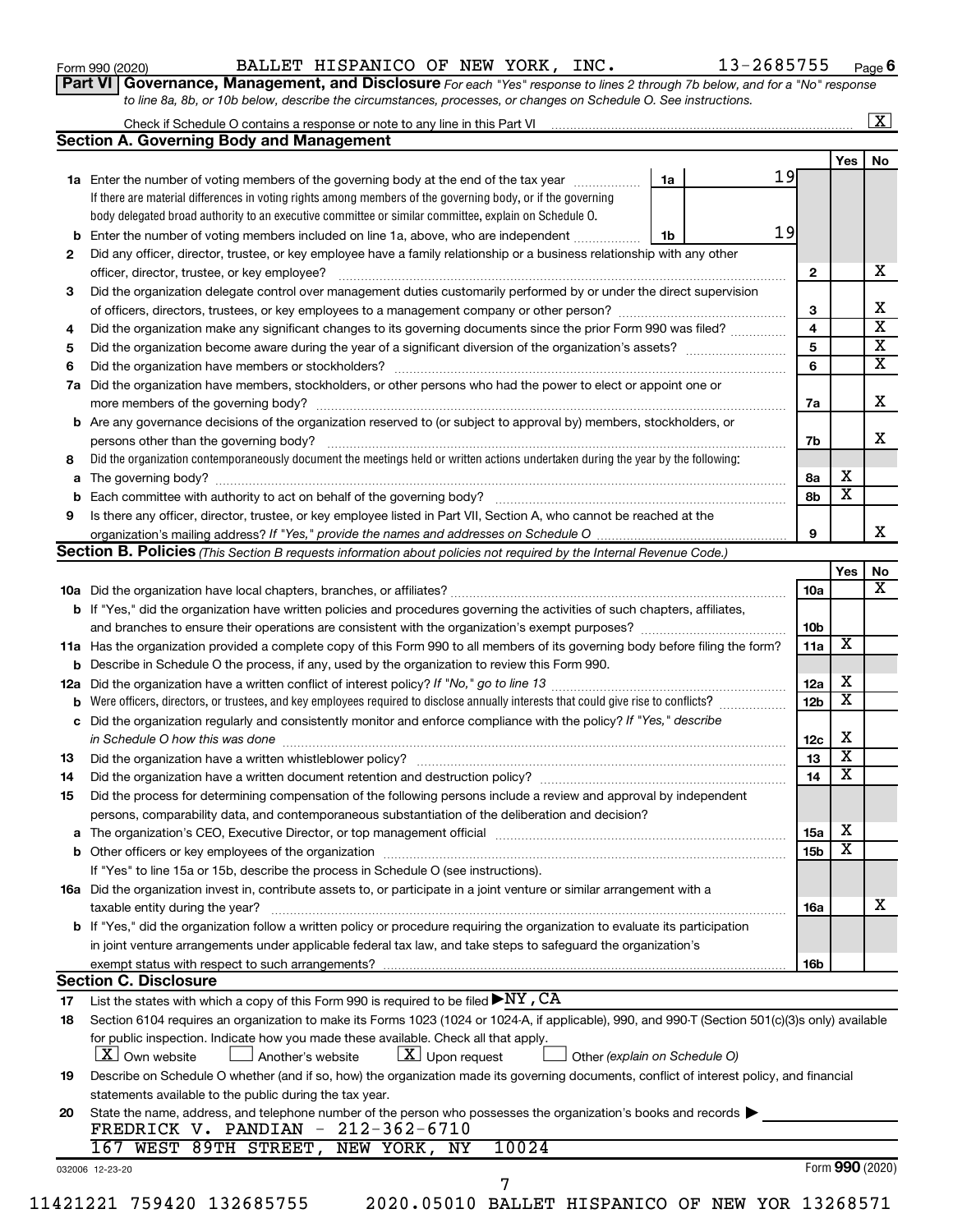$\Box$ 

| Part VII Compensation of Officers, Directors, Trustees, Key Employees, Highest Compensated |
|--------------------------------------------------------------------------------------------|
| <b>Employees, and Independent Contractors</b>                                              |

Check if Schedule O contains a response or note to any line in this Part VII

**Section A. Officers, Directors, Trustees, Key Employees, and Highest Compensated Employees**

**1a**  Complete this table for all persons required to be listed. Report compensation for the calendar year ending with or within the organization's tax year.  $\bullet$  List all of the organization's current officers, directors, trustees (whether individuals or organizations), regardless of amount of compensation.

Enter -0- in columns (D), (E), and (F) if no compensation was paid.

**•** List all of the organization's current key employees, if any. See instructions for definition of "key employee."

• List the organization's five *current* highest compensated employees (other than an officer, director, trustee, or key employee) who received reportable compensation (Box 5 of Form W-2 and/or Box 7 of Form 1099-MISC) of more than \$100,000 from the organization and any related organizations.

 $\bullet$  List all of the organization's former officers, key employees, and highest compensated employees who received more than \$100,000 of reportable compensation from the organization and any related organizations.

**•** List all of the organization's former directors or trustees that received, in the capacity as a former director or trustee of the organization, more than \$10,000 of reportable compensation from the organization and any related organizations.

See instructions for the order in which to list the persons above.

Check this box if neither the organization nor any related organization compensated any current officer, director, or trustee.  $\Box$ 

| (A)                                | (B)                    |                                |                                 | (C)         |              |                                 |        | (D)             | (E)             | (F)             |
|------------------------------------|------------------------|--------------------------------|---------------------------------|-------------|--------------|---------------------------------|--------|-----------------|-----------------|-----------------|
| Name and title                     | Average                |                                | (do not check more than one     |             | Position     |                                 |        | Reportable      | Reportable      | Estimated       |
|                                    | hours per              |                                | box, unless person is both an   |             |              |                                 |        | compensation    | compensation    | amount of       |
|                                    | week                   |                                | officer and a director/trustee) |             |              |                                 |        | from            | from related    | other           |
|                                    | (list any              |                                |                                 |             |              |                                 |        | the             | organizations   | compensation    |
|                                    | hours for              |                                |                                 |             |              |                                 |        | organization    | (W-2/1099-MISC) | from the        |
|                                    | related                |                                |                                 |             |              |                                 |        | (W-2/1099-MISC) |                 | organization    |
|                                    | organizations<br>below |                                |                                 |             |              |                                 |        |                 |                 | and related     |
|                                    | line)                  | Individual trustee or director | Institutional trustee           | Officer     | Key employee | Highest compensated<br>employee | Former |                 |                 | organizations   |
| KATE B. LEAR<br>(1)                | 1.00                   |                                |                                 |             |              |                                 |        |                 |                 |                 |
| <b>CHAIR</b>                       |                        | $\mathbf X$                    |                                 | $\mathbf X$ |              |                                 |        | 0.              | $\mathbf 0$ .   | $\mathbf 0$ .   |
| (2)<br>MICHELLE CARUSO-CABRERA     | 1.00                   |                                |                                 |             |              |                                 |        |                 |                 |                 |
| PRESIDENT                          |                        | $\mathbf X$                    |                                 | $\mathbf X$ |              |                                 |        | $\mathbf{0}$ .  | $\mathbf 0$ .   | 0.              |
| JAMES F. MCCOY<br>(3)              | 1.00                   |                                |                                 |             |              |                                 |        |                 |                 |                 |
| VICE PRESIDENT                     |                        | X                              |                                 | X           |              |                                 |        | 0.              | $\mathbf 0$ .   | $\mathbf 0$ .   |
| CHARLES J. WORTMAN<br>(4)          | 1.00                   |                                |                                 |             |              |                                 |        |                 |                 |                 |
| TREASURER                          |                        | X                              |                                 | X           |              |                                 |        | $\mathbf 0$     | $\mathbf 0$     | $\mathbf 0$ .   |
| (5)<br><b>JOSE TOLOSA</b>          | 1.00                   |                                |                                 |             |              |                                 |        |                 |                 |                 |
| <b>SECRETARY</b>                   |                        | $\mathbf X$                    |                                 | X           |              |                                 |        | $\mathbf 0$ .   | $\mathbf 0$ .   | $\mathbf 0$ .   |
| JODY GOTTFRIED ARNHOLD<br>(6)      | 1.00                   |                                |                                 |             |              |                                 |        |                 |                 |                 |
| HONORARY CHAIR                     |                        | X                              |                                 |             |              |                                 |        | $\mathbf 0$ .   | 0.              | $\mathbf 0$ .   |
| THERESE CARUSO<br>(7)              | 1.00                   |                                |                                 |             |              |                                 |        |                 |                 |                 |
| <b>BOARD MEMBER</b>                |                        | $\mathbf X$                    |                                 |             |              |                                 |        | $\mathbf 0$ .   | $\mathbf 0$ .   | $\mathbf 0$ .   |
| GHISLAINE CHAVEZ DE ARNAVAT<br>(8) | 1.00                   |                                |                                 |             |              |                                 |        |                 |                 |                 |
| <b>BOARD MEMBER</b>                |                        | $\mathbf X$                    |                                 |             |              |                                 |        | $\mathbf 0$ .   | 0.              | $\mathbf 0$ .   |
| DAVID CHITEL<br>(9)                | 1.00                   |                                |                                 |             |              |                                 |        |                 |                 |                 |
| <b>BOARD MEMBER</b>                |                        | X                              |                                 |             |              |                                 |        | $\mathbf 0$ .   | $\mathbf 0$ .   | $\mathbf 0$ .   |
| (10) CARMEN DIRIENZO               | 1.00                   |                                |                                 |             |              |                                 |        |                 |                 |                 |
| <b>BOARD MEMBER</b>                |                        | X                              |                                 |             |              |                                 |        | $\mathbf 0$ .   | $\mathbf 0$ .   | $\mathbf 0$ .   |
| (11) PERRY GRANOFF                 | 1.00                   |                                |                                 |             |              |                                 |        |                 |                 |                 |
| <b>BOARD MEMBER</b>                |                        | $\mathbf X$                    |                                 |             |              |                                 |        | 0.              | $\mathbf 0$ .   | $\mathbf 0$ .   |
| (12) CAROLE JOHNSON                | 1.00                   |                                |                                 |             |              |                                 |        |                 |                 |                 |
| BOARD MEMBER                       |                        | X                              |                                 |             |              |                                 |        | $\mathbf 0$ .   | $\mathbf 0$ .   | $\mathbf 0$ .   |
| (13) DAVID PEREZ                   | 1.00                   |                                |                                 |             |              |                                 |        |                 |                 |                 |
| BOARD MEMBER                       |                        | $\mathbf X$                    |                                 |             |              |                                 |        | $\mathbf 0$     | $\mathbf 0$     | $\mathbf 0$ .   |
| (14) RITA E. RODRIGUEZ             | 1.00                   |                                |                                 |             |              |                                 |        |                 |                 |                 |
| <b>BOARD MEMBER</b>                |                        | $\mathbf X$                    |                                 |             |              |                                 |        | $\mathbf 0$ .   | $\mathbf 0$ .   | $\mathbf 0$ .   |
| (15) KATHRYN ROSS-NASH             | 1.00                   |                                |                                 |             |              |                                 |        |                 |                 |                 |
| <b>BOARD MEMBER</b>                |                        | X                              |                                 |             |              |                                 |        | $\mathbf 0$ .   | $\mathbf 0$ .   | 0.              |
| (16) ROBERTO RUIZ                  | 1.00                   |                                |                                 |             |              |                                 |        |                 |                 |                 |
| BOARD MEMBER                       |                        | $\mathbf X$                    |                                 |             |              |                                 |        | $\mathbf 0$ .   | $\mathbf 0$ .   | $\mathbf 0$ .   |
| (17) OLIVIER RUSTAT                | 1.00                   |                                |                                 |             |              |                                 |        |                 |                 |                 |
| <b>BOARD MEMBER</b>                |                        | X                              |                                 |             |              |                                 |        | $\mathbf 0$ .   | $\mathbf 0$     | 0.              |
| 032007 12-23-20                    |                        |                                |                                 |             |              |                                 |        |                 |                 | Form 990 (2020) |

8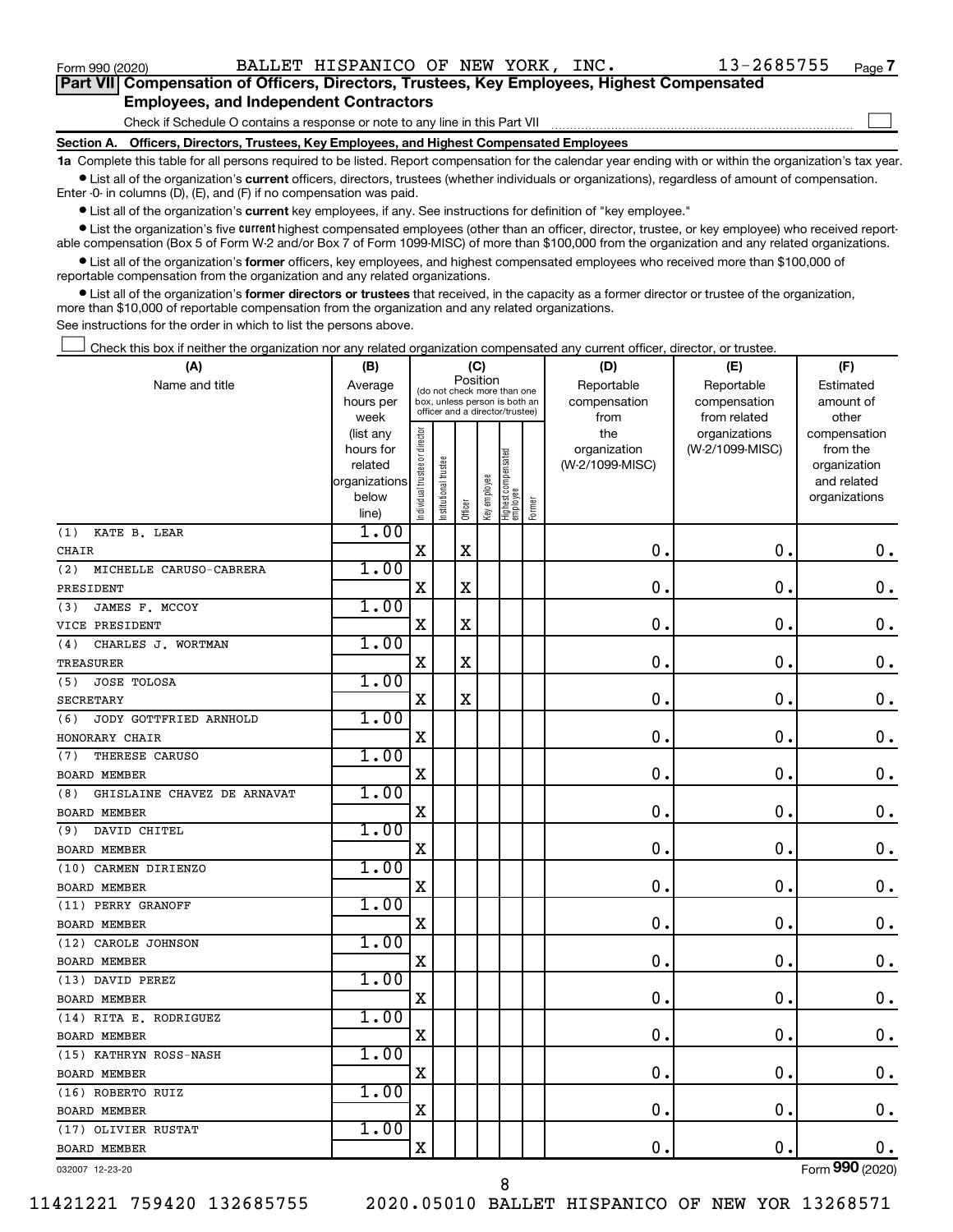| BALLET HISPANICO OF NEW YORK, INC.<br>Form 990 (2020)                                                                                        |                                |                                |                       |         |                 |                                                                  |        |                                 | 13-2685755                                    |                         |                                    | Page 8 |
|----------------------------------------------------------------------------------------------------------------------------------------------|--------------------------------|--------------------------------|-----------------------|---------|-----------------|------------------------------------------------------------------|--------|---------------------------------|-----------------------------------------------|-------------------------|------------------------------------|--------|
| <b>Part VII</b><br>Section A. Officers, Directors, Trustees, Key Employees, and Highest Compensated Employees (continued)                    |                                |                                |                       |         |                 |                                                                  |        |                                 |                                               |                         |                                    |        |
| (A)<br>Name and title                                                                                                                        | (B)<br>Average                 |                                |                       |         | (C)<br>Position | (do not check more than one                                      |        | (D)<br>Reportable               | (E)<br>Reportable                             |                         | (F)<br>Estimated                   |        |
|                                                                                                                                              | hours per<br>week<br>(list any |                                |                       |         |                 | box, unless person is both an<br>officer and a director/trustee) |        | compensation<br>from<br>the     | compensation<br>from related<br>organizations |                         | amount of<br>other<br>compensation |        |
|                                                                                                                                              | hours for<br>related           |                                |                       |         |                 |                                                                  |        | organization<br>(W-2/1099-MISC) | (W-2/1099-MISC)                               |                         | from the<br>organization           |        |
|                                                                                                                                              | organizations<br>below         | Individual trustee or director | Institutional trustee |         | Key employee    | Highest compensated<br>employee                                  | Former |                                 |                                               |                         | and related<br>organizations       |        |
| (18) RAFAEL TORO                                                                                                                             | line)<br>1.00                  |                                |                       | Officer |                 |                                                                  |        |                                 |                                               |                         |                                    |        |
| <b>BOARD MEMBER</b>                                                                                                                          |                                | $\mathbf X$                    |                       |         |                 |                                                                  |        | 0.                              | 0.                                            |                         |                                    | 0.     |
| (19) JOSEPH WAYLAND                                                                                                                          | 1.00                           |                                |                       |         |                 |                                                                  |        |                                 |                                               |                         |                                    |        |
| <b>BOARD MEMBER</b>                                                                                                                          |                                | X                              |                       |         |                 |                                                                  |        | 0.                              | 0.                                            |                         |                                    | 0.     |
| (20) EDUARDO NORFLEET-VILARO<br>CEO & ARTISTIC DIRECTOR                                                                                      | 40.00                          |                                |                       | X       |                 |                                                                  |        | 238,316.                        | 0.                                            |                         | 80,714.                            |        |
| (21) LORRAINE LAHUTA                                                                                                                         | 40.00                          |                                |                       |         |                 |                                                                  |        |                                 |                                               |                         |                                    |        |
| CHIEF DEVELOPMENT OFFICER                                                                                                                    |                                |                                |                       | X       |                 |                                                                  |        | 179,607.                        | 0.                                            |                         | 18,167.                            |        |
| (22) FREDRICK PANDIAN                                                                                                                        | 40.00                          |                                |                       |         |                 |                                                                  |        |                                 |                                               |                         |                                    |        |
| CHIEF FINANCIAL OFFICER                                                                                                                      | 40.00                          |                                |                       | X       |                 |                                                                  |        | 141,119.                        | 0.                                            |                         |                                    | 4,310. |
| (23) JOSHUA PRESTON<br>CHIEF OPERATING OFFICER                                                                                               |                                |                                |                       | X       |                 |                                                                  |        | 113,317.                        | 0.                                            |                         | 27,886.                            |        |
|                                                                                                                                              |                                |                                |                       |         |                 |                                                                  |        |                                 |                                               |                         |                                    |        |
|                                                                                                                                              |                                |                                |                       |         |                 |                                                                  |        |                                 |                                               |                         |                                    |        |
|                                                                                                                                              |                                |                                |                       |         |                 |                                                                  |        |                                 |                                               |                         |                                    |        |
|                                                                                                                                              |                                |                                |                       |         |                 |                                                                  |        |                                 |                                               |                         |                                    |        |
|                                                                                                                                              |                                |                                |                       |         |                 |                                                                  |        | 672, 359.                       | $\overline{0}$ .                              |                         | 131,077.                           |        |
|                                                                                                                                              |                                |                                |                       |         |                 |                                                                  |        | σ.<br>672, 359.                 | $\overline{0}$ .<br>$\overline{0}$ .          |                         | 131,077.                           | 0.     |
| Total number of individuals (including but not limited to those listed above) who received more than \$100,000 of reportable<br>$\mathbf{2}$ |                                |                                |                       |         |                 |                                                                  |        |                                 |                                               |                         |                                    |        |
| compensation from the organization $\blacktriangleright$                                                                                     |                                |                                |                       |         |                 |                                                                  |        |                                 |                                               |                         | Yes                                | No     |
| Did the organization list any former officer, director, trustee, key employee, or highest compensated employee on<br>З                       |                                |                                |                       |         |                 |                                                                  |        |                                 |                                               |                         |                                    |        |
| For any individual listed on line 1a, is the sum of reportable compensation and other compensation from the organization<br>4                |                                |                                |                       |         |                 |                                                                  |        |                                 |                                               | 3                       |                                    | x      |
|                                                                                                                                              |                                |                                |                       |         |                 |                                                                  |        |                                 |                                               | $\overline{\mathbf{4}}$ | X                                  |        |
| Did any person listed on line 1a receive or accrue compensation from any unrelated organization or individual for services<br>5              |                                |                                |                       |         |                 |                                                                  |        |                                 |                                               |                         |                                    | X      |
| <b>Section B. Independent Contractors</b>                                                                                                    |                                |                                |                       |         |                 |                                                                  |        |                                 |                                               | 5                       |                                    |        |
| Complete this table for your five highest compensated independent contractors that received more than \$100,000 of compensation from<br>1    |                                |                                |                       |         |                 |                                                                  |        |                                 |                                               |                         |                                    |        |
| the organization. Report compensation for the calendar year ending with or within the organization's tax year.                               |                                |                                |                       |         |                 |                                                                  |        |                                 |                                               |                         |                                    |        |
| (A)<br>Name and business address                                                                                                             |                                |                                | <b>NONE</b>           |         |                 |                                                                  |        | (B)<br>Description of services  |                                               |                         | (C)<br>Compensation                |        |
|                                                                                                                                              |                                |                                |                       |         |                 |                                                                  |        |                                 |                                               |                         |                                    |        |
|                                                                                                                                              |                                |                                |                       |         |                 |                                                                  |        |                                 |                                               |                         |                                    |        |
|                                                                                                                                              |                                |                                |                       |         |                 |                                                                  |        |                                 |                                               |                         |                                    |        |
|                                                                                                                                              |                                |                                |                       |         |                 |                                                                  |        |                                 |                                               |                         |                                    |        |
|                                                                                                                                              |                                |                                |                       |         |                 |                                                                  |        |                                 |                                               |                         |                                    |        |
|                                                                                                                                              |                                |                                |                       |         |                 |                                                                  |        |                                 |                                               |                         |                                    |        |
| Total number of independent contractors (including but not limited to those listed above) who received more than<br>2                        |                                |                                |                       |         |                 |                                                                  |        |                                 |                                               |                         |                                    |        |
| \$100,000 of compensation from the organization >                                                                                            |                                |                                |                       |         |                 | U                                                                |        |                                 |                                               |                         | $T_{\text{c}}$ 000 (2020)          |        |

032008 12-23-20

9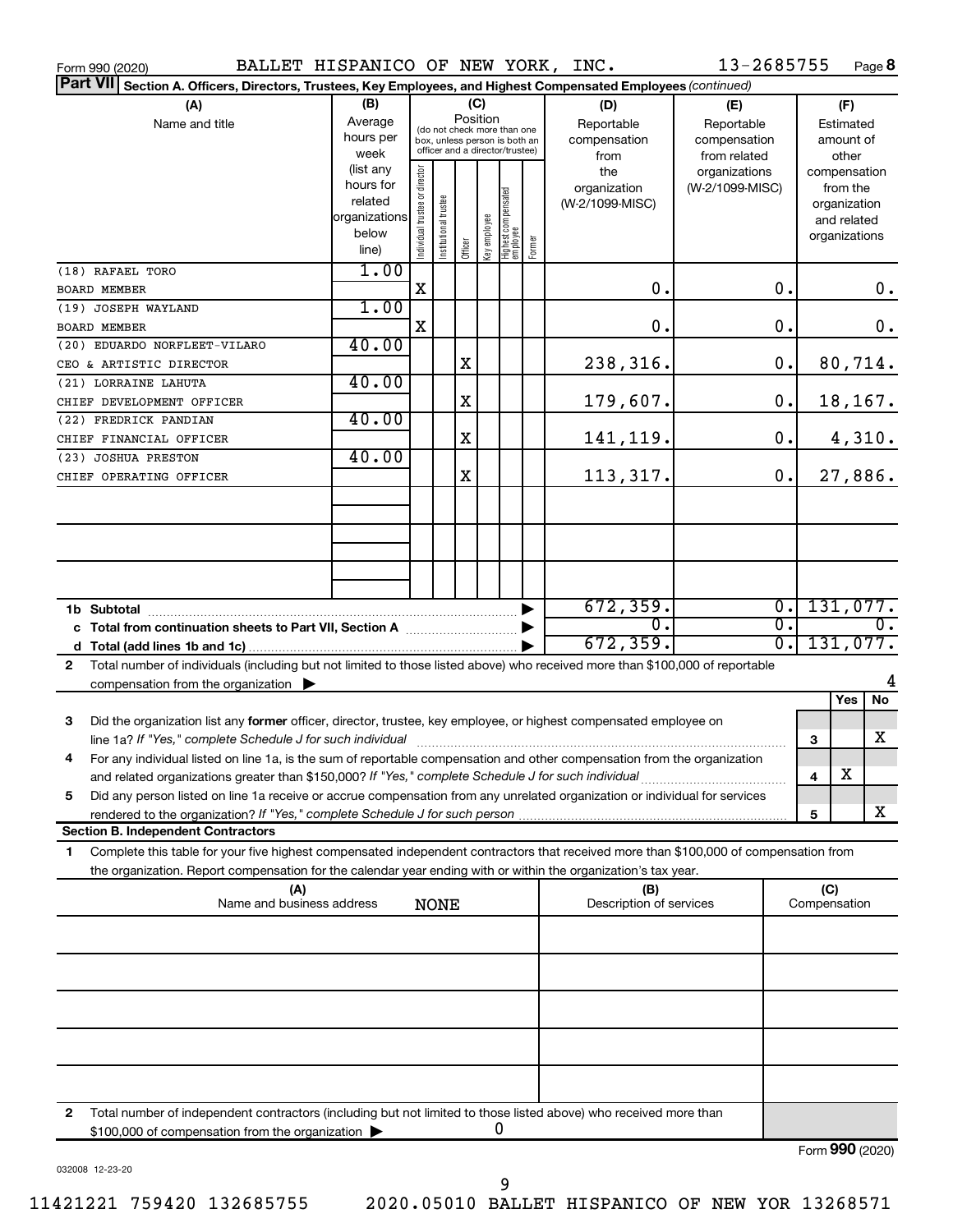|                                                           |    |     | Form 990 (2020)                                                 |                |                |                      |                      | BALLET HISPANICO OF NEW YORK, INC. |                                                               | 13-2685755       | Page 9                                                          |
|-----------------------------------------------------------|----|-----|-----------------------------------------------------------------|----------------|----------------|----------------------|----------------------|------------------------------------|---------------------------------------------------------------|------------------|-----------------------------------------------------------------|
| <b>Part VIII</b>                                          |    |     | <b>Statement of Revenue</b>                                     |                |                |                      |                      |                                    |                                                               |                  |                                                                 |
|                                                           |    |     |                                                                 |                |                |                      |                      |                                    |                                                               |                  |                                                                 |
|                                                           |    |     |                                                                 |                |                |                      |                      | (A)<br>Total revenue               | (B)<br>Related or exempt<br>function revenue business revenue | (C)<br>Unrelated | (D)<br>Revenue excluded<br>from tax under<br>sections 512 - 514 |
|                                                           |    |     | <b>1 a</b> Federated campaigns                                  |                | 1a             |                      |                      |                                    |                                                               |                  |                                                                 |
| Contributions, Gifts, Grants<br>and Other Similar Amounts |    | b   | Membership dues                                                 |                | 1 <sub>b</sub> |                      |                      |                                    |                                                               |                  |                                                                 |
|                                                           |    |     | c Fundraising events                                            |                | 1 <sub>c</sub> |                      | 545,675.             |                                    |                                                               |                  |                                                                 |
|                                                           |    |     | d Related organizations                                         | .              | 1 <sub>d</sub> |                      |                      |                                    |                                                               |                  |                                                                 |
|                                                           |    |     | e Government grants (contributions)                             |                | 1e             |                      | 1, 149, 219.         |                                    |                                                               |                  |                                                                 |
|                                                           |    |     | All other contributions, gifts, grants, and                     |                |                |                      |                      |                                    |                                                               |                  |                                                                 |
|                                                           |    |     | similar amounts not included above                              |                | 1f             |                      | 17,532,833.          |                                    |                                                               |                  |                                                                 |
|                                                           |    |     | g Noncash contributions included in lines 1a-1f                 |                | 1g $ \$$       |                      | 19,517.              |                                    |                                                               |                  |                                                                 |
|                                                           |    |     |                                                                 |                |                |                      | <b>Business Code</b> | 19, 227, 727.                      |                                                               |                  |                                                                 |
|                                                           |    | 2 a | TUITION                                                         |                |                |                      | 611600               | 525,402.                           | 525,402.                                                      |                  |                                                                 |
| Program Service<br>Revenue                                |    |     | PERFORMANCES                                                    |                |                |                      | 711120               | 13,000.                            | 13,000.                                                       |                  |                                                                 |
|                                                           |    | с   |                                                                 |                |                |                      |                      |                                    |                                                               |                  |                                                                 |
|                                                           |    | d   |                                                                 |                |                |                      |                      |                                    |                                                               |                  |                                                                 |
|                                                           |    | е   |                                                                 |                |                |                      |                      |                                    |                                                               |                  |                                                                 |
|                                                           |    | f   | All other program service revenue                               |                |                |                      |                      |                                    |                                                               |                  |                                                                 |
|                                                           |    |     |                                                                 |                |                |                      |                      | 538,402.                           |                                                               |                  |                                                                 |
|                                                           | 3  |     | Investment income (including dividends, interest, and           |                |                |                      |                      |                                    |                                                               |                  |                                                                 |
|                                                           |    |     |                                                                 |                |                |                      |                      | 14,169.                            |                                                               |                  | 14,169.                                                         |
|                                                           | 4  |     | Income from investment of tax-exempt bond proceeds              |                |                |                      |                      |                                    |                                                               |                  |                                                                 |
|                                                           | 5  |     |                                                                 |                |                |                      |                      |                                    |                                                               |                  |                                                                 |
|                                                           |    |     |                                                                 |                | (i) Real       |                      | (ii) Personal        |                                    |                                                               |                  |                                                                 |
|                                                           |    | 6а  | Gross rents                                                     | l 6a           | 160,794.       |                      |                      |                                    |                                                               |                  |                                                                 |
|                                                           |    | b   | Less: rental expenses                                           | 6 <sub>b</sub> |                | $\mathbf{0}$ .       |                      |                                    |                                                               |                  |                                                                 |
|                                                           |    | с   | Rental income or (loss)                                         | 6с             | 160,794.       |                      |                      | 160,794.                           |                                                               |                  | 160,794.                                                        |
|                                                           |    |     | d Net rental income or (loss)<br>7 a Gross amount from sales of |                | (i) Securities |                      | (ii) Other           |                                    |                                                               |                  |                                                                 |
|                                                           |    |     | assets other than inventory                                     | 7a             | 907,259.       |                      |                      |                                    |                                                               |                  |                                                                 |
|                                                           |    |     | <b>b</b> Less: cost or other basis                              |                |                |                      |                      |                                    |                                                               |                  |                                                                 |
|                                                           |    |     | and sales expenses                                              | 7b             | 308,202.       |                      |                      |                                    |                                                               |                  |                                                                 |
| evenue                                                    |    |     | c Gain or (loss)                                                | 7c             | 599,057.       |                      |                      |                                    |                                                               |                  |                                                                 |
|                                                           |    |     |                                                                 |                |                |                      |                      | 599,057.                           |                                                               |                  | 599,057.                                                        |
| Other R                                                   |    |     | 8 a Gross income from fundraising events (not                   |                |                |                      |                      |                                    |                                                               |                  |                                                                 |
|                                                           |    |     | including \$<br>$545,675.$ of                                   |                |                |                      |                      |                                    |                                                               |                  |                                                                 |
|                                                           |    |     | contributions reported on line 1c). See                         |                |                |                      |                      |                                    |                                                               |                  |                                                                 |
|                                                           |    |     |                                                                 |                |                | l 8a                 | 0.                   |                                    |                                                               |                  |                                                                 |
|                                                           |    |     | <b>b</b> Less: direct expenses <b>constants b</b>               |                |                | 8 <sub>b</sub>       | 0.                   |                                    |                                                               |                  |                                                                 |
|                                                           |    | c   | Net income or (loss) from fundraising events                    |                |                |                      |                      | 0.                                 |                                                               |                  |                                                                 |
|                                                           |    |     | 9 a Gross income from gaming activities. See                    |                |                |                      |                      |                                    |                                                               |                  |                                                                 |
|                                                           |    |     |                                                                 |                |                | 9a<br>9 <sub>b</sub> |                      |                                    |                                                               |                  |                                                                 |
|                                                           |    |     | c Net income or (loss) from gaming activities                   |                |                |                      |                      |                                    |                                                               |                  |                                                                 |
|                                                           |    |     | 10 a Gross sales of inventory, less returns                     |                |                |                      |                      |                                    |                                                               |                  |                                                                 |
|                                                           |    |     |                                                                 |                |                | 10a                  | 547.                 |                                    |                                                               |                  |                                                                 |
|                                                           |    |     | <b>b</b> Less: cost of goods sold                               |                |                | H <sub>0</sub> p     | $\mathbf{0}$ .       |                                    |                                                               |                  |                                                                 |
|                                                           |    |     | c Net income or (loss) from sales of inventory                  |                |                |                      |                      | 547                                | 547.                                                          |                  |                                                                 |
|                                                           |    |     |                                                                 |                |                |                      | <b>Business Code</b> |                                    |                                                               |                  |                                                                 |
|                                                           |    |     | 11 a MISCELLANEOUS                                              |                |                |                      | 900099               | 10,839.                            |                                                               |                  | 10,839.                                                         |
| Miscellaneous<br>Revenue                                  |    | b   |                                                                 |                |                |                      |                      |                                    |                                                               |                  |                                                                 |
|                                                           |    | c   |                                                                 |                |                |                      |                      |                                    |                                                               |                  |                                                                 |
|                                                           |    |     |                                                                 |                |                |                      |                      |                                    |                                                               |                  |                                                                 |
|                                                           |    |     |                                                                 |                |                |                      |                      | 10,839.                            |                                                               |                  |                                                                 |
|                                                           | 12 |     |                                                                 |                |                |                      |                      | 20, 551, 535.                      | 538,949.                                                      | 0.               | 784,859.                                                        |
| 032009 12-23-20                                           |    |     |                                                                 |                |                |                      |                      |                                    |                                                               |                  | Form 990 (2020)                                                 |

10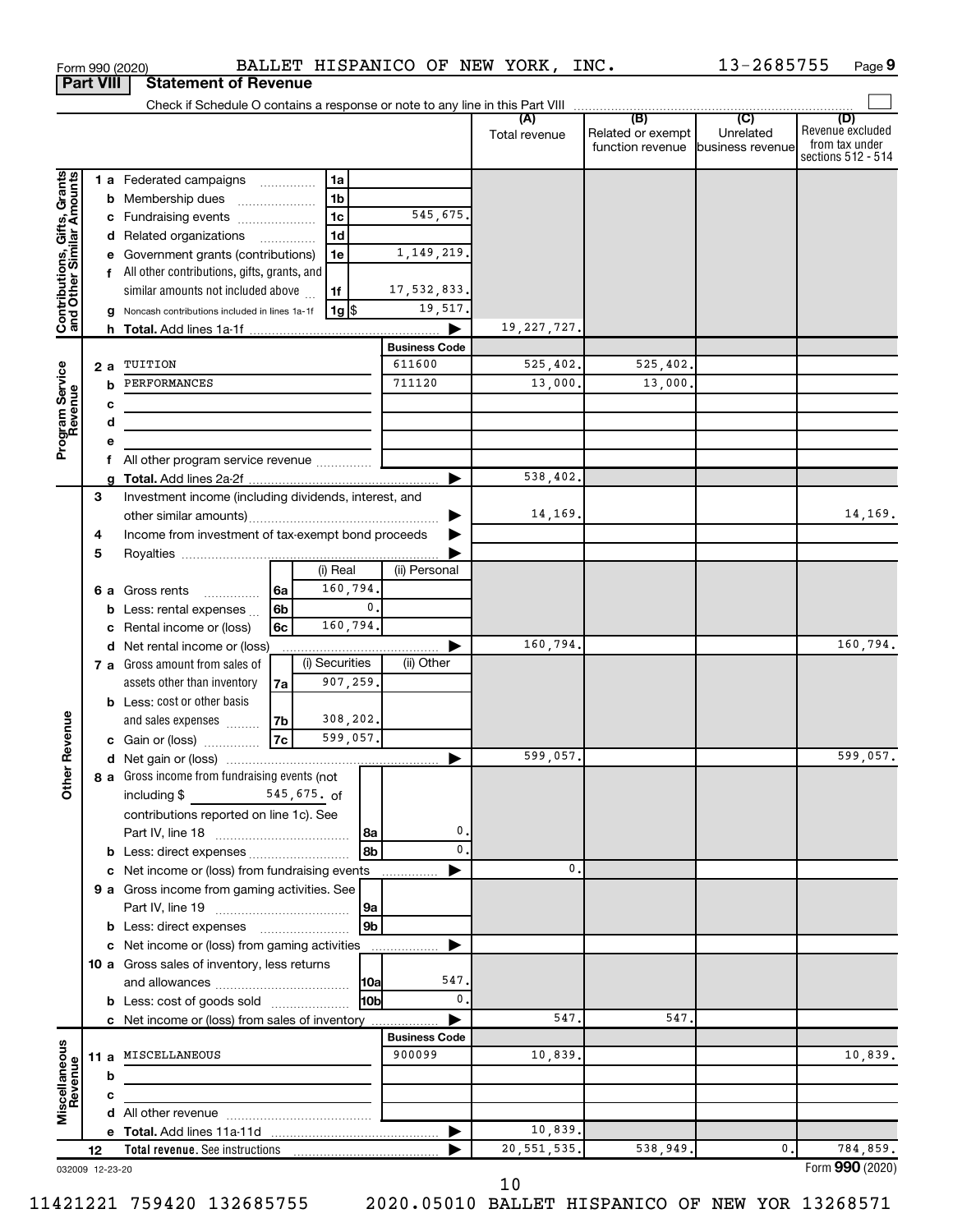**Part IX Statement of Functional Expenses**

Form 990 (2020) BALLET HISPANICO OF NEW YORK, INC. 13-2685755 <sub>Page</sub>

|              | Section 501(c)(3) and 501(c)(4) organizations must complete all columns. All other organizations must complete column (A).                                                                                 |                          |                                    |                                           |                                |
|--------------|------------------------------------------------------------------------------------------------------------------------------------------------------------------------------------------------------------|--------------------------|------------------------------------|-------------------------------------------|--------------------------------|
|              | Check if Schedule O contains a response or note to any line in this Part IX.                                                                                                                               |                          |                                    |                                           |                                |
|              | Do not include amounts reported on lines 6b,<br>7b, 8b, 9b, and 10b of Part VIII.                                                                                                                          | (A)<br>Total expenses    | (B)<br>Program service<br>expenses | (C)<br>Management and<br>general expenses | (D)<br>Fundraising<br>expenses |
| 1            | Grants and other assistance to domestic organizations                                                                                                                                                      |                          |                                    |                                           |                                |
|              | and domestic governments. See Part IV, line 21                                                                                                                                                             |                          |                                    |                                           |                                |
| $\mathbf{2}$ | Grants and other assistance to domestic                                                                                                                                                                    |                          |                                    |                                           |                                |
|              | individuals. See Part IV, line 22                                                                                                                                                                          | 97,806.                  | 97,806.                            |                                           |                                |
| 3            | Grants and other assistance to foreign                                                                                                                                                                     |                          |                                    |                                           |                                |
|              | organizations, foreign governments, and foreign                                                                                                                                                            |                          |                                    |                                           |                                |
|              | individuals. See Part IV, lines 15 and 16                                                                                                                                                                  |                          |                                    |                                           |                                |
| 4            | Benefits paid to or for members                                                                                                                                                                            |                          |                                    |                                           |                                |
| 5            | Compensation of current officers, directors,                                                                                                                                                               |                          |                                    |                                           |                                |
|              | trustees, and key employees                                                                                                                                                                                | 897,681.                 | 435,592.                           | 189,103.                                  | 272,986.                       |
| 6            | Compensation not included above to disqualified                                                                                                                                                            |                          |                                    |                                           |                                |
|              | persons (as defined under section 4958(f)(1)) and                                                                                                                                                          |                          |                                    |                                           |                                |
|              | persons described in section 4958(c)(3)(B)                                                                                                                                                                 |                          |                                    |                                           |                                |
| 7            | Other salaries and wages                                                                                                                                                                                   | 1,656,746.               | 1,355,341.                         | 120,552.                                  | 180, 853.                      |
| 8            | Pension plan accruals and contributions (include                                                                                                                                                           |                          |                                    |                                           |                                |
|              | section 401(k) and 403(b) employer contributions)                                                                                                                                                          |                          |                                    |                                           | 939.                           |
| 9            |                                                                                                                                                                                                            | $\frac{20,152}{350,616}$ | $\frac{19,213}{315,301}$           | 21,276.                                   | 14,039.                        |
| 10           |                                                                                                                                                                                                            | 204,920.                 | 165,571.                           | 10,631.                                   | 28,718.                        |
| 11           | Fees for services (nonemployees):                                                                                                                                                                          |                          |                                    |                                           |                                |
|              |                                                                                                                                                                                                            |                          |                                    |                                           |                                |
| b            |                                                                                                                                                                                                            | 12,752.                  | 9,229.                             | 2,309.                                    | 1,214.                         |
|              |                                                                                                                                                                                                            | 36, 173.                 | 32,556.                            | 3,617.                                    |                                |
|              |                                                                                                                                                                                                            |                          |                                    |                                           |                                |
|              | e Professional fundraising services. See Part IV, line 17                                                                                                                                                  |                          |                                    |                                           |                                |
|              | Investment management fees                                                                                                                                                                                 |                          |                                    |                                           |                                |
| g            | Other. (If line 11g amount exceeds 10% of line 25,                                                                                                                                                         |                          |                                    |                                           |                                |
|              | column (A) amount, list line 11g expenses on Sch O.)                                                                                                                                                       | 303,634.                 | 242,614.                           |                                           | 12,400.                        |
| 12           |                                                                                                                                                                                                            | 22,820.                  | 16, 357.                           | $\frac{48,620}{495}$                      | 5,968.                         |
| 13           |                                                                                                                                                                                                            | 87,034.                  | 70,975.                            | 6,054.                                    | 10,005.                        |
| 14           |                                                                                                                                                                                                            |                          |                                    |                                           |                                |
| 15           |                                                                                                                                                                                                            |                          |                                    |                                           |                                |
| 16           |                                                                                                                                                                                                            | 247,802.                 | 223, 174.                          | 24,628.                                   |                                |
| 17           |                                                                                                                                                                                                            | 25,597.                  | 22,063.                            | 3,396.                                    | 138.                           |
| 18           | Payments of travel or entertainment expenses                                                                                                                                                               |                          |                                    |                                           |                                |
|              | for any federal, state, or local public officials                                                                                                                                                          |                          |                                    |                                           |                                |
| 19           | Conferences, conventions, and meetings                                                                                                                                                                     |                          |                                    |                                           |                                |
| 20           | Interest                                                                                                                                                                                                   | 90,834.                  | 81,751.                            | 9,083.                                    |                                |
| 21           |                                                                                                                                                                                                            |                          |                                    |                                           |                                |
| 22           | Depreciation, depletion, and amortization                                                                                                                                                                  | 370, 455.                | 324,098.                           | 28, 352.                                  | 18,005.                        |
| 23           | Insurance                                                                                                                                                                                                  | 53,905.                  | 48,430.                            | 5,284.                                    | 191.                           |
| 24           | Other expenses. Itemize expenses not covered<br>above (List miscellaneous expenses on line 24e. If<br>line 24e amount exceeds 10% of line 25, column (A)<br>amount, list line 24e expenses on Schedule O.) |                          |                                    |                                           |                                |
| a            | BANK/CC FEES & OTHER EX                                                                                                                                                                                    | 103, 230.                | 59,323.                            | 27,111.                                   | 16,796.                        |
|              | INDIRECT BENEFIT EXP.                                                                                                                                                                                      | 45,060.                  |                                    |                                           | 45,060.                        |
|              | MISCELLANEOUS EXPENSE                                                                                                                                                                                      | 36,384.                  |                                    | 36,384.                                   |                                |
| d            | PRODUCTION EXPENSES                                                                                                                                                                                        | 34,785.                  | 30, 285.                           | 1,402.                                    | 3,098.                         |
|              | e All other expenses                                                                                                                                                                                       | 8, 242.                  | 6,992.                             | 1,250.                                    |                                |
| 25           | Total functional expenses. Add lines 1 through 24e                                                                                                                                                         | 4,706,628.               | 3,556,671.                         | 539,547.                                  | 610, 410.                      |
| 26           | Joint costs. Complete this line only if the organization                                                                                                                                                   |                          |                                    |                                           |                                |
|              | reported in column (B) joint costs from a combined                                                                                                                                                         |                          |                                    |                                           |                                |
|              | educational campaign and fundraising solicitation.                                                                                                                                                         |                          |                                    |                                           |                                |

032010 12-23-20

Check here

11421221 759420 132685755 2020.05010 BALLET HISPANICO OF NEW YOR 13268571

Check here  $\begin{array}{c} \begin{array}{|c} \hline \end{array} \end{array}$  if following SOP 98-2 (ASC 958-720)

11

Form (2020) **990**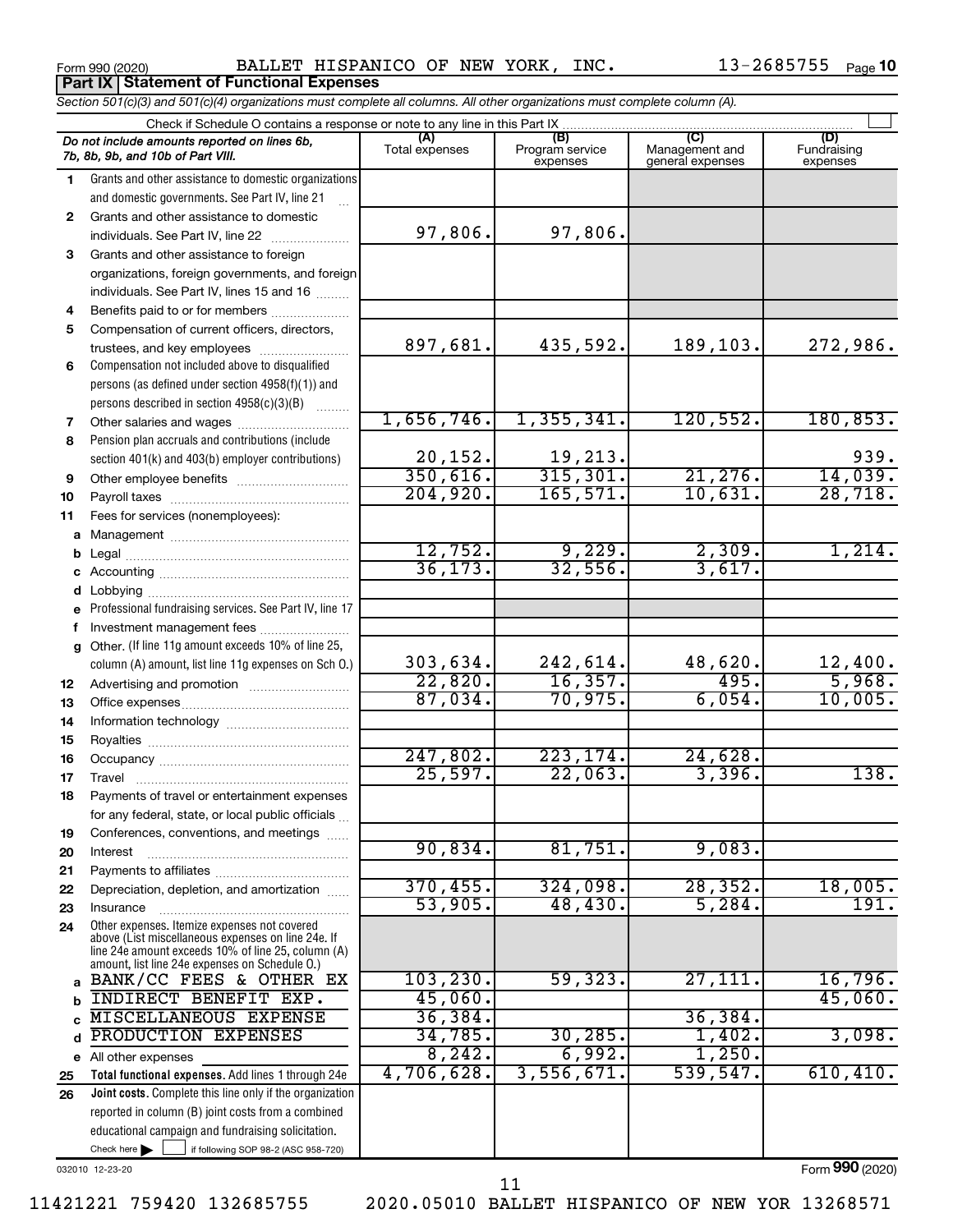11421221 759420 132685755 2020.05010 BALLET HISPANICO OF NEW YOR 13268571 12

| Form 990 (2020) | BALLET HISPANICO OF NEW YORK, |  | INC. | 13-2685755 | Page 11 |
|-----------------|-------------------------------|--|------|------------|---------|
|                 |                               |  |      |            |         |

L

|                             | Part X | <b>Balance Sheet</b>                                                                                                 |                               |                         |                             |
|-----------------------------|--------|----------------------------------------------------------------------------------------------------------------------|-------------------------------|-------------------------|-----------------------------|
|                             |        |                                                                                                                      |                               |                         |                             |
|                             |        |                                                                                                                      | (A)<br>Beginning of year      |                         | (B)<br>End of year          |
|                             | 1      |                                                                                                                      | $\frac{1,489,727.}{113,255.}$ | 1                       | 17,531,830.                 |
|                             | 2      |                                                                                                                      |                               | $\mathbf{2}$            | 3,400.                      |
|                             | 3      |                                                                                                                      | 3,843,316.                    | 3                       | 3, 163, 628.                |
|                             | 4      |                                                                                                                      | 84,085.                       | $\overline{\mathbf{4}}$ | 76, 304.                    |
|                             | 5      | Loans and other receivables from any current or former officer, director,                                            |                               |                         |                             |
|                             |        | trustee, key employee, creator or founder, substantial contributor, or 35%                                           |                               |                         |                             |
|                             |        | controlled entity or family member of any of these persons                                                           |                               | 5                       |                             |
|                             | 6      | Loans and other receivables from other disqualified persons (as defined                                              |                               |                         |                             |
|                             |        | under section $4958(f)(1)$ , and persons described in section $4958(c)(3)(B)$                                        |                               | 6                       |                             |
|                             | 7      |                                                                                                                      |                               | $\overline{7}$          |                             |
| Assets                      | 8      |                                                                                                                      |                               | 8                       |                             |
|                             | 9      | Prepaid expenses and deferred charges [11] matter continuum matter and referred charges [11] matter continuum matter | 104, 220.                     | 9                       | 114,498.                    |
|                             |        | <b>10a</b> Land, buildings, and equipment: cost or other                                                             |                               |                         |                             |
|                             |        |                                                                                                                      |                               |                         |                             |
|                             |        |                                                                                                                      | 8,383,523.                    | 10 <sub>c</sub>         | 8,081,266.                  |
|                             | 11     |                                                                                                                      | 907,874.                      | 11                      | 1,078,077.                  |
|                             | 12     |                                                                                                                      |                               | 12                      |                             |
|                             | 13     |                                                                                                                      |                               | 13                      |                             |
|                             | 14     |                                                                                                                      |                               | 14                      |                             |
|                             | 15     |                                                                                                                      | 77,494.                       | 15                      | 125, 277.                   |
|                             | 16     |                                                                                                                      | 15,003,494.                   | 16                      | 30, 174, 280.               |
|                             | 17     |                                                                                                                      | 218, 255.                     | 17                      | 293, 193.                   |
|                             | 18     |                                                                                                                      |                               | 18                      |                             |
|                             | 19     |                                                                                                                      | 52,526.                       | 19                      | 166, 290.                   |
|                             | 20     |                                                                                                                      |                               | 20                      |                             |
|                             | 21     | Escrow or custodial account liability. Complete Part IV of Schedule D                                                |                               | 21                      |                             |
|                             | 22     | Loans and other payables to any current or former officer, director,                                                 |                               |                         |                             |
|                             |        | trustee, key employee, creator or founder, substantial contributor, or 35%                                           |                               |                         |                             |
| Liabilities                 |        |                                                                                                                      |                               | 22                      |                             |
|                             | 23     | Secured mortgages and notes payable to unrelated third parties                                                       | 2,619,470.                    | 23                      | 2,400,330.                  |
|                             | 24     | Unsecured notes and loans payable to unrelated third parties                                                         | $\mathbf{0}$ .                | 24                      |                             |
|                             | 25     | Other liabilities (including federal income tax, payables to related third                                           |                               |                         |                             |
|                             |        | parties, and other liabilities not included on lines 17-24). Complete Part X                                         |                               |                         |                             |
|                             |        | of Schedule D                                                                                                        | 222, 213.                     | 25                      | 109,627.                    |
|                             | 26     | <b>Total liabilities.</b> Add lines 17 through 25                                                                    | 3,112,464.                    | 26                      | 2,969,440.                  |
|                             |        | Organizations that follow FASB ASC 958, check here $\blacktriangleright \lfloor \underline{X} \rfloor$               |                               |                         |                             |
|                             |        | and complete lines 27, 28, 32, and 33.                                                                               | 5,921,915.                    |                         |                             |
|                             | 27     |                                                                                                                      | 5,969,115.                    | 27                      | 20,948,108.<br>6, 256, 732. |
|                             | 28     |                                                                                                                      |                               | 28                      |                             |
|                             |        | Organizations that do not follow FASB ASC 958, check here $\blacktriangleright$                                      |                               |                         |                             |
|                             |        | and complete lines 29 through 33.                                                                                    |                               |                         |                             |
|                             | 29     |                                                                                                                      |                               | 29                      |                             |
| Net Assets or Fund Balances | 30     | Paid-in or capital surplus, or land, building, or equipment fund                                                     |                               | 30                      |                             |
|                             | 31     | Retained earnings, endowment, accumulated income, or other funds                                                     | 11,891,030.                   | 31                      | 27, 204, 840.               |
|                             | 32     |                                                                                                                      | 15,003,494.                   | 32                      | 30, 174, 280.               |
|                             | 33     |                                                                                                                      |                               | 33                      |                             |

Form (2020) **990**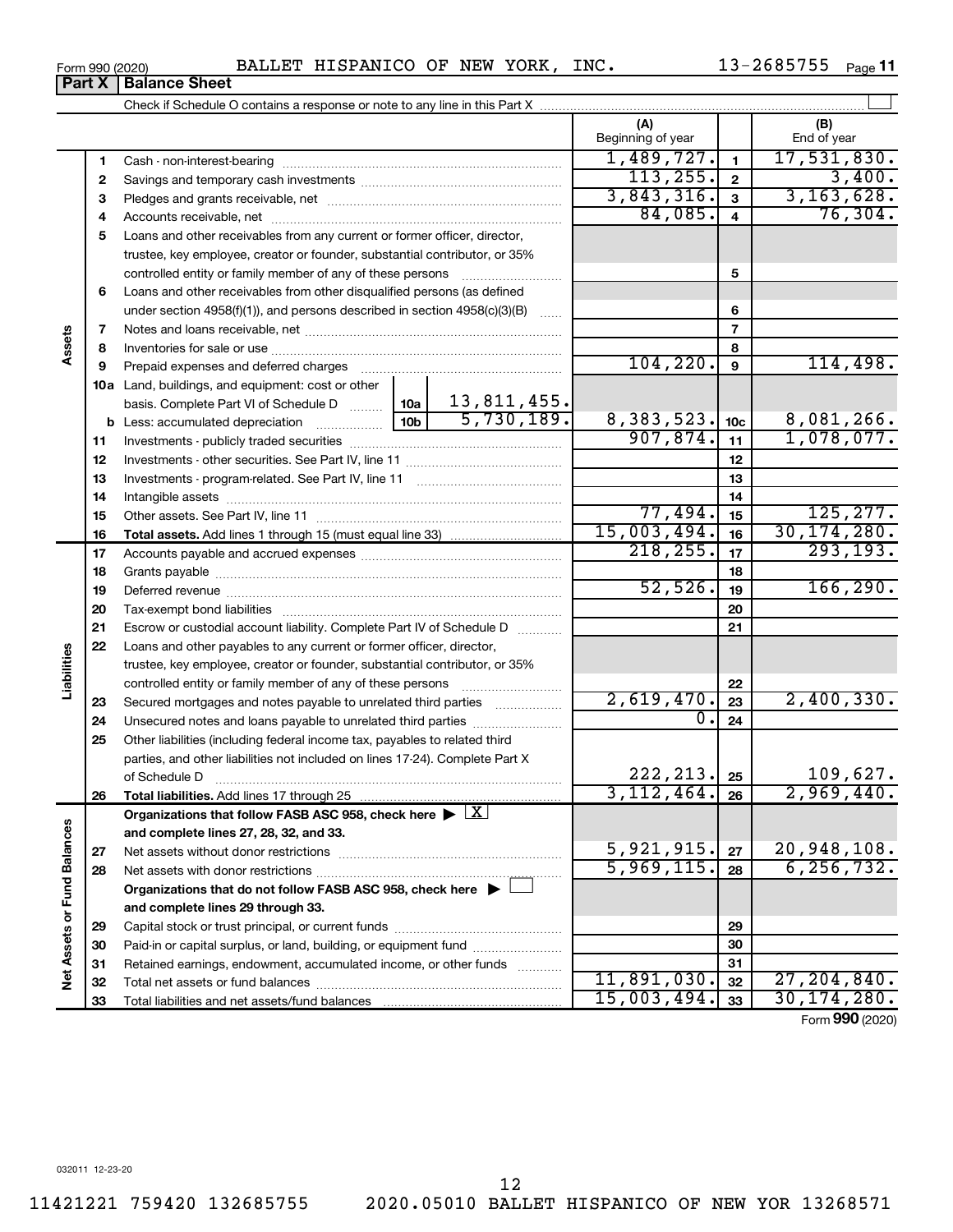|    | BALLET HISPANICO OF NEW YORK, INC.<br>Form 990 (2020)                                                                                                       |                         | 13-2685755    |                | Page 12                 |                  |
|----|-------------------------------------------------------------------------------------------------------------------------------------------------------------|-------------------------|---------------|----------------|-------------------------|------------------|
|    | Part XI   Reconciliation of Net Assets                                                                                                                      |                         |               |                |                         |                  |
|    |                                                                                                                                                             |                         |               |                |                         |                  |
|    |                                                                                                                                                             |                         |               |                |                         |                  |
| 1  |                                                                                                                                                             | 1                       | 20,551,535.   |                |                         |                  |
| 2  |                                                                                                                                                             | $\overline{2}$          |               |                | 4,706,628.              |                  |
| З  | Revenue less expenses. Subtract line 2 from line 1                                                                                                          | 3                       | 15,844,907.   |                |                         |                  |
| 4  |                                                                                                                                                             | $\overline{\mathbf{4}}$ | 11,891,030.   |                |                         |                  |
| 5  |                                                                                                                                                             | 5                       |               |                | $-531,097.$             |                  |
| 6  |                                                                                                                                                             | 6                       |               |                |                         |                  |
| 7  |                                                                                                                                                             | $\overline{7}$          |               |                |                         |                  |
| 8  |                                                                                                                                                             | 8                       |               |                |                         |                  |
| 9  | Other changes in net assets or fund balances (explain on Schedule O) manufactured controller changes in net assets or fund balances (explain on Schedule O) | 9                       |               |                |                         | $\overline{0}$ . |
| 10 | Net assets or fund balances at end of year. Combine lines 3 through 9 (must equal Part X, line 32,                                                          |                         |               |                |                         |                  |
|    |                                                                                                                                                             | 10                      | 27, 204, 840. |                |                         |                  |
|    | Part XII Financial Statements and Reporting                                                                                                                 |                         |               |                |                         |                  |
|    |                                                                                                                                                             |                         |               |                | $\overline{\mathbf{X}}$ |                  |
|    |                                                                                                                                                             |                         |               |                | No<br>Yes               |                  |
| 1  | $\lfloor$ X $\rfloor$ Accrual<br>Accounting method used to prepare the Form 990: [130] Cash<br>Other<br>$\sim$                                              |                         |               |                |                         |                  |
|    | If the organization changed its method of accounting from a prior year or checked "Other," explain in Schedule O.                                           |                         |               |                |                         |                  |
|    |                                                                                                                                                             |                         |               | 2a             | x                       |                  |
|    | If "Yes," check a box below to indicate whether the financial statements for the year were compiled or reviewed on a                                        |                         |               |                |                         |                  |
|    | separate basis, consolidated basis, or both:                                                                                                                |                         |               |                |                         |                  |
|    | Both consolidated and separate basis<br>Separate basis<br>Consolidated basis                                                                                |                         |               |                |                         |                  |
|    |                                                                                                                                                             |                         |               | 2 <sub>b</sub> | x                       |                  |
|    | If "Yes," check a box below to indicate whether the financial statements for the year were audited on a separate basis,                                     |                         |               |                |                         |                  |
|    | consolidated basis, or both:                                                                                                                                |                         |               |                |                         |                  |
|    | $ \mathbf{X} $ Separate basis<br>Consolidated basis<br>Both consolidated and separate basis                                                                 |                         |               |                |                         |                  |
|    | c If "Yes" to line 2a or 2b, does the organization have a committee that assumes responsibility for oversight of the audit,                                 |                         |               |                |                         |                  |
|    |                                                                                                                                                             |                         |               | 2c             | х                       |                  |
|    | If the organization changed either its oversight process or selection process during the tax year, explain on Schedule O.                                   |                         |               |                |                         |                  |
|    | 3a As a result of a federal award, was the organization required to undergo an audit or audits as set forth in the Single Audit                             |                         |               |                |                         |                  |
|    |                                                                                                                                                             |                         |               | 3a             | X                       |                  |
|    | <b>b</b> If "Yes," did the organization undergo the required audit or audits? If the organization did not undergo the required audit                        |                         |               |                |                         |                  |
|    |                                                                                                                                                             |                         |               | 3b             | $000 \times 200$        |                  |
|    |                                                                                                                                                             |                         |               |                |                         |                  |

Form (2020) **990**

032012 12-23-20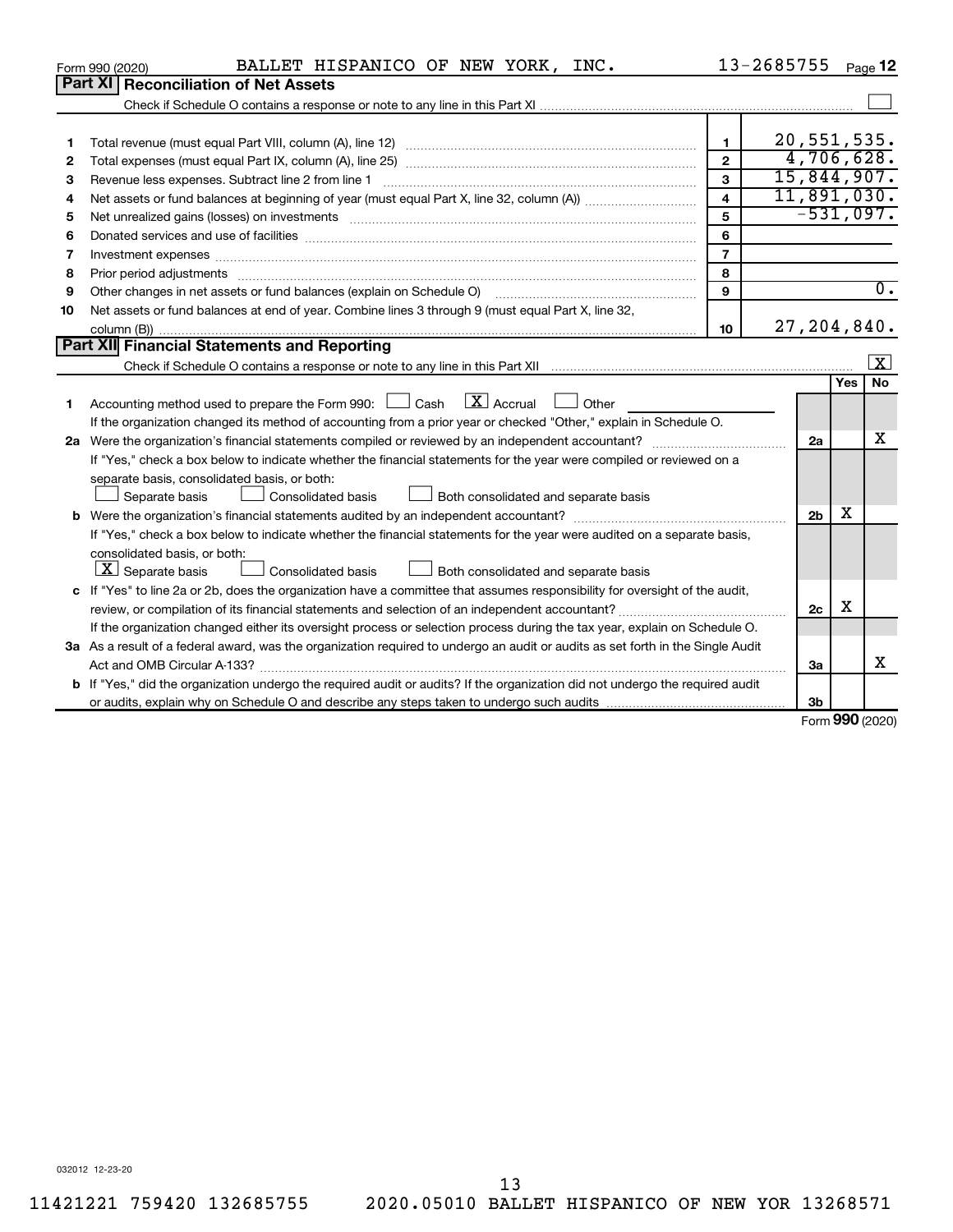| <b>SCHEDULE A</b> |  |
|-------------------|--|
|-------------------|--|

|  |  |  |  |  | (Form 990 or 990-EZ) |  |
|--|--|--|--|--|----------------------|--|
|--|--|--|--|--|----------------------|--|

# **Public Charity Status and Public Support**

Complete if the organization is a section 501(c)(3) organization or a section

**4947(a)(1) nonexempt charitable trust.**

| OMB No 1545-0047                    |
|-------------------------------------|
| 2020                                |
| <b>Open to Public</b><br>Inspection |

| Department of the Treasury<br>Internal Revenue Service |                    |                          |                                                      | Attach to Form 990 or Form 990-EZ.                                     | Go to www.irs.gov/Form990 for instructions and the latest information.                                                                       |                                 |                             |                            | <b>Open to Public</b><br><b>Inspection</b> |                                       |
|--------------------------------------------------------|--------------------|--------------------------|------------------------------------------------------|------------------------------------------------------------------------|----------------------------------------------------------------------------------------------------------------------------------------------|---------------------------------|-----------------------------|----------------------------|--------------------------------------------|---------------------------------------|
|                                                        |                    | Name of the organization |                                                      |                                                                        |                                                                                                                                              |                                 |                             |                            |                                            | <b>Employer identification number</b> |
|                                                        |                    |                          |                                                      |                                                                        | BALLET HISPANICO OF NEW YORK, INC.                                                                                                           |                                 |                             |                            |                                            | 13-2685755                            |
| Part I                                                 |                    |                          |                                                      |                                                                        | Reason for Public Charity Status. (All organizations must complete this part.) See instructions.                                             |                                 |                             |                            |                                            |                                       |
|                                                        |                    |                          |                                                      |                                                                        | The organization is not a private foundation because it is: (For lines 1 through 12, check only one box.)                                    |                                 |                             |                            |                                            |                                       |
| 1                                                      |                    |                          |                                                      |                                                                        | A church, convention of churches, or association of churches described in section 170(b)(1)(A)(i).                                           |                                 |                             |                            |                                            |                                       |
| 2                                                      |                    |                          |                                                      |                                                                        | A school described in section 170(b)(1)(A)(ii). (Attach Schedule E (Form 990 or 990-EZ).)                                                    |                                 |                             |                            |                                            |                                       |
| 3                                                      |                    |                          |                                                      |                                                                        | A hospital or a cooperative hospital service organization described in section 170(b)(1)(A)(iii).                                            |                                 |                             |                            |                                            |                                       |
| 4                                                      |                    |                          |                                                      |                                                                        | A medical research organization operated in conjunction with a hospital described in section 170(b)(1)(A)(iii). Enter the hospital's name,   |                                 |                             |                            |                                            |                                       |
|                                                        |                    | city, and state:         |                                                      |                                                                        |                                                                                                                                              |                                 |                             |                            |                                            |                                       |
| 5                                                      |                    |                          |                                                      |                                                                        | An organization operated for the benefit of a college or university owned or operated by a governmental unit described in                    |                                 |                             |                            |                                            |                                       |
|                                                        |                    |                          |                                                      | section 170(b)(1)(A)(iv). (Complete Part II.)                          |                                                                                                                                              |                                 |                             |                            |                                            |                                       |
| 6                                                      |                    |                          |                                                      |                                                                        | A federal, state, or local government or governmental unit described in section 170(b)(1)(A)(v).                                             |                                 |                             |                            |                                            |                                       |
| $\overline{7}$                                         | $\boxed{\text{X}}$ |                          |                                                      |                                                                        | An organization that normally receives a substantial part of its support from a governmental unit or from the general public described in    |                                 |                             |                            |                                            |                                       |
|                                                        |                    |                          |                                                      | section 170(b)(1)(A)(vi). (Complete Part II.)                          |                                                                                                                                              |                                 |                             |                            |                                            |                                       |
| 8                                                      |                    |                          |                                                      |                                                                        | A community trust described in section 170(b)(1)(A)(vi). (Complete Part II.)                                                                 |                                 |                             |                            |                                            |                                       |
| 9                                                      |                    |                          |                                                      |                                                                        | An agricultural research organization described in section 170(b)(1)(A)(ix) operated in conjunction with a land-grant college                |                                 |                             |                            |                                            |                                       |
|                                                        |                    |                          |                                                      |                                                                        | or university or a non-land-grant college of agriculture (see instructions). Enter the name, city, and state of the college or               |                                 |                             |                            |                                            |                                       |
|                                                        |                    | university:              |                                                      |                                                                        |                                                                                                                                              |                                 |                             |                            |                                            |                                       |
| 10                                                     |                    |                          |                                                      |                                                                        | An organization that normally receives (1) more than 33 1/3% of its support from contributions, membership fees, and gross receipts from     |                                 |                             |                            |                                            |                                       |
|                                                        |                    |                          |                                                      |                                                                        | activities related to its exempt functions, subject to certain exceptions; and (2) no more than 33 1/3% of its support from gross investment |                                 |                             |                            |                                            |                                       |
|                                                        |                    |                          |                                                      |                                                                        | income and unrelated business taxable income (less section 511 tax) from businesses acquired by the organization after June 30, 1975.        |                                 |                             |                            |                                            |                                       |
|                                                        |                    |                          |                                                      | See section 509(a)(2). (Complete Part III.)                            |                                                                                                                                              |                                 |                             |                            |                                            |                                       |
| 11                                                     |                    |                          |                                                      |                                                                        | An organization organized and operated exclusively to test for public safety. See section 509(a)(4).                                         |                                 |                             |                            |                                            |                                       |
| 12                                                     |                    |                          |                                                      |                                                                        | An organization organized and operated exclusively for the benefit of, to perform the functions of, or to carry out the purposes of one or   |                                 |                             |                            |                                            |                                       |
|                                                        |                    |                          |                                                      |                                                                        | more publicly supported organizations described in section 509(a)(1) or section 509(a)(2). See section 509(a)(3). Check the box in           |                                 |                             |                            |                                            |                                       |
|                                                        |                    |                          |                                                      |                                                                        | lines 12a through 12d that describes the type of supporting organization and complete lines 12e, 12f, and 12g.                               |                                 |                             |                            |                                            |                                       |
| а                                                      |                    |                          |                                                      |                                                                        | Type I. A supporting organization operated, supervised, or controlled by its supported organization(s), typically by giving                  |                                 |                             |                            |                                            |                                       |
|                                                        |                    |                          |                                                      |                                                                        | the supported organization(s) the power to regularly appoint or elect a majority of the directors or trustees of the supporting              |                                 |                             |                            |                                            |                                       |
|                                                        |                    |                          |                                                      | organization. You must complete Part IV, Sections A and B.             |                                                                                                                                              |                                 |                             |                            |                                            |                                       |
| b                                                      |                    |                          |                                                      |                                                                        | Type II. A supporting organization supervised or controlled in connection with its supported organization(s), by having                      |                                 |                             |                            |                                            |                                       |
|                                                        |                    |                          |                                                      |                                                                        | control or management of the supporting organization vested in the same persons that control or manage the supported                         |                                 |                             |                            |                                            |                                       |
| с                                                      |                    |                          |                                                      | organization(s). You must complete Part IV, Sections A and C.          | Type III functionally integrated. A supporting organization operated in connection with, and functionally integrated with,                   |                                 |                             |                            |                                            |                                       |
|                                                        |                    |                          |                                                      |                                                                        | its supported organization(s) (see instructions). You must complete Part IV, Sections A, D, and E.                                           |                                 |                             |                            |                                            |                                       |
| d                                                      |                    |                          |                                                      |                                                                        | Type III non-functionally integrated. A supporting organization operated in connection with its supported organization(s)                    |                                 |                             |                            |                                            |                                       |
|                                                        |                    |                          |                                                      |                                                                        | that is not functionally integrated. The organization generally must satisfy a distribution requirement and an attentiveness                 |                                 |                             |                            |                                            |                                       |
|                                                        |                    |                          |                                                      |                                                                        | requirement (see instructions). You must complete Part IV, Sections A and D, and Part V.                                                     |                                 |                             |                            |                                            |                                       |
|                                                        |                    |                          |                                                      |                                                                        | Check this box if the organization received a written determination from the IRS that it is a Type I, Type II, Type III                      |                                 |                             |                            |                                            |                                       |
|                                                        |                    |                          |                                                      |                                                                        | functionally integrated, or Type III non-functionally integrated supporting organization.                                                    |                                 |                             |                            |                                            |                                       |
|                                                        |                    |                          | <b>f</b> Enter the number of supported organizations |                                                                        |                                                                                                                                              |                                 |                             |                            |                                            |                                       |
|                                                        |                    |                          |                                                      | Provide the following information about the supported organization(s). |                                                                                                                                              |                                 |                             |                            |                                            |                                       |
|                                                        |                    | (i) Name of supported    |                                                      | (ii) EIN                                                               | (iii) Type of organization<br>(described on lines 1-10)                                                                                      | (iv) Is the organization listed | in vour aovernina document? | (v) Amount of monetary     |                                            | (vi) Amount of other                  |
|                                                        |                    | organization             |                                                      |                                                                        | above (see instructions))                                                                                                                    | Yes                             | No                          | support (see instructions) |                                            | support (see instructions)            |
|                                                        |                    |                          |                                                      |                                                                        |                                                                                                                                              |                                 |                             |                            |                                            |                                       |
|                                                        |                    |                          |                                                      |                                                                        |                                                                                                                                              |                                 |                             |                            |                                            |                                       |
|                                                        |                    |                          |                                                      |                                                                        |                                                                                                                                              |                                 |                             |                            |                                            |                                       |
|                                                        |                    |                          |                                                      |                                                                        |                                                                                                                                              |                                 |                             |                            |                                            |                                       |
|                                                        |                    |                          |                                                      |                                                                        |                                                                                                                                              |                                 |                             |                            |                                            |                                       |
|                                                        |                    |                          |                                                      |                                                                        |                                                                                                                                              |                                 |                             |                            |                                            |                                       |
|                                                        |                    |                          |                                                      |                                                                        |                                                                                                                                              |                                 |                             |                            |                                            |                                       |
|                                                        |                    |                          |                                                      |                                                                        |                                                                                                                                              |                                 |                             |                            |                                            |                                       |
|                                                        |                    |                          |                                                      |                                                                        |                                                                                                                                              |                                 |                             |                            |                                            |                                       |
|                                                        |                    |                          |                                                      |                                                                        |                                                                                                                                              |                                 |                             |                            |                                            |                                       |

LHA For Paperwork Reduction Act Notice, see the Instructions for Form 990 or 990-EZ. 032021 01-25-21 Schedule A (Form 990 or 990-EZ) 2020 14

**Total**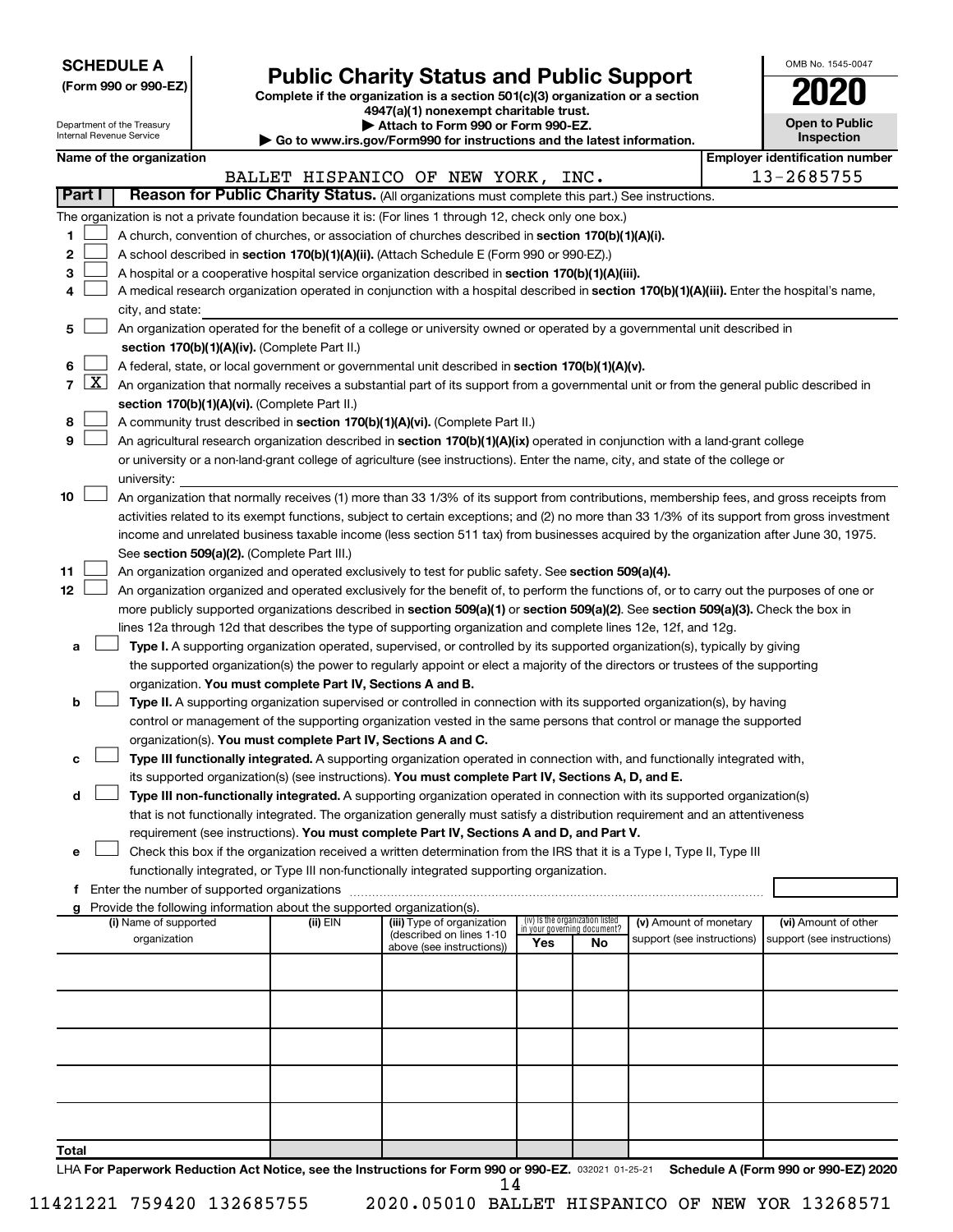# Schedule A (Form 990 or 990-EZ) 2020 BALLET HISPANICO OF NEW YORK, INC.  $13$  –  $2685755\,$  Page

13-2685755 Page 2

**Part II Support Schedule for Organizations Described in Sections 170(b)(1)(A)(iv) and 170(b)(1)(A)(vi)**

(Complete only if you checked the box on line 5, 7, or 8 of Part I or if the organization failed to qualify under Part III. If the organization fails to qualify under the tests listed below, please complete Part III.)

|    | <b>Section A. Public Support</b>                                                                                                                                                                                                                                                                  |           |          |            |            |                                      |                                          |
|----|---------------------------------------------------------------------------------------------------------------------------------------------------------------------------------------------------------------------------------------------------------------------------------------------------|-----------|----------|------------|------------|--------------------------------------|------------------------------------------|
|    | Calendar year (or fiscal year beginning in)                                                                                                                                                                                                                                                       | (a) 2016  | (b) 2017 | $(c)$ 2018 | $(d)$ 2019 | (e) 2020                             | (f) Total                                |
|    | 1 Gifts, grants, contributions, and                                                                                                                                                                                                                                                               |           |          |            |            |                                      |                                          |
|    | membership fees received. (Do not                                                                                                                                                                                                                                                                 |           |          |            |            |                                      |                                          |
|    | include any "unusual grants.")                                                                                                                                                                                                                                                                    | 5024561.  | 4523954. | 4536879.   |            |                                      | 7127442.19227727.40440563.               |
|    | 2 Tax revenues levied for the organ-                                                                                                                                                                                                                                                              |           |          |            |            |                                      |                                          |
|    | ization's benefit and either paid to                                                                                                                                                                                                                                                              |           |          |            |            |                                      |                                          |
|    | or expended on its behalf                                                                                                                                                                                                                                                                         |           |          |            |            |                                      |                                          |
|    | 3 The value of services or facilities                                                                                                                                                                                                                                                             |           |          |            |            |                                      |                                          |
|    | furnished by a governmental unit to                                                                                                                                                                                                                                                               |           |          |            |            |                                      |                                          |
|    | the organization without charge                                                                                                                                                                                                                                                                   |           |          |            |            |                                      |                                          |
|    | 4 Total. Add lines 1 through 3                                                                                                                                                                                                                                                                    | 5024561.  | 4523954. | 4536879.   |            |                                      | 7127442.19227727.40440563.               |
|    | 5 The portion of total contributions                                                                                                                                                                                                                                                              |           |          |            |            |                                      |                                          |
|    | by each person (other than a                                                                                                                                                                                                                                                                      |           |          |            |            |                                      |                                          |
|    | governmental unit or publicly                                                                                                                                                                                                                                                                     |           |          |            |            |                                      |                                          |
|    | supported organization) included                                                                                                                                                                                                                                                                  |           |          |            |            |                                      |                                          |
|    | on line 1 that exceeds 2% of the                                                                                                                                                                                                                                                                  |           |          |            |            |                                      |                                          |
|    | amount shown on line 11,                                                                                                                                                                                                                                                                          |           |          |            |            |                                      |                                          |
|    | column (f)                                                                                                                                                                                                                                                                                        |           |          |            |            |                                      | 10382334.                                |
|    | 6 Public support. Subtract line 5 from line 4.                                                                                                                                                                                                                                                    |           |          |            |            |                                      | 30058229.                                |
|    | <b>Section B. Total Support</b>                                                                                                                                                                                                                                                                   |           |          |            |            |                                      |                                          |
|    | Calendar year (or fiscal year beginning in)                                                                                                                                                                                                                                                       | (a) 2016  | (b) 2017 | $(c)$ 2018 | $(d)$ 2019 | (e) 2020                             | (f) Total                                |
|    | <b>7</b> Amounts from line 4                                                                                                                                                                                                                                                                      | 5024561   | 4523954  | 4536879.   |            |                                      | 7127442.19227727.40440563.               |
|    | 8 Gross income from interest,                                                                                                                                                                                                                                                                     |           |          |            |            |                                      |                                          |
|    | dividends, payments received on                                                                                                                                                                                                                                                                   |           |          |            |            |                                      |                                          |
|    | securities loans, rents, royalties,                                                                                                                                                                                                                                                               |           |          |            |            |                                      |                                          |
|    | and income from similar sources                                                                                                                                                                                                                                                                   | 293, 364. | 360,860. | 269,597.   | 162, 238.  | 174,963.                             | 1261022.                                 |
|    | <b>9</b> Net income from unrelated business                                                                                                                                                                                                                                                       |           |          |            |            |                                      |                                          |
|    | activities, whether or not the                                                                                                                                                                                                                                                                    |           |          |            |            |                                      |                                          |
|    | business is regularly carried on                                                                                                                                                                                                                                                                  |           |          |            |            |                                      |                                          |
|    | 10 Other income. Do not include gain                                                                                                                                                                                                                                                              |           |          |            |            |                                      |                                          |
|    | or loss from the sale of capital                                                                                                                                                                                                                                                                  |           |          |            |            |                                      |                                          |
|    | assets (Explain in Part VI.)                                                                                                                                                                                                                                                                      | 295, 246. | 26,836.  | 29,912.    | 47,622.    |                                      | 10,839. 410,455.                         |
|    | 11 Total support. Add lines 7 through 10                                                                                                                                                                                                                                                          |           |          |            |            |                                      | 42112040.                                |
|    | <b>12</b> Gross receipts from related activities, etc. (see instructions)                                                                                                                                                                                                                         |           |          |            |            | 12 <sub>2</sub>                      | 9,117,809.                               |
|    | 13 First 5 years. If the Form 990 is for the organization's first, second, third, fourth, or fifth tax year as a section 501(c)(3)                                                                                                                                                                |           |          |            |            |                                      |                                          |
|    | organization, check this box and stop here <b>construction and construction</b> construction and stop here constructed and stop here construction and stop here constructed and stop here constructed and stop here and stop here a<br><b>Section C. Computation of Public Support Percentage</b> |           |          |            |            |                                      |                                          |
|    |                                                                                                                                                                                                                                                                                                   |           |          |            |            |                                      | 71.38                                    |
|    |                                                                                                                                                                                                                                                                                                   |           |          |            |            | 14<br>15                             | %<br>62.58<br>$\%$                       |
|    | 16a 33 1/3% support test - 2020. If the organization did not check the box on line 13, and line 14 is 33 1/3% or more, check this box and                                                                                                                                                         |           |          |            |            |                                      |                                          |
|    | stop here. The organization qualifies as a publicly supported organization manufaction manufacture or manufacture or the organization manufacture or the organization of the state of the state of the state of the state of t                                                                    |           |          |            |            |                                      | $\blacktriangleright$ $\boxed{\text{X}}$ |
|    | b 33 1/3% support test - 2019. If the organization did not check a box on line 13 or 16a, and line 15 is 33 1/3% or more, check this box                                                                                                                                                          |           |          |            |            |                                      |                                          |
|    |                                                                                                                                                                                                                                                                                                   |           |          |            |            |                                      |                                          |
|    |                                                                                                                                                                                                                                                                                                   |           |          |            |            |                                      |                                          |
|    | 17a 10% -facts-and-circumstances test - 2020. If the organization did not check a box on line 13, 16a, or 16b, and line 14 is 10% or more,<br>and if the organization meets the facts-and-circumstances test, check this box and stop here. Explain in Part VI how the organization               |           |          |            |            |                                      |                                          |
|    | meets the facts-and-circumstances test. The organization qualifies as a publicly supported organization                                                                                                                                                                                           |           |          |            |            |                                      |                                          |
|    | b 10% -facts-and-circumstances test - 2019. If the organization did not check a box on line 13, 16a, 16b, or 17a, and line 15 is 10% or                                                                                                                                                           |           |          |            |            |                                      |                                          |
|    | more, and if the organization meets the facts-and-circumstances test, check this box and <b>stop here.</b> Explain in Part VI how the                                                                                                                                                             |           |          |            |            |                                      |                                          |
|    | organization meets the facts-and-circumstances test. The organization qualifies as a publicly supported organization                                                                                                                                                                              |           |          |            |            |                                      |                                          |
| 18 | Private foundation. If the organization did not check a box on line 13, 16a, 16b, 17a, or 17b, check this box and see instructions.                                                                                                                                                               |           |          |            |            |                                      |                                          |
|    |                                                                                                                                                                                                                                                                                                   |           |          |            |            | Schedule A (Form 990 or 990-EZ) 2020 |                                          |

032022 01-25-21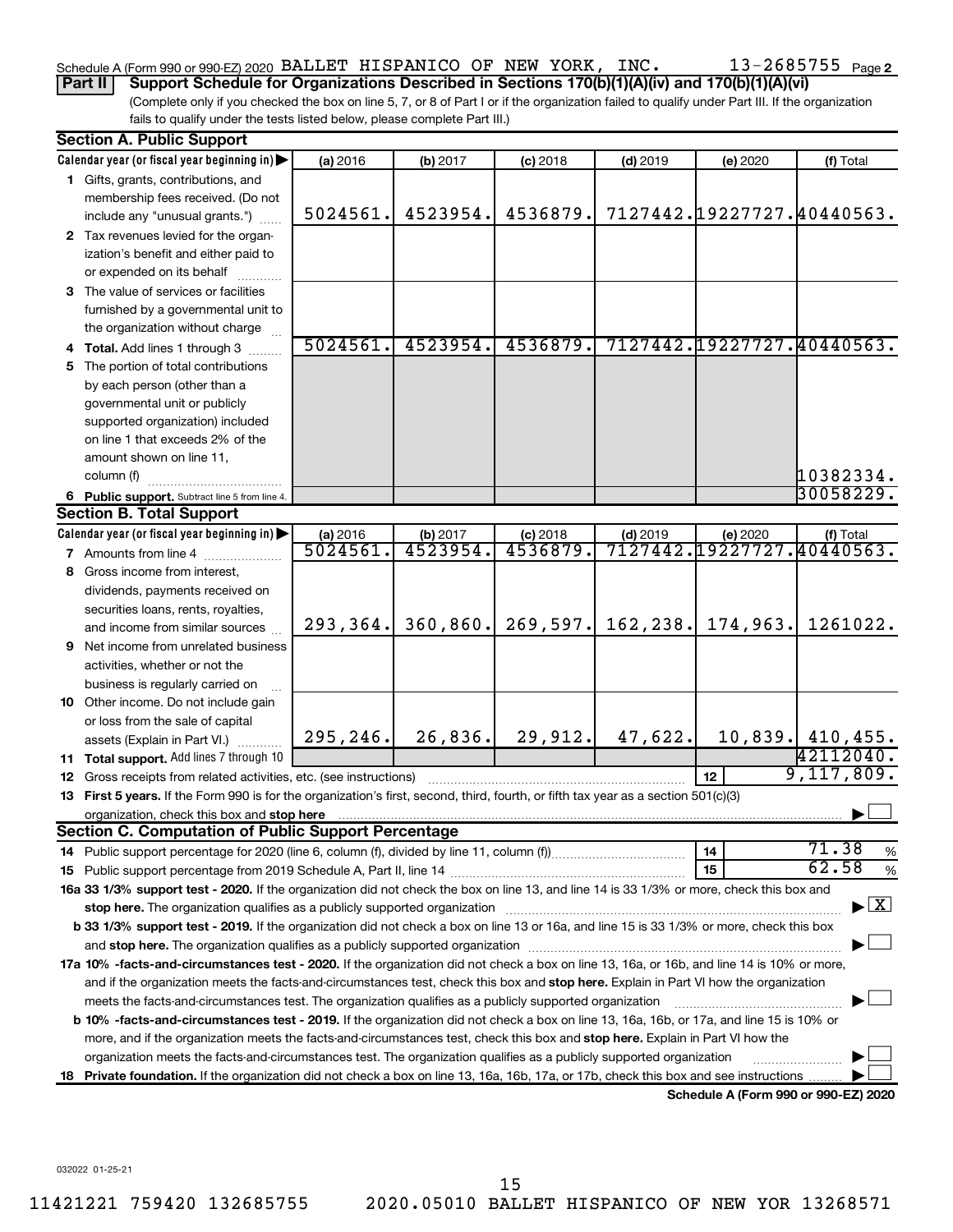#### Schedule A (Form 990 or 990-EZ) 2020 BALLET HISPANICO OF NEW YORK, INC.  $13$  –  $2685755\,$  Page **Part III Support Schedule for Organizations Described in Section 509(a)(2)**

(Complete only if you checked the box on line 10 of Part I or if the organization failed to qualify under Part II. If the organization fails to qualify under the tests listed below, please complete Part II.)

| <b>Section A. Public Support</b>                                                                                                                                                                |          |          |            |            |          |                                      |
|-------------------------------------------------------------------------------------------------------------------------------------------------------------------------------------------------|----------|----------|------------|------------|----------|--------------------------------------|
| Calendar year (or fiscal year beginning in)                                                                                                                                                     | (a) 2016 | (b) 2017 | (c) 2018   | $(d)$ 2019 | (e) 2020 | (f) Total                            |
| 1 Gifts, grants, contributions, and                                                                                                                                                             |          |          |            |            |          |                                      |
| membership fees received. (Do not                                                                                                                                                               |          |          |            |            |          |                                      |
| include any "unusual grants.")                                                                                                                                                                  |          |          |            |            |          |                                      |
| <b>2</b> Gross receipts from admissions,<br>merchandise sold or services per-<br>formed, or facilities furnished in<br>any activity that is related to the<br>organization's tax-exempt purpose |          |          |            |            |          |                                      |
| 3 Gross receipts from activities that                                                                                                                                                           |          |          |            |            |          |                                      |
| are not an unrelated trade or bus-<br>iness under section 513                                                                                                                                   |          |          |            |            |          |                                      |
| 4 Tax revenues levied for the organ-                                                                                                                                                            |          |          |            |            |          |                                      |
| ization's benefit and either paid to<br>or expended on its behalf                                                                                                                               |          |          |            |            |          |                                      |
| 5 The value of services or facilities                                                                                                                                                           |          |          |            |            |          |                                      |
| furnished by a governmental unit to                                                                                                                                                             |          |          |            |            |          |                                      |
| the organization without charge                                                                                                                                                                 |          |          |            |            |          |                                      |
|                                                                                                                                                                                                 |          |          |            |            |          |                                      |
| <b>6 Total.</b> Add lines 1 through 5<br>7a Amounts included on lines 1, 2, and                                                                                                                 |          |          |            |            |          |                                      |
| 3 received from disqualified persons                                                                                                                                                            |          |          |            |            |          |                                      |
| <b>b</b> Amounts included on lines 2 and 3 received<br>from other than disqualified persons that<br>exceed the greater of \$5,000 or 1% of the<br>amount on line 13 for the year                |          |          |            |            |          |                                      |
| c Add lines 7a and 7b                                                                                                                                                                           |          |          |            |            |          |                                      |
| 8 Public support. (Subtract line 7c from line 6.)                                                                                                                                               |          |          |            |            |          |                                      |
| <b>Section B. Total Support</b>                                                                                                                                                                 |          |          |            |            |          |                                      |
| Calendar year (or fiscal year beginning in)                                                                                                                                                     | (a) 2016 | (b) 2017 | $(c)$ 2018 | $(d)$ 2019 | (e) 2020 | (f) Total                            |
| 9 Amounts from line 6                                                                                                                                                                           |          |          |            |            |          |                                      |
| <b>10a</b> Gross income from interest,<br>dividends, payments received on<br>securities loans, rents, royalties,<br>and income from similar sources                                             |          |          |            |            |          |                                      |
| <b>b</b> Unrelated business taxable income<br>(less section 511 taxes) from businesses                                                                                                          |          |          |            |            |          |                                      |
| acquired after June 30, 1975                                                                                                                                                                    |          |          |            |            |          |                                      |
| c Add lines 10a and 10b                                                                                                                                                                         |          |          |            |            |          |                                      |
| <b>11</b> Net income from unrelated business<br>activities not included in line 10b.<br>whether or not the business is<br>regularly carried on                                                  |          |          |            |            |          |                                      |
| 12 Other income. Do not include gain<br>or loss from the sale of capital<br>assets (Explain in Part VI.)                                                                                        |          |          |            |            |          |                                      |
| <b>13</b> Total support. (Add lines 9, 10c, 11, and 12.)                                                                                                                                        |          |          |            |            |          |                                      |
| 14 First 5 years. If the Form 990 is for the organization's first, second, third, fourth, or fifth tax year as a section 501(c)(3) organization,                                                |          |          |            |            |          |                                      |
|                                                                                                                                                                                                 |          |          |            |            |          |                                      |
| Section C. Computation of Public Support Percentage                                                                                                                                             |          |          |            |            |          |                                      |
| 15 Public support percentage for 2020 (line 8, column (f), divided by line 13, column (f) <i></i>                                                                                               |          |          |            |            | 15       | %                                    |
|                                                                                                                                                                                                 |          |          |            |            | 16       | %                                    |
| Section D. Computation of Investment Income Percentage                                                                                                                                          |          |          |            |            |          |                                      |
| 17 Investment income percentage for 2020 (line 10c, column (f), divided by line 13, column (f))                                                                                                 |          |          |            |            | 17       | %                                    |
| 18 Investment income percentage from 2019 Schedule A, Part III, line 17                                                                                                                         |          |          |            |            | 18       | %                                    |
| 19a 33 1/3% support tests - 2020. If the organization did not check the box on line 14, and line 15 is more than 33 1/3%, and line 17 is not                                                    |          |          |            |            |          |                                      |
| more than 33 1/3%, check this box and stop here. The organization qualifies as a publicly supported organization                                                                                |          |          |            |            |          |                                      |
| b 33 1/3% support tests - 2019. If the organization did not check a box on line 14 or line 19a, and line 16 is more than 33 1/3%, and                                                           |          |          |            |            |          |                                      |
| line 18 is not more than 33 1/3%, check this box and stop here. The organization qualifies as a publicly supported organization                                                                 |          |          |            |            |          |                                      |
|                                                                                                                                                                                                 |          |          |            |            |          |                                      |
| 032023 01-25-21                                                                                                                                                                                 |          |          | 16         |            |          | Schedule A (Form 990 or 990-EZ) 2020 |
|                                                                                                                                                                                                 |          |          |            |            |          |                                      |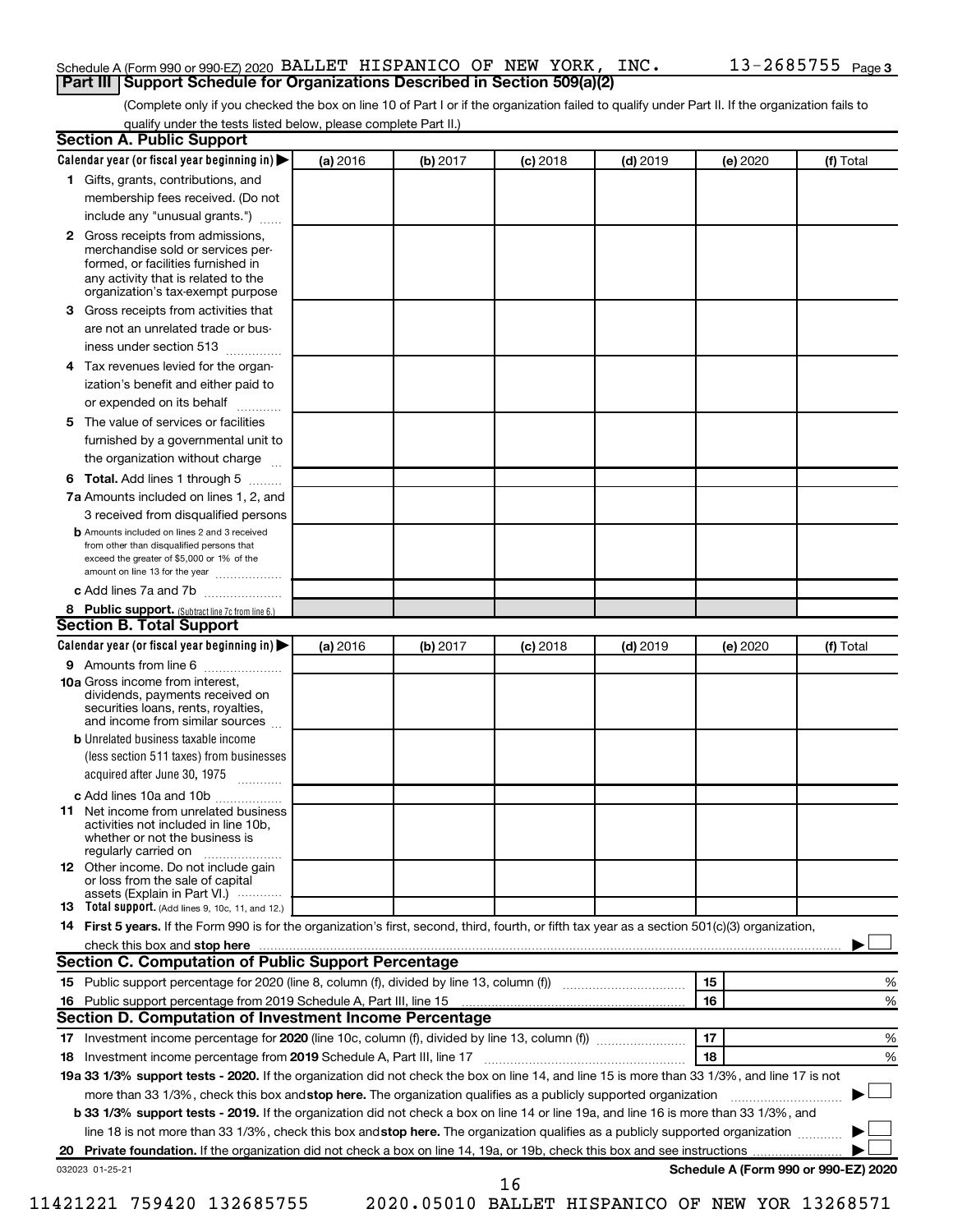**1**

**2**

**3a**

**3b**

**3c**

**4a**

**4b**

**4c**

**5a**

**5b 5c**

**6**

**7**

**8**

**9a**

**9b**

**9c**

**10a**

**10b**

**Yes No**

# **Part IV Supporting Organizations**

(Complete only if you checked a box in line 12 on Part I. If you checked box 12a, Part I, complete Sections A and B. If you checked box 12b, Part I, complete Sections A and C. If you checked box 12c, Part I, complete Sections A, D, and E. If you checked box 12d, Part I, complete Sections A and D, and complete Part V.)

## **Section A. All Supporting Organizations**

- **1** Are all of the organization's supported organizations listed by name in the organization's governing documents? If "No," describe in Part VI how the supported organizations are designated. If designated by *class or purpose, describe the designation. If historic and continuing relationship, explain.*
- **2** Did the organization have any supported organization that does not have an IRS determination of status under section 509(a)(1) or (2)? If "Yes," explain in Part **VI** how the organization determined that the supported *organization was described in section 509(a)(1) or (2).*
- **3a** Did the organization have a supported organization described in section 501(c)(4), (5), or (6)? If "Yes," answer *lines 3b and 3c below.*
- **b** Did the organization confirm that each supported organization qualified under section 501(c)(4), (5), or (6) and satisfied the public support tests under section 509(a)(2)? If "Yes," describe in Part VI when and how the *organization made the determination.*
- **c** Did the organization ensure that all support to such organizations was used exclusively for section 170(c)(2)(B) purposes? If "Yes," explain in Part VI what controls the organization put in place to ensure such use.
- **4 a** *If* Was any supported organization not organized in the United States ("foreign supported organization")? *"Yes," and if you checked box 12a or 12b in Part I, answer lines 4b and 4c below.*
- **b** Did the organization have ultimate control and discretion in deciding whether to make grants to the foreign supported organization? If "Yes," describe in Part VI how the organization had such control and discretion *despite being controlled or supervised by or in connection with its supported organizations.*
- **c** Did the organization support any foreign supported organization that does not have an IRS determination under sections 501(c)(3) and 509(a)(1) or (2)? If "Yes," explain in Part VI what controls the organization used *to ensure that all support to the foreign supported organization was used exclusively for section 170(c)(2)(B) purposes.*
- **5a** Did the organization add, substitute, or remove any supported organizations during the tax year? If "Yes," answer lines 5b and 5c below (if applicable). Also, provide detail in **Part VI,** including (i) the names and EIN *numbers of the supported organizations added, substituted, or removed; (ii) the reasons for each such action; (iii) the authority under the organization's organizing document authorizing such action; and (iv) how the action was accomplished (such as by amendment to the organizing document).*
- **b** Type I or Type II only. Was any added or substituted supported organization part of a class already designated in the organization's organizing document?
- **c Substitutions only.**  Was the substitution the result of an event beyond the organization's control?
- **6** Did the organization provide support (whether in the form of grants or the provision of services or facilities) to **Part VI.** support or benefit one or more of the filing organization's supported organizations? If "Yes," provide detail in anyone other than (i) its supported organizations, (ii) individuals that are part of the charitable class benefited by one or more of its supported organizations, or (iii) other supporting organizations that also
- **7** Did the organization provide a grant, loan, compensation, or other similar payment to a substantial contributor regard to a substantial contributor? If "Yes," complete Part I of Schedule L (Form 990 or 990-EZ). (as defined in section 4958(c)(3)(C)), a family member of a substantial contributor, or a 35% controlled entity with
- **8** Did the organization make a loan to a disqualified person (as defined in section 4958) not described in line 7? *If "Yes," complete Part I of Schedule L (Form 990 or 990-EZ).*
- **9 a** Was the organization controlled directly or indirectly at any time during the tax year by one or more in section 509(a)(1) or (2))? If "Yes," provide detail in **Part VI.** disqualified persons, as defined in section 4946 (other than foundation managers and organizations described
- **b** Did one or more disqualified persons (as defined in line 9a) hold a controlling interest in any entity in which the supporting organization had an interest? If "Yes," provide detail in Part VI.
- **c** Did a disqualified person (as defined in line 9a) have an ownership interest in, or derive any personal benefit from, assets in which the supporting organization also had an interest? If "Yes," provide detail in Part VI.
- **10 a** Was the organization subject to the excess business holdings rules of section 4943 because of section supporting organizations)? If "Yes," answer line 10b below. 4943(f) (regarding certain Type II supporting organizations, and all Type III non-functionally integrated
	- **b** Did the organization have any excess business holdings in the tax year? (Use Schedule C, Form 4720, to *determine whether the organization had excess business holdings.)*

032024 01-25-21

**Schedule A (Form 990 or 990-EZ) 2020**

17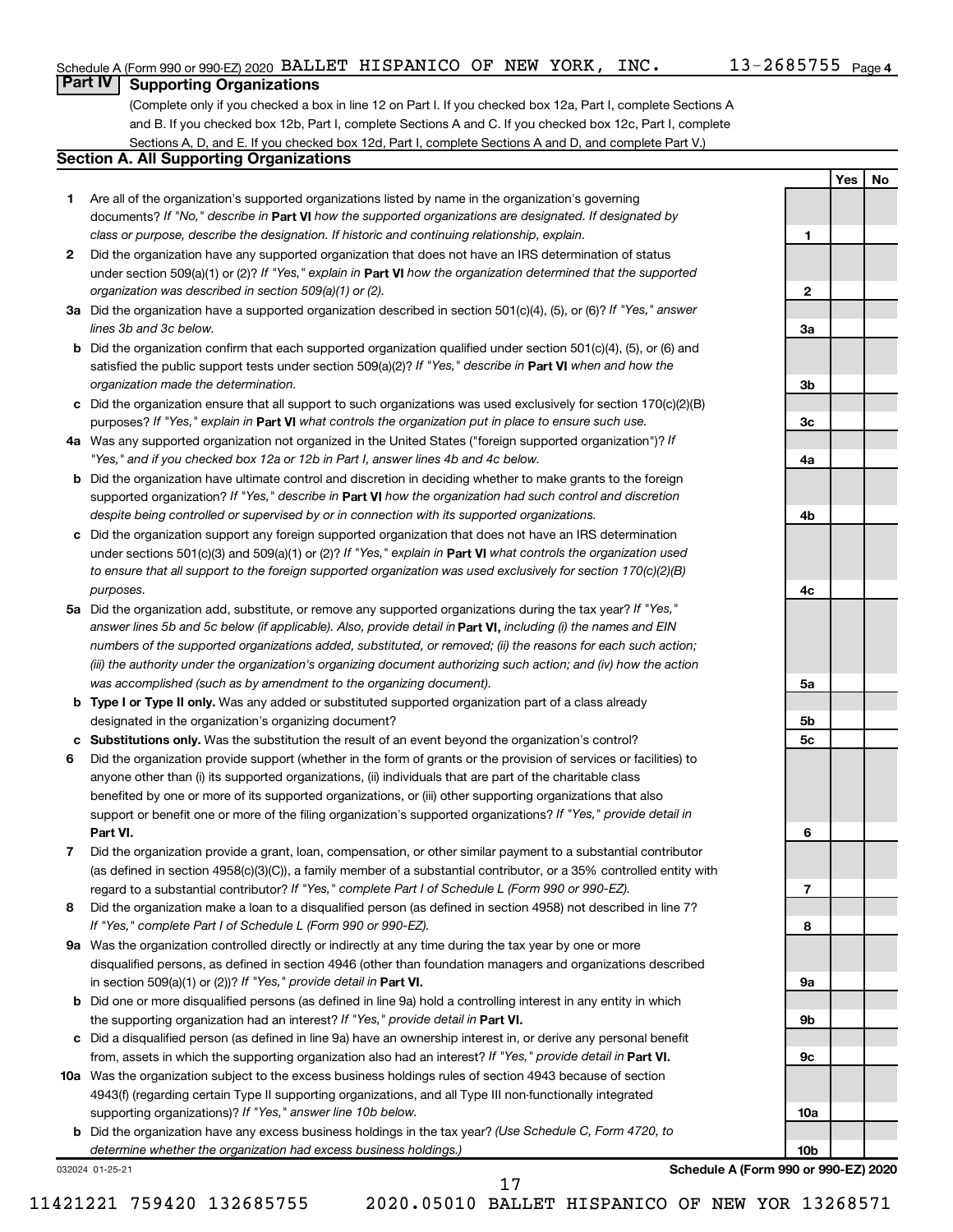#### Schedule A (Form 990 or 990-EZ) 2020 BALLET HISPANICO OF NEW YORK, INC.  $13$  –  $2685755$  p<sub>age 5</sub> **Part IV Supporting Organizations** *(continued)*

|    |                                                                                                                                                                                                                                                                                                                                                                                                                                                                                                                                                                                                                                                      |              | Yes | No |
|----|------------------------------------------------------------------------------------------------------------------------------------------------------------------------------------------------------------------------------------------------------------------------------------------------------------------------------------------------------------------------------------------------------------------------------------------------------------------------------------------------------------------------------------------------------------------------------------------------------------------------------------------------------|--------------|-----|----|
| 11 | Has the organization accepted a gift or contribution from any of the following persons?                                                                                                                                                                                                                                                                                                                                                                                                                                                                                                                                                              |              |     |    |
|    | a A person who directly or indirectly controls, either alone or together with persons described in lines 11b and                                                                                                                                                                                                                                                                                                                                                                                                                                                                                                                                     |              |     |    |
|    | 11c below, the governing body of a supported organization?                                                                                                                                                                                                                                                                                                                                                                                                                                                                                                                                                                                           | <b>11a</b>   |     |    |
|    | <b>b</b> A family member of a person described in line 11a above?                                                                                                                                                                                                                                                                                                                                                                                                                                                                                                                                                                                    | 11b          |     |    |
|    | c A 35% controlled entity of a person described in line 11a or 11b above? If "Yes" to line 11a, 11b, or 11c, provide                                                                                                                                                                                                                                                                                                                                                                                                                                                                                                                                 |              |     |    |
|    | detail in Part VI.                                                                                                                                                                                                                                                                                                                                                                                                                                                                                                                                                                                                                                   | 11c          |     |    |
|    | <b>Section B. Type I Supporting Organizations</b>                                                                                                                                                                                                                                                                                                                                                                                                                                                                                                                                                                                                    |              |     |    |
|    |                                                                                                                                                                                                                                                                                                                                                                                                                                                                                                                                                                                                                                                      |              | Yes | No |
| 1  | Did the governing body, members of the governing body, officers acting in their official capacity, or membership of one or<br>more supported organizations have the power to regularly appoint or elect at least a majority of the organization's officers,<br>directors, or trustees at all times during the tax year? If "No," describe in Part VI how the supported organization(s)<br>effectively operated, supervised, or controlled the organization's activities. If the organization had more than one supported<br>organization, describe how the powers to appoint and/or remove officers, directors, or trustees were allocated among the |              |     |    |
|    | supported organizations and what conditions or restrictions, if any, applied to such powers during the tax year.                                                                                                                                                                                                                                                                                                                                                                                                                                                                                                                                     | 1            |     |    |
| 2  | Did the organization operate for the benefit of any supported organization other than the supported                                                                                                                                                                                                                                                                                                                                                                                                                                                                                                                                                  |              |     |    |
|    | organization(s) that operated, supervised, or controlled the supporting organization? If "Yes," explain in                                                                                                                                                                                                                                                                                                                                                                                                                                                                                                                                           |              |     |    |
|    | Part VI how providing such benefit carried out the purposes of the supported organization(s) that operated,                                                                                                                                                                                                                                                                                                                                                                                                                                                                                                                                          |              |     |    |
|    | supervised, or controlled the supporting organization.                                                                                                                                                                                                                                                                                                                                                                                                                                                                                                                                                                                               | $\mathbf{2}$ |     |    |
|    | <b>Section C. Type II Supporting Organizations</b>                                                                                                                                                                                                                                                                                                                                                                                                                                                                                                                                                                                                   |              |     |    |
|    |                                                                                                                                                                                                                                                                                                                                                                                                                                                                                                                                                                                                                                                      |              | Yes | No |
| 1  | Were a majority of the organization's directors or trustees during the tax year also a majority of the directors                                                                                                                                                                                                                                                                                                                                                                                                                                                                                                                                     |              |     |    |
|    | or trustees of each of the organization's supported organization(s)? If "No," describe in Part VI how control                                                                                                                                                                                                                                                                                                                                                                                                                                                                                                                                        |              |     |    |
|    | or management of the supporting organization was vested in the same persons that controlled or managed                                                                                                                                                                                                                                                                                                                                                                                                                                                                                                                                               |              |     |    |
|    | the supported organization(s).                                                                                                                                                                                                                                                                                                                                                                                                                                                                                                                                                                                                                       | 1            |     |    |
|    | Section D. All Type III Supporting Organizations                                                                                                                                                                                                                                                                                                                                                                                                                                                                                                                                                                                                     |              |     |    |
|    |                                                                                                                                                                                                                                                                                                                                                                                                                                                                                                                                                                                                                                                      |              | Yes | No |
| 1  | Did the organization provide to each of its supported organizations, by the last day of the fifth month of the                                                                                                                                                                                                                                                                                                                                                                                                                                                                                                                                       |              |     |    |
|    | organization's tax year, (i) a written notice describing the type and amount of support provided during the prior tax                                                                                                                                                                                                                                                                                                                                                                                                                                                                                                                                |              |     |    |
|    | year, (ii) a copy of the Form 990 that was most recently filed as of the date of notification, and (iii) copies of the                                                                                                                                                                                                                                                                                                                                                                                                                                                                                                                               |              |     |    |
|    | organization's governing documents in effect on the date of notification, to the extent not previously provided?                                                                                                                                                                                                                                                                                                                                                                                                                                                                                                                                     | 1            |     |    |
| 2  | Were any of the organization's officers, directors, or trustees either (i) appointed or elected by the supported                                                                                                                                                                                                                                                                                                                                                                                                                                                                                                                                     |              |     |    |
|    | organization(s) or (ii) serving on the governing body of a supported organization? If "No," explain in Part VI how                                                                                                                                                                                                                                                                                                                                                                                                                                                                                                                                   |              |     |    |
|    | the organization maintained a close and continuous working relationship with the supported organization(s).                                                                                                                                                                                                                                                                                                                                                                                                                                                                                                                                          | 2            |     |    |
| 3  | By reason of the relationship described in line 2, above, did the organization's supported organizations have a                                                                                                                                                                                                                                                                                                                                                                                                                                                                                                                                      |              |     |    |
|    | significant voice in the organization's investment policies and in directing the use of the organization's                                                                                                                                                                                                                                                                                                                                                                                                                                                                                                                                           |              |     |    |
|    | income or assets at all times during the tax year? If "Yes," describe in Part VI the role the organization's                                                                                                                                                                                                                                                                                                                                                                                                                                                                                                                                         |              |     |    |
|    | supported organizations played in this regard.                                                                                                                                                                                                                                                                                                                                                                                                                                                                                                                                                                                                       | 3            |     |    |
|    | Section E. Type III Functionally Integrated Supporting Organizations                                                                                                                                                                                                                                                                                                                                                                                                                                                                                                                                                                                 |              |     |    |
| 1  | Check the box next to the method that the organization used to satisfy the Integral Part Test during the yealsee instructions).                                                                                                                                                                                                                                                                                                                                                                                                                                                                                                                      |              |     |    |
| а  | The organization satisfied the Activities Test. Complete line 2 below.                                                                                                                                                                                                                                                                                                                                                                                                                                                                                                                                                                               |              |     |    |
| b  | The organization is the parent of each of its supported organizations. Complete line 3 below.                                                                                                                                                                                                                                                                                                                                                                                                                                                                                                                                                        |              |     |    |
| c  | The organization supported a governmental entity. Describe in Part VI how you supported a governmental entity (see instructions).                                                                                                                                                                                                                                                                                                                                                                                                                                                                                                                    |              |     |    |
| 2  | Activities Test. Answer lines 2a and 2b below.                                                                                                                                                                                                                                                                                                                                                                                                                                                                                                                                                                                                       |              | Yes | No |
|    | Did substantially all of the organization's activities during the tax year directly further the exempt purposes of                                                                                                                                                                                                                                                                                                                                                                                                                                                                                                                                   |              |     |    |
| а  | the supported organization(s) to which the organization was responsive? If "Yes," then in Part VI identify                                                                                                                                                                                                                                                                                                                                                                                                                                                                                                                                           |              |     |    |
|    | those supported organizations and explain how these activities directly furthered their exempt purposes,                                                                                                                                                                                                                                                                                                                                                                                                                                                                                                                                             |              |     |    |
|    | how the organization was responsive to those supported organizations, and how the organization determined                                                                                                                                                                                                                                                                                                                                                                                                                                                                                                                                            |              |     |    |
|    |                                                                                                                                                                                                                                                                                                                                                                                                                                                                                                                                                                                                                                                      |              |     |    |
|    | that these activities constituted substantially all of its activities.                                                                                                                                                                                                                                                                                                                                                                                                                                                                                                                                                                               | 2a           |     |    |
| b  | Did the activities described in line 2a, above, constitute activities that, but for the organization's involvement,                                                                                                                                                                                                                                                                                                                                                                                                                                                                                                                                  |              |     |    |
|    | one or more of the organization's supported organization(s) would have been engaged in? If "Yes," explain in                                                                                                                                                                                                                                                                                                                                                                                                                                                                                                                                         |              |     |    |
|    | <b>Part VI</b> the reasons for the organization's position that its supported organization(s) would have engaged in                                                                                                                                                                                                                                                                                                                                                                                                                                                                                                                                  |              |     |    |
|    | these activities but for the organization's involvement.                                                                                                                                                                                                                                                                                                                                                                                                                                                                                                                                                                                             | 2b           |     |    |
| З  | Parent of Supported Organizations. Answer lines 3a and 3b below.                                                                                                                                                                                                                                                                                                                                                                                                                                                                                                                                                                                     |              |     |    |
| а  | Did the organization have the power to regularly appoint or elect a majority of the officers, directors, or                                                                                                                                                                                                                                                                                                                                                                                                                                                                                                                                          |              |     |    |
|    | trustees of each of the supported organizations? If "Yes" or "No" provide details in Part VI.                                                                                                                                                                                                                                                                                                                                                                                                                                                                                                                                                        | За           |     |    |
| b  | Did the organization exercise a substantial degree of direction over the policies, programs, and activities of each                                                                                                                                                                                                                                                                                                                                                                                                                                                                                                                                  |              |     |    |
|    | of its supported organizations? If "Yes," describe in Part VI the role played by the organization in this regard.                                                                                                                                                                                                                                                                                                                                                                                                                                                                                                                                    | 3b           |     |    |
|    | Schedule A (Form 990 or 990-EZ) 2020<br>032025 01-25-21                                                                                                                                                                                                                                                                                                                                                                                                                                                                                                                                                                                              |              |     |    |
|    | 18                                                                                                                                                                                                                                                                                                                                                                                                                                                                                                                                                                                                                                                   |              |     |    |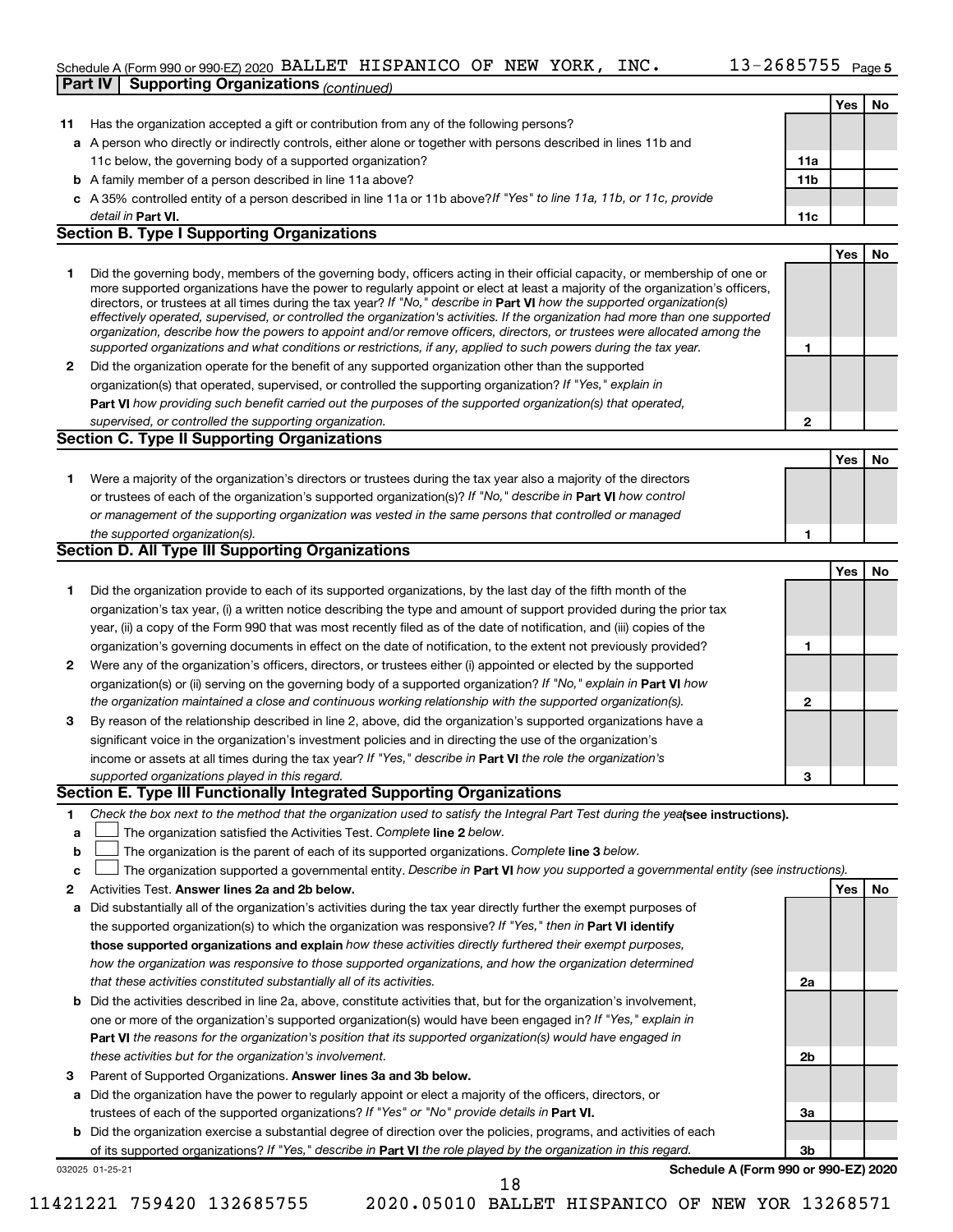#### Schedule A (Form 990 or 990-EZ) 2020 BALLET HISPANICO OF NEW YORK, INC.  $13$  –  $2685755\,$  Page **Part V Type III Non-Functionally Integrated 509(a)(3) Supporting Organizations**

1 **Letter See instructions.** Check here if the organization satisfied the Integral Part Test as a qualifying trust on Nov. 20, 1970 (*explain in* Part **VI**). See instructions. All other Type III non-functionally integrated supporting organizations must complete Sections A through E.

|              | Section A - Adjusted Net Income                                             | (A) Prior Year | (B) Current Year<br>(optional) |                                |
|--------------|-----------------------------------------------------------------------------|----------------|--------------------------------|--------------------------------|
| 1            | Net short-term capital gain                                                 | 1              |                                |                                |
| 2            | Recoveries of prior-year distributions                                      | $\mathbf{2}$   |                                |                                |
| 3            | Other gross income (see instructions)                                       | 3              |                                |                                |
| 4            | Add lines 1 through 3.                                                      | 4              |                                |                                |
| 5            | Depreciation and depletion                                                  | 5              |                                |                                |
| 6            | Portion of operating expenses paid or incurred for production or            |                |                                |                                |
|              | collection of gross income or for management, conservation, or              |                |                                |                                |
|              | maintenance of property held for production of income (see instructions)    | 6              |                                |                                |
| 7            | Other expenses (see instructions)                                           | $\overline{7}$ |                                |                                |
| 8            | Adjusted Net Income (subtract lines 5, 6, and 7 from line 4)                | 8              |                                |                                |
|              | <b>Section B - Minimum Asset Amount</b>                                     |                | (A) Prior Year                 | (B) Current Year<br>(optional) |
| 1            | Aggregate fair market value of all non-exempt-use assets (see               |                |                                |                                |
|              | instructions for short tax year or assets held for part of year):           |                |                                |                                |
|              | a Average monthly value of securities                                       | 1a             |                                |                                |
|              | <b>b</b> Average monthly cash balances                                      | 1b             |                                |                                |
|              | c Fair market value of other non-exempt-use assets                          | 1 <sub>c</sub> |                                |                                |
|              | d Total (add lines 1a, 1b, and 1c)                                          | 1d             |                                |                                |
|              | e Discount claimed for blockage or other factors                            |                |                                |                                |
|              | (explain in detail in <b>Part VI</b> ):                                     |                |                                |                                |
| 2            | Acquisition indebtedness applicable to non-exempt-use assets                | $\mathbf{2}$   |                                |                                |
| 3            | Subtract line 2 from line 1d.                                               | 3              |                                |                                |
| 4            | Cash deemed held for exempt use. Enter 0.015 of line 3 (for greater amount, |                |                                |                                |
|              | see instructions).                                                          | 4              |                                |                                |
| 5            | Net value of non-exempt-use assets (subtract line 4 from line 3)            | 5              |                                |                                |
| 6            | Multiply line 5 by 0.035.                                                   | 6              |                                |                                |
| 7            | Recoveries of prior-year distributions                                      | $\overline{7}$ |                                |                                |
| 8            | Minimum Asset Amount (add line 7 to line 6)                                 | 8              |                                |                                |
|              | <b>Section C - Distributable Amount</b>                                     |                |                                | <b>Current Year</b>            |
| 1            | Adjusted net income for prior year (from Section A, line 8, column A)       | 1              |                                |                                |
| $\mathbf{2}$ | Enter 0.85 of line 1.                                                       | $\mathbf{2}$   |                                |                                |
| 3            | Minimum asset amount for prior year (from Section B, line 8, column A)      | 3              |                                |                                |
| 4            | Enter greater of line 2 or line 3.                                          | 4              |                                |                                |
| 5            | Income tax imposed in prior year                                            | 5              |                                |                                |
| 6            | Distributable Amount. Subtract line 5 from line 4, unless subject to        |                |                                |                                |
|              | emergency temporary reduction (see instructions).                           | 6              |                                |                                |
|              |                                                                             |                |                                |                                |

**7** Check here if the current year is the organization's first as a non-functionally integrated Type III supporting organization (see † instructions).

**Schedule A (Form 990 or 990-EZ) 2020**

032026 01-25-21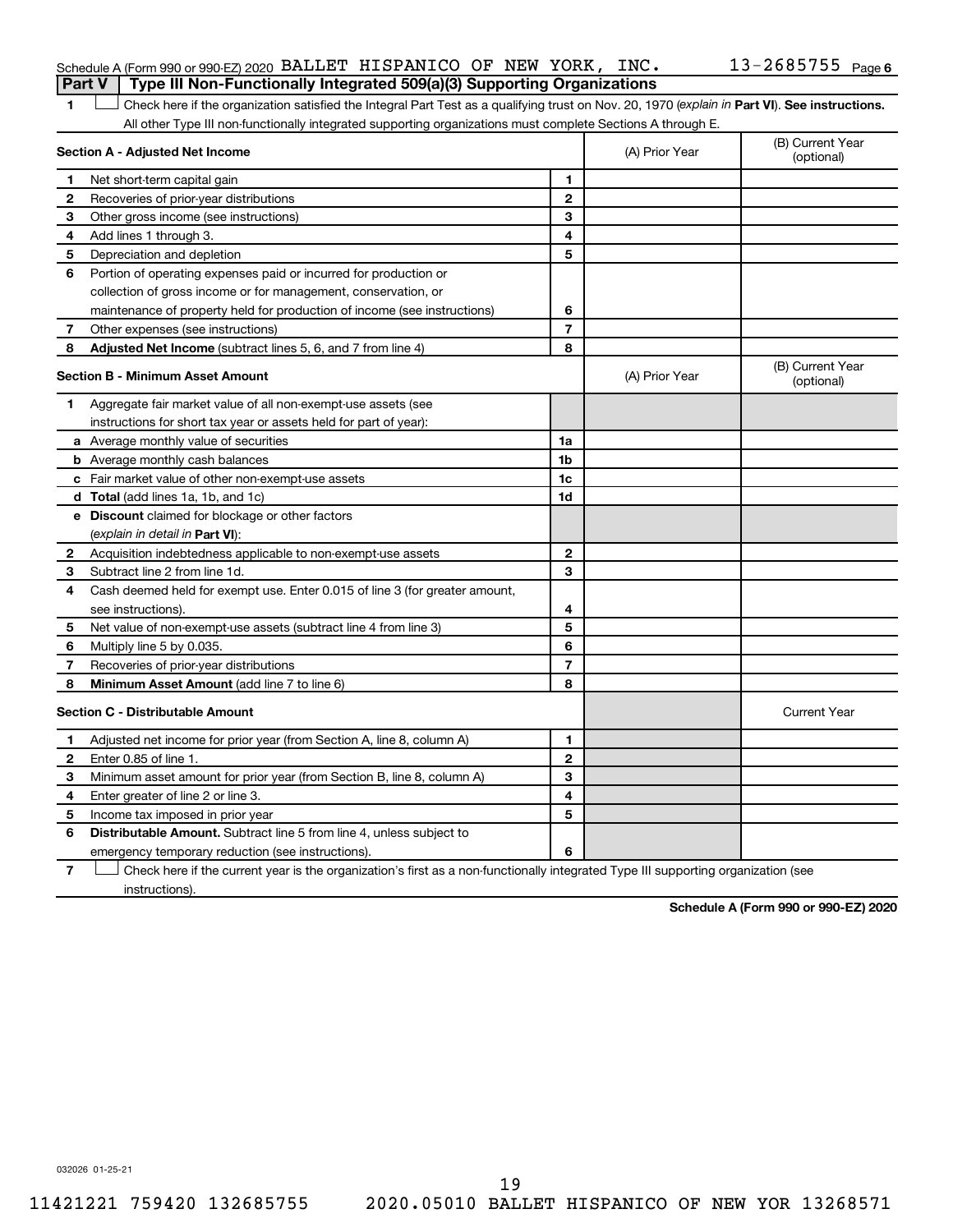#### Schedule A (Form 990 or 990-EZ) 2020 BALLET HISPANICO OF NEW YORK, INC. INC. IS - Z685755 Page BALLET HISPANICO OF NEW YORK, INC. 13-2685755

| Type III Non-Functionally Integrated 509(a)(3) Supporting Organizations (continued)<br><b>Part V</b> |                                                                                            |                                    |                                               |              |                                                  |  |
|------------------------------------------------------------------------------------------------------|--------------------------------------------------------------------------------------------|------------------------------------|-----------------------------------------------|--------------|--------------------------------------------------|--|
|                                                                                                      | <b>Section D - Distributions</b>                                                           |                                    |                                               |              | <b>Current Year</b>                              |  |
| 1                                                                                                    | Amounts paid to supported organizations to accomplish exempt purposes                      |                                    |                                               | 1            |                                                  |  |
| 2                                                                                                    | Amounts paid to perform activity that directly furthers exempt purposes of supported       |                                    |                                               |              |                                                  |  |
|                                                                                                      | organizations, in excess of income from activity                                           |                                    |                                               | $\mathbf{2}$ |                                                  |  |
| 3                                                                                                    | Administrative expenses paid to accomplish exempt purposes of supported organizations      |                                    |                                               | 3            |                                                  |  |
| 4                                                                                                    | Amounts paid to acquire exempt-use assets                                                  |                                    |                                               | 4            |                                                  |  |
| 5                                                                                                    | Qualified set-aside amounts (prior IRS approval required - provide details in Part VI)     |                                    |                                               | 5            |                                                  |  |
| 6                                                                                                    | Other distributions ( <i>describe in Part VI</i> ). See instructions.                      |                                    |                                               | 6            |                                                  |  |
| 7                                                                                                    | Total annual distributions. Add lines 1 through 6.                                         |                                    |                                               | 7            |                                                  |  |
| 8                                                                                                    | Distributions to attentive supported organizations to which the organization is responsive |                                    |                                               |              |                                                  |  |
|                                                                                                      | (provide details in Part VI). See instructions.                                            |                                    |                                               | 8            |                                                  |  |
| 9                                                                                                    | Distributable amount for 2020 from Section C, line 6                                       |                                    |                                               | 9            |                                                  |  |
| 10                                                                                                   | Line 8 amount divided by line 9 amount                                                     |                                    |                                               | 10           |                                                  |  |
|                                                                                                      | <b>Section E - Distribution Allocations (see instructions)</b>                             | (i)<br><b>Excess Distributions</b> | (ii)<br><b>Underdistributions</b><br>Pre-2020 |              | (iii)<br><b>Distributable</b><br>Amount for 2020 |  |
| 1                                                                                                    | Distributable amount for 2020 from Section C, line 6                                       |                                    |                                               |              |                                                  |  |
| 2                                                                                                    | Underdistributions, if any, for years prior to 2020 (reason-                               |                                    |                                               |              |                                                  |  |
|                                                                                                      | able cause required - explain in Part VI). See instructions.                               |                                    |                                               |              |                                                  |  |
| 3                                                                                                    | Excess distributions carryover, if any, to 2020                                            |                                    |                                               |              |                                                  |  |
|                                                                                                      | a From 2015                                                                                |                                    |                                               |              |                                                  |  |
|                                                                                                      | <b>b</b> From 2016                                                                         |                                    |                                               |              |                                                  |  |
|                                                                                                      | $c$ From 2017                                                                              |                                    |                                               |              |                                                  |  |
|                                                                                                      | d From 2018                                                                                |                                    |                                               |              |                                                  |  |
|                                                                                                      | e From 2019                                                                                |                                    |                                               |              |                                                  |  |
|                                                                                                      | f Total of lines 3a through 3e                                                             |                                    |                                               |              |                                                  |  |
|                                                                                                      | g Applied to underdistributions of prior years                                             |                                    |                                               |              |                                                  |  |
|                                                                                                      | <b>h</b> Applied to 2020 distributable amount                                              |                                    |                                               |              |                                                  |  |
| Ť.                                                                                                   | Carryover from 2015 not applied (see instructions)                                         |                                    |                                               |              |                                                  |  |
|                                                                                                      | Remainder. Subtract lines 3g, 3h, and 3i from line 3f.                                     |                                    |                                               |              |                                                  |  |
| 4                                                                                                    | Distributions for 2020 from Section D,                                                     |                                    |                                               |              |                                                  |  |
|                                                                                                      | line $7:$                                                                                  |                                    |                                               |              |                                                  |  |
|                                                                                                      | a Applied to underdistributions of prior years                                             |                                    |                                               |              |                                                  |  |
|                                                                                                      | <b>b</b> Applied to 2020 distributable amount                                              |                                    |                                               |              |                                                  |  |
|                                                                                                      | <b>c</b> Remainder. Subtract lines 4a and 4b from line 4.                                  |                                    |                                               |              |                                                  |  |
| 5                                                                                                    | Remaining underdistributions for years prior to 2020, if                                   |                                    |                                               |              |                                                  |  |
|                                                                                                      | any. Subtract lines 3g and 4a from line 2. For result greater                              |                                    |                                               |              |                                                  |  |
|                                                                                                      | than zero, explain in Part VI. See instructions.                                           |                                    |                                               |              |                                                  |  |
| 6                                                                                                    | Remaining underdistributions for 2020. Subtract lines 3h                                   |                                    |                                               |              |                                                  |  |
|                                                                                                      | and 4b from line 1. For result greater than zero, explain in                               |                                    |                                               |              |                                                  |  |
|                                                                                                      | <b>Part VI.</b> See instructions.                                                          |                                    |                                               |              |                                                  |  |
| 7                                                                                                    | Excess distributions carryover to 2021. Add lines 3j                                       |                                    |                                               |              |                                                  |  |
|                                                                                                      | and 4c.                                                                                    |                                    |                                               |              |                                                  |  |
| 8                                                                                                    | Breakdown of line 7:                                                                       |                                    |                                               |              |                                                  |  |
|                                                                                                      | a Excess from 2016                                                                         |                                    |                                               |              |                                                  |  |
|                                                                                                      | <b>b</b> Excess from 2017                                                                  |                                    |                                               |              |                                                  |  |
|                                                                                                      | c Excess from 2018                                                                         |                                    |                                               |              |                                                  |  |
|                                                                                                      | d Excess from 2019                                                                         |                                    |                                               |              |                                                  |  |
|                                                                                                      | e Excess from 2020                                                                         |                                    |                                               |              |                                                  |  |

**Schedule A (Form 990 or 990-EZ) 2020**

032027 01-25-21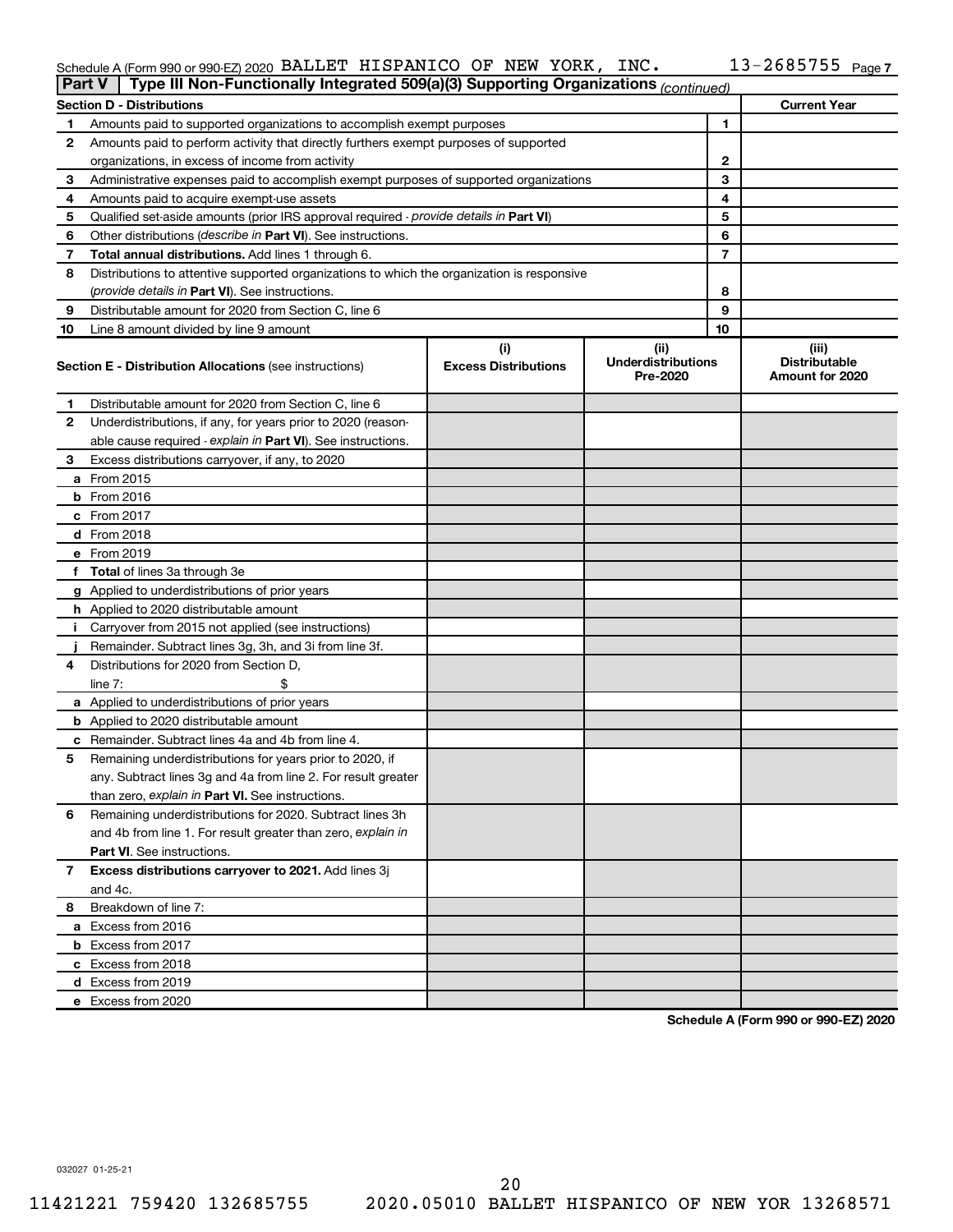|                 |                           | Schedule A (Form 990 or 990-EZ) 2020 BALLET_HISPANICO OF NEW YORK, INC. |    | 13-2685755 Page 8                                                                                                                                                                                                                                                             |  |
|-----------------|---------------------------|-------------------------------------------------------------------------|----|-------------------------------------------------------------------------------------------------------------------------------------------------------------------------------------------------------------------------------------------------------------------------------|--|
| <b>Part VI</b>  |                           |                                                                         |    | Supplemental Information. Provide the explanations required by Part II, line 10; Part II, line 17a or 17b; Part III, line 12;<br>Part IV, Section A, lines 1, 2, 3b, 3c, 4b, 4c, 5a, 6, 9a, 9b, 9c, 11a, 11b, and 11c; Part IV, Section B, lines 1 and 2; Part IV, Section C, |  |
|                 |                           |                                                                         |    | line 1; Part IV, Section D, lines 2 and 3; Part IV, Section E, lines 1c, 2a, 2b, 3a, and 3b; Part V, line 1; Part V, Section B, line 1e; Part V,                                                                                                                              |  |
|                 | (See instructions.)       |                                                                         |    | Section D, lines 5, 6, and 8; and Part V, Section E, lines 2, 5, and 6. Also complete this part for any additional information.                                                                                                                                               |  |
|                 |                           |                                                                         |    |                                                                                                                                                                                                                                                                               |  |
|                 |                           |                                                                         |    |                                                                                                                                                                                                                                                                               |  |
|                 |                           |                                                                         |    |                                                                                                                                                                                                                                                                               |  |
|                 |                           |                                                                         |    |                                                                                                                                                                                                                                                                               |  |
|                 |                           |                                                                         |    |                                                                                                                                                                                                                                                                               |  |
|                 |                           |                                                                         |    |                                                                                                                                                                                                                                                                               |  |
|                 |                           |                                                                         |    |                                                                                                                                                                                                                                                                               |  |
|                 |                           |                                                                         |    |                                                                                                                                                                                                                                                                               |  |
|                 |                           |                                                                         |    |                                                                                                                                                                                                                                                                               |  |
|                 |                           |                                                                         |    |                                                                                                                                                                                                                                                                               |  |
|                 |                           |                                                                         |    |                                                                                                                                                                                                                                                                               |  |
|                 |                           |                                                                         |    |                                                                                                                                                                                                                                                                               |  |
|                 |                           |                                                                         |    |                                                                                                                                                                                                                                                                               |  |
|                 |                           |                                                                         |    |                                                                                                                                                                                                                                                                               |  |
|                 |                           |                                                                         |    |                                                                                                                                                                                                                                                                               |  |
|                 |                           |                                                                         |    |                                                                                                                                                                                                                                                                               |  |
|                 |                           |                                                                         |    |                                                                                                                                                                                                                                                                               |  |
|                 |                           |                                                                         |    |                                                                                                                                                                                                                                                                               |  |
|                 |                           |                                                                         |    |                                                                                                                                                                                                                                                                               |  |
|                 |                           |                                                                         |    |                                                                                                                                                                                                                                                                               |  |
|                 |                           |                                                                         |    |                                                                                                                                                                                                                                                                               |  |
|                 |                           |                                                                         |    |                                                                                                                                                                                                                                                                               |  |
|                 |                           |                                                                         |    |                                                                                                                                                                                                                                                                               |  |
|                 |                           |                                                                         |    |                                                                                                                                                                                                                                                                               |  |
|                 |                           |                                                                         |    |                                                                                                                                                                                                                                                                               |  |
|                 |                           |                                                                         |    |                                                                                                                                                                                                                                                                               |  |
|                 |                           |                                                                         |    |                                                                                                                                                                                                                                                                               |  |
|                 |                           |                                                                         |    |                                                                                                                                                                                                                                                                               |  |
|                 |                           |                                                                         |    |                                                                                                                                                                                                                                                                               |  |
|                 |                           |                                                                         |    |                                                                                                                                                                                                                                                                               |  |
|                 |                           |                                                                         |    |                                                                                                                                                                                                                                                                               |  |
|                 |                           |                                                                         |    |                                                                                                                                                                                                                                                                               |  |
|                 |                           |                                                                         |    |                                                                                                                                                                                                                                                                               |  |
|                 |                           |                                                                         |    |                                                                                                                                                                                                                                                                               |  |
|                 |                           |                                                                         |    |                                                                                                                                                                                                                                                                               |  |
|                 |                           |                                                                         |    |                                                                                                                                                                                                                                                                               |  |
|                 |                           |                                                                         |    |                                                                                                                                                                                                                                                                               |  |
|                 |                           |                                                                         |    |                                                                                                                                                                                                                                                                               |  |
|                 |                           |                                                                         |    |                                                                                                                                                                                                                                                                               |  |
|                 |                           |                                                                         |    |                                                                                                                                                                                                                                                                               |  |
|                 |                           |                                                                         |    |                                                                                                                                                                                                                                                                               |  |
|                 |                           |                                                                         |    |                                                                                                                                                                                                                                                                               |  |
|                 |                           |                                                                         |    |                                                                                                                                                                                                                                                                               |  |
|                 |                           |                                                                         |    |                                                                                                                                                                                                                                                                               |  |
|                 |                           |                                                                         |    |                                                                                                                                                                                                                                                                               |  |
|                 |                           |                                                                         |    |                                                                                                                                                                                                                                                                               |  |
|                 |                           |                                                                         |    |                                                                                                                                                                                                                                                                               |  |
|                 |                           |                                                                         |    |                                                                                                                                                                                                                                                                               |  |
|                 |                           |                                                                         |    |                                                                                                                                                                                                                                                                               |  |
|                 |                           |                                                                         |    | Schedule A (Form 990 or 990-EZ) 2020                                                                                                                                                                                                                                          |  |
| 032028 01-25-21 |                           |                                                                         | 21 |                                                                                                                                                                                                                                                                               |  |
|                 | 11421221 759420 132685755 |                                                                         |    | 2020.05010 BALLET HISPANICO OF NEW YOR 13268571                                                                                                                                                                                                                               |  |
|                 |                           |                                                                         |    |                                                                                                                                                                                                                                                                               |  |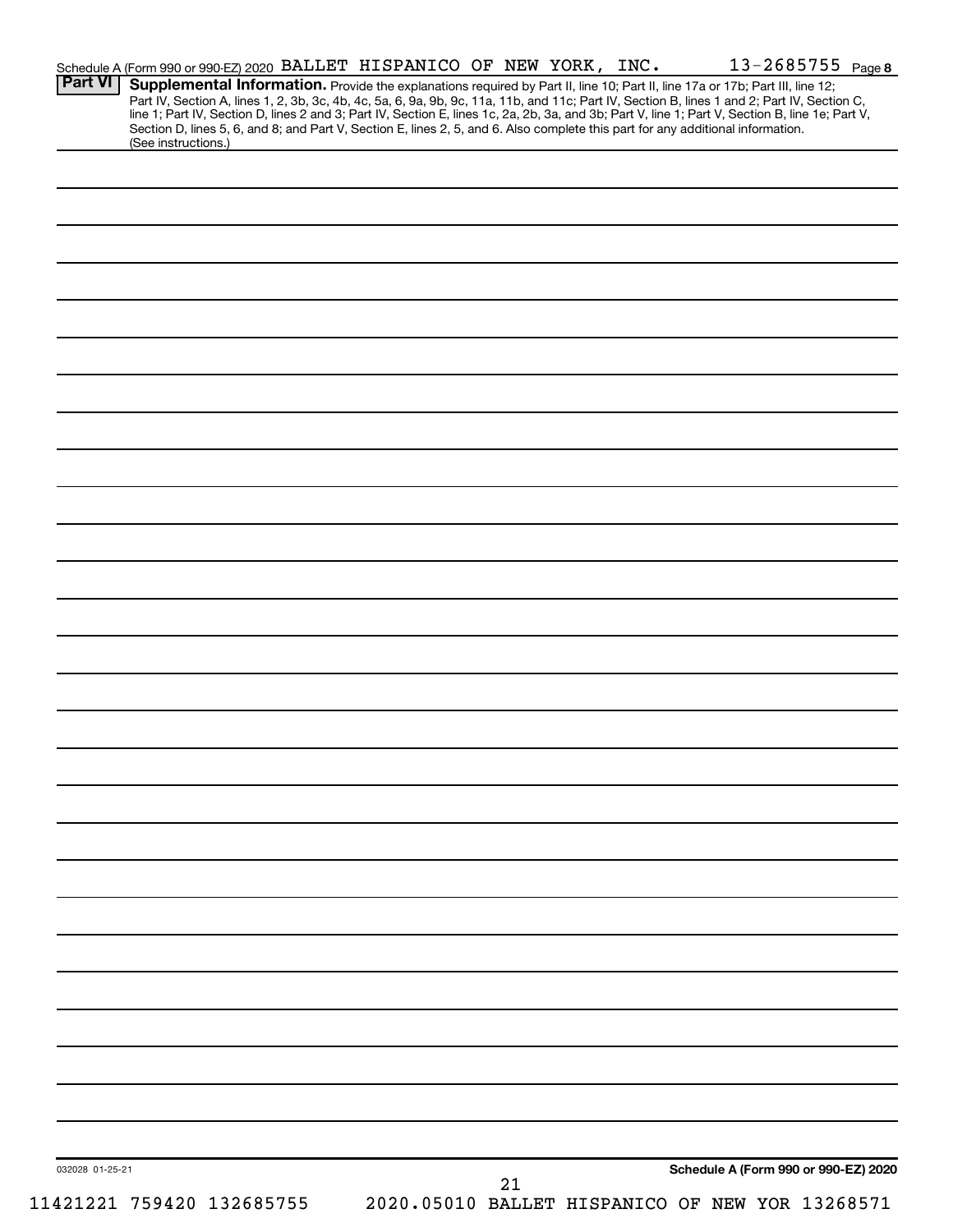| (Form 990) |  |
|------------|--|
|------------|--|

# **SCHEDULE D Supplemental Financial Statements**<br> **Form 990 2020**<br> **Part IV** line 6.7.8.9.10, 11a, 11b, 11d, 11d, 11d, 11d, 11d, 12a, 0r, 12b

**(Form 990) | Complete if the organization answered "Yes" on Form 990, Part IV, line 6, 7, 8, 9, 10, 11a, 11b, 11c, 11d, 11e, 11f, 12a, or 12b.**

**| Attach to Form 990. |Go to www.irs.gov/Form990 for instructions and the latest information.**



Department of the Treasury Internal Revenue Service

Name of the organization<br>**BALLET HISPANICO OF NEW YORK, INC. Employer identification number**<br>13-2685755 BALLET HISPANICO OF NEW YORK, INC.

| Part I  | Organizations Maintaining Donor Advised Funds or Other Similar Funds or Accounts. Complete if the                                                                 |                         |                                                    |
|---------|-------------------------------------------------------------------------------------------------------------------------------------------------------------------|-------------------------|----------------------------------------------------|
|         | organization answered "Yes" on Form 990, Part IV, line 6.                                                                                                         |                         |                                                    |
|         |                                                                                                                                                                   | (a) Donor advised funds | (b) Funds and other accounts                       |
| 1.      |                                                                                                                                                                   |                         |                                                    |
| 2       | Aggregate value of contributions to (during year)                                                                                                                 |                         |                                                    |
| З       | Aggregate value of grants from (during year)                                                                                                                      |                         |                                                    |
| 4       |                                                                                                                                                                   |                         |                                                    |
| 5       | Did the organization inform all donors and donor advisors in writing that the assets held in donor advised funds                                                  |                         |                                                    |
|         |                                                                                                                                                                   |                         | Yes<br>No                                          |
| 6       | Did the organization inform all grantees, donors, and donor advisors in writing that grant funds can be used only                                                 |                         |                                                    |
|         | for charitable purposes and not for the benefit of the donor or donor advisor, or for any other purpose conferring                                                |                         |                                                    |
|         | impermissible private benefit?                                                                                                                                    |                         | Yes<br>No                                          |
| Part II | Conservation Easements. Complete if the organization answered "Yes" on Form 990, Part IV, line 7.                                                                 |                         |                                                    |
| 1.      | Purpose(s) of conservation easements held by the organization (check all that apply).                                                                             |                         |                                                    |
|         | Preservation of land for public use (for example, recreation or education)                                                                                        |                         | Preservation of a historically important land area |
|         | Protection of natural habitat                                                                                                                                     |                         | Preservation of a certified historic structure     |
|         | Preservation of open space                                                                                                                                        |                         |                                                    |
| 2       | Complete lines 2a through 2d if the organization held a qualified conservation contribution in the form of a conservation easement on the last                    |                         |                                                    |
|         | day of the tax year.                                                                                                                                              |                         | Held at the End of the Tax Year                    |
|         |                                                                                                                                                                   |                         | 2a                                                 |
|         |                                                                                                                                                                   |                         | 2b                                                 |
|         |                                                                                                                                                                   |                         | 2 <sub>c</sub>                                     |
| d       | Number of conservation easements included in (c) acquired after 7/25/06, and not on a historic structure                                                          |                         |                                                    |
|         |                                                                                                                                                                   |                         | 2d                                                 |
| З       | Number of conservation easements modified, transferred, released, extinguished, or terminated by the organization during the tax                                  |                         |                                                    |
|         | $year \blacktriangleright$                                                                                                                                        |                         |                                                    |
| 4       | Number of states where property subject to conservation easement is located >                                                                                     |                         |                                                    |
| 5       | Does the organization have a written policy regarding the periodic monitoring, inspection, handling of                                                            |                         |                                                    |
|         | violations, and enforcement of the conservation easements it holds?                                                                                               |                         | Yes<br><b>No</b>                                   |
| 6       | Staff and volunteer hours devoted to monitoring, inspecting, handling of violations, and enforcing conservation easements during the year                         |                         |                                                    |
|         |                                                                                                                                                                   |                         |                                                    |
| 7       | Amount of expenses incurred in monitoring, inspecting, handling of violations, and enforcing conservation easements during the year                               |                         |                                                    |
|         | $\blacktriangleright$ \$                                                                                                                                          |                         |                                                    |
| 8       | Does each conservation easement reported on line 2(d) above satisfy the requirements of section 170(h)(4)(B)(i)                                                   |                         |                                                    |
|         |                                                                                                                                                                   |                         | Yes<br>No                                          |
| 9       | In Part XIII, describe how the organization reports conservation easements in its revenue and expense statement and                                               |                         |                                                    |
|         | balance sheet, and include, if applicable, the text of the footnote to the organization's financial statements that describes the                                 |                         |                                                    |
|         | organization's accounting for conservation easements.<br>Organizations Maintaining Collections of Art, Historical Treasures, or Other Similar Assets.<br>Part III |                         |                                                    |
|         | Complete if the organization answered "Yes" on Form 990, Part IV, line 8.                                                                                         |                         |                                                    |
|         | 1a If the organization elected, as permitted under FASB ASC 958, not to report in its revenue statement and balance sheet works                                   |                         |                                                    |
|         | of art, historical treasures, or other similar assets held for public exhibition, education, or research in furtherance of public                                 |                         |                                                    |
|         | service, provide in Part XIII the text of the footnote to its financial statements that describes these items.                                                    |                         |                                                    |
|         | <b>b</b> If the organization elected, as permitted under FASB ASC 958, to report in its revenue statement and balance sheet works of                              |                         |                                                    |
|         | art, historical treasures, or other similar assets held for public exhibition, education, or research in furtherance of public service,                           |                         |                                                    |
|         | provide the following amounts relating to these items:                                                                                                            |                         |                                                    |
|         |                                                                                                                                                                   |                         | \$                                                 |
|         | (ii) Assets included in Form 990, Part X                                                                                                                          |                         | $\blacktriangleright$ s                            |
| 2       | If the organization received or held works of art, historical treasures, or other similar assets for financial gain, provide                                      |                         |                                                    |
|         | the following amounts required to be reported under FASB ASC 958 relating to these items:                                                                         |                         |                                                    |
|         |                                                                                                                                                                   |                         | \$                                                 |
|         |                                                                                                                                                                   |                         | $\blacktriangleright$ s                            |
|         | LHA For Paperwork Reduction Act Notice, see the Instructions for Form 990.                                                                                        |                         | Schedule D (Form 990) 2020                         |
|         | 032051 12-01-20                                                                                                                                                   |                         |                                                    |
|         |                                                                                                                                                                   | 26                      |                                                    |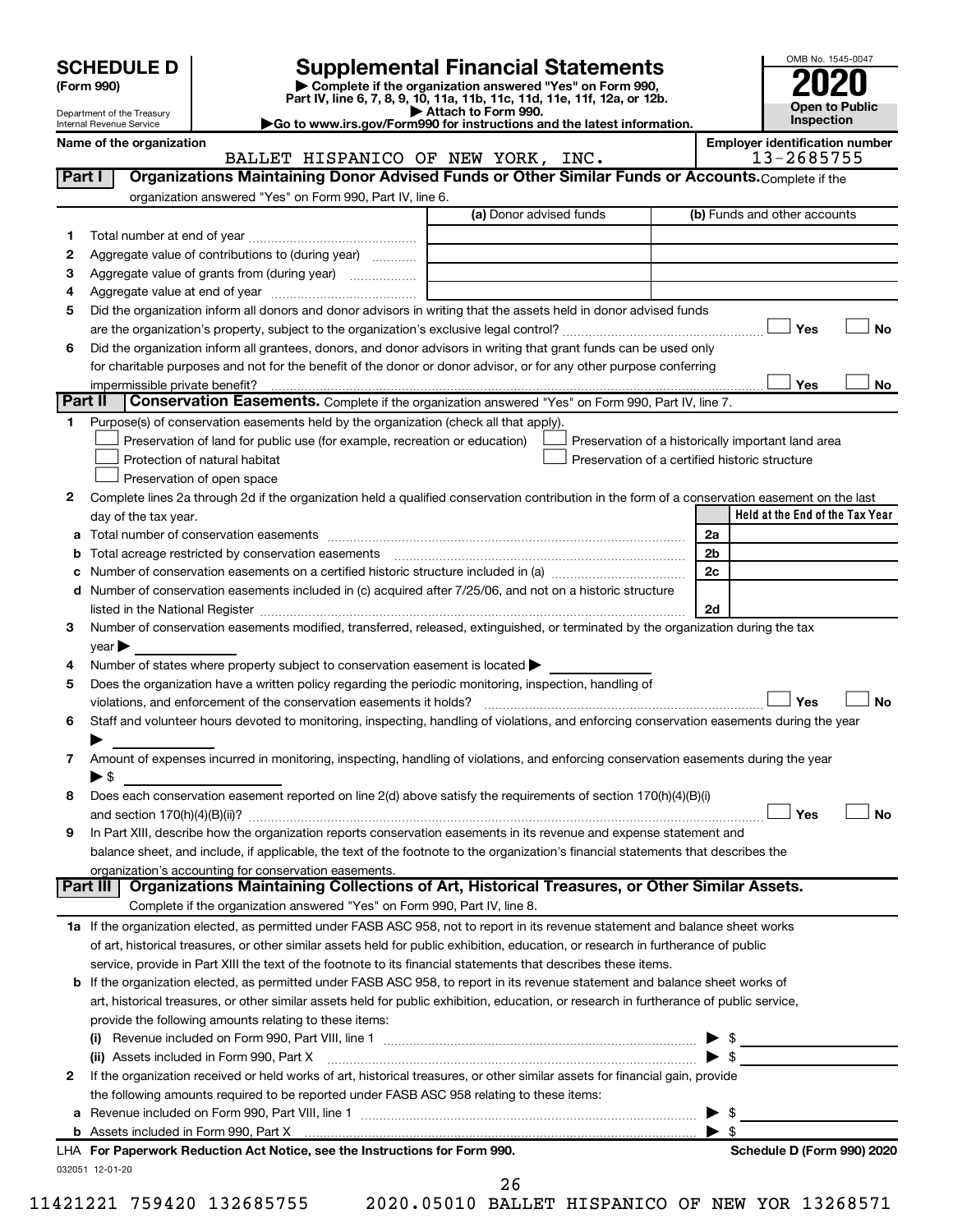|               | Schedule D (Form 990) 2020                                                                                                                                                                                                     | BALLET HISPANICO OF NEW YORK, INC. |                   |                                                         |              |                 | 13-2685755 Page 2          |                     |          |                       |
|---------------|--------------------------------------------------------------------------------------------------------------------------------------------------------------------------------------------------------------------------------|------------------------------------|-------------------|---------------------------------------------------------|--------------|-----------------|----------------------------|---------------------|----------|-----------------------|
|               | Organizations Maintaining Collections of Art, Historical Treasures, or Other Similar Assets (continued)<br>Part III                                                                                                            |                                    |                   |                                                         |              |                 |                            |                     |          |                       |
| 3             | Using the organization's acquisition, accession, and other records, check any of the following that make significant use of its                                                                                                |                                    |                   |                                                         |              |                 |                            |                     |          |                       |
|               | collection items (check all that apply):                                                                                                                                                                                       |                                    |                   |                                                         |              |                 |                            |                     |          |                       |
| a             | Public exhibition                                                                                                                                                                                                              |                                    |                   | Loan or exchange program                                |              |                 |                            |                     |          |                       |
| b             | $ \underline{X} $ Scholarly research                                                                                                                                                                                           |                                    | Other             |                                                         |              |                 |                            |                     |          |                       |
| c             | $ \underline{X} $ Preservation for future generations                                                                                                                                                                          |                                    |                   |                                                         |              |                 |                            |                     |          |                       |
| 4             | Provide a description of the organization's collections and explain how they further the organization's exempt purpose in Part XIII.                                                                                           |                                    |                   |                                                         |              |                 |                            |                     |          |                       |
| 5             | During the year, did the organization solicit or receive donations of art, historical treasures, or other similar assets                                                                                                       |                                    |                   |                                                         |              |                 |                            |                     |          |                       |
|               |                                                                                                                                                                                                                                |                                    |                   |                                                         |              |                 |                            | Yes                 |          | $\boxed{\text{X}}$ No |
|               | Part IV<br>Escrow and Custodial Arrangements. Complete if the organization answered "Yes" on Form 990, Part IV, line 9, or<br>reported an amount on Form 990, Part X, line 21.                                                 |                                    |                   |                                                         |              |                 |                            |                     |          |                       |
|               |                                                                                                                                                                                                                                |                                    |                   |                                                         |              |                 |                            |                     |          |                       |
|               | 1a Is the organization an agent, trustee, custodian or other intermediary for contributions or other assets not included                                                                                                       |                                    |                   |                                                         |              |                 |                            | Yes                 |          | No                    |
|               | on Form 990, Part X? [[[[[[[[[[[[[[[[[[[]]]]]]]]]]]] on Form 990, Part X?<br>b If "Yes," explain the arrangement in Part XIII and complete the following table:                                                                |                                    |                   |                                                         |              |                 |                            |                     |          |                       |
|               |                                                                                                                                                                                                                                |                                    |                   |                                                         |              |                 |                            | Amount              |          |                       |
|               | c Beginning balance measurements and the contract of the contract of the contract of the contract of the contract of the contract of the contract of the contract of the contract of the contract of the contract of the contr |                                    |                   |                                                         |              | 1c              |                            |                     |          |                       |
|               |                                                                                                                                                                                                                                |                                    |                   |                                                         |              | 1d              |                            |                     |          |                       |
|               | e Distributions during the year manufactured and continuum and contact the year manufactured and contact the year manufactured and contact the year manufactured and contact the year manufactured and contact the year manufa |                                    |                   |                                                         |              | 1e              |                            |                     |          |                       |
| f.            |                                                                                                                                                                                                                                |                                    |                   |                                                         |              | 1f              |                            |                     |          |                       |
|               | 2a Did the organization include an amount on Form 990, Part X, line 21, for escrow or custodial account liability?                                                                                                             |                                    |                   |                                                         |              |                 |                            | Yes                 |          | No                    |
|               | <b>b</b> If "Yes," explain the arrangement in Part XIII. Check here if the explanation has been provided on Part XIII                                                                                                          |                                    |                   |                                                         |              |                 |                            |                     |          |                       |
| <b>Part V</b> | Endowment Funds. Complete if the organization answered "Yes" on Form 990, Part IV, line 10.                                                                                                                                    |                                    |                   |                                                         |              |                 |                            |                     |          |                       |
|               |                                                                                                                                                                                                                                | (a) Current year                   | (b) Prior year    | (c) Two years back $\vert$ (d) Three years back $\vert$ |              |                 |                            | (e) Four years back |          |                       |
|               | 1a Beginning of year balance                                                                                                                                                                                                   | 1,405,952.                         | 1,410,072.        | 1,388,679.                                              |              |                 | 1,382,064.                 |                     |          | 1,318,440.            |
|               |                                                                                                                                                                                                                                | 6,000,000.                         |                   |                                                         |              |                 |                            |                     |          |                       |
|               | c Net investment earnings, gains, and losses                                                                                                                                                                                   | 75,900.                            | 47,176.           | 70, 536.                                                |              |                 | 91,354.                    |                     |          | 109,106.              |
|               | d Grants or scholarships                                                                                                                                                                                                       |                                    |                   |                                                         |              |                 |                            |                     |          |                       |
|               | e Other expenditures for facilities                                                                                                                                                                                            |                                    |                   |                                                         |              |                 |                            |                     |          |                       |
|               | and programs                                                                                                                                                                                                                   |                                    | $-51, 296.$       | $-49, 143.$                                             |              |                 | $-46, 419.$                |                     |          | $-45,482.$            |
|               | f Administrative expenses                                                                                                                                                                                                      |                                    |                   |                                                         |              |                 |                            |                     |          |                       |
| g             |                                                                                                                                                                                                                                | 7,481,852.                         | 1,405,952.        | 1,410,072.                                              |              |                 | 1,388,679.                 |                     |          | 1,382,064.            |
| 2             | Provide the estimated percentage of the current year end balance (line 1g, column (a)) held as:                                                                                                                                |                                    |                   |                                                         |              |                 |                            |                     |          |                       |
|               | a Board designated or quasi-endowment >                                                                                                                                                                                        | 80.1940                            | %                 |                                                         |              |                 |                            |                     |          |                       |
|               | <b>b</b> Permanent endowment $\geq 18.9940$                                                                                                                                                                                    | %                                  |                   |                                                         |              |                 |                            |                     |          |                       |
|               | .8120%<br>c Term endowment $\blacktriangleright$                                                                                                                                                                               |                                    |                   |                                                         |              |                 |                            |                     |          |                       |
|               | The percentages on lines 2a, 2b, and 2c should equal 100%.                                                                                                                                                                     |                                    |                   |                                                         |              |                 |                            |                     |          |                       |
|               | 3a Are there endowment funds not in the possession of the organization that are held and administered for the organization                                                                                                     |                                    |                   |                                                         |              |                 |                            |                     |          |                       |
|               | by:                                                                                                                                                                                                                            |                                    |                   |                                                         |              |                 |                            |                     | Yes      | No                    |
|               | (i)                                                                                                                                                                                                                            |                                    |                   |                                                         |              |                 |                            | 3a(i)               | X        |                       |
|               |                                                                                                                                                                                                                                |                                    |                   |                                                         |              |                 |                            | 3a(ii)              |          | X                     |
|               |                                                                                                                                                                                                                                |                                    |                   |                                                         |              |                 |                            | 3b                  |          |                       |
| 4             | Describe in Part XIII the intended uses of the organization's endowment funds.                                                                                                                                                 |                                    |                   |                                                         |              |                 |                            |                     |          |                       |
|               | Land, Buildings, and Equipment.<br>Part VI                                                                                                                                                                                     |                                    |                   |                                                         |              |                 |                            |                     |          |                       |
|               | Complete if the organization answered "Yes" on Form 990, Part IV, line 11a. See Form 990, Part X, line 10.                                                                                                                     |                                    |                   |                                                         |              |                 |                            |                     |          |                       |
|               | Description of property                                                                                                                                                                                                        | (a) Cost or other                  | (b) Cost or other |                                                         |              | (c) Accumulated |                            | (d) Book value      |          |                       |
|               |                                                                                                                                                                                                                                | basis (investment)                 | basis (other)     |                                                         | depreciation |                 |                            |                     |          |                       |
|               |                                                                                                                                                                                                                                |                                    |                   |                                                         |              |                 |                            |                     |          |                       |
|               |                                                                                                                                                                                                                                |                                    |                   | 9,715,751.                                              |              | 3,304,309.      |                            | 6,411,442.          |          |                       |
|               |                                                                                                                                                                                                                                |                                    |                   | 3,801,324.                                              |              | 2, 259, 891.    |                            | 1,541,433.          |          |                       |
|               |                                                                                                                                                                                                                                |                                    |                   | 294,380.                                                |              | 165,989.        |                            |                     | 128,391. |                       |
|               |                                                                                                                                                                                                                                |                                    |                   |                                                         |              |                 |                            |                     |          |                       |
|               | Total. Add lines 1a through 1e. (Column (d) must equal Form 990, Part X, column (B), line 10c.)                                                                                                                                |                                    |                   |                                                         |              |                 |                            | 8,081,266.          |          |                       |
|               |                                                                                                                                                                                                                                |                                    |                   |                                                         |              |                 | Schedule D (Form 990) 2020 |                     |          |                       |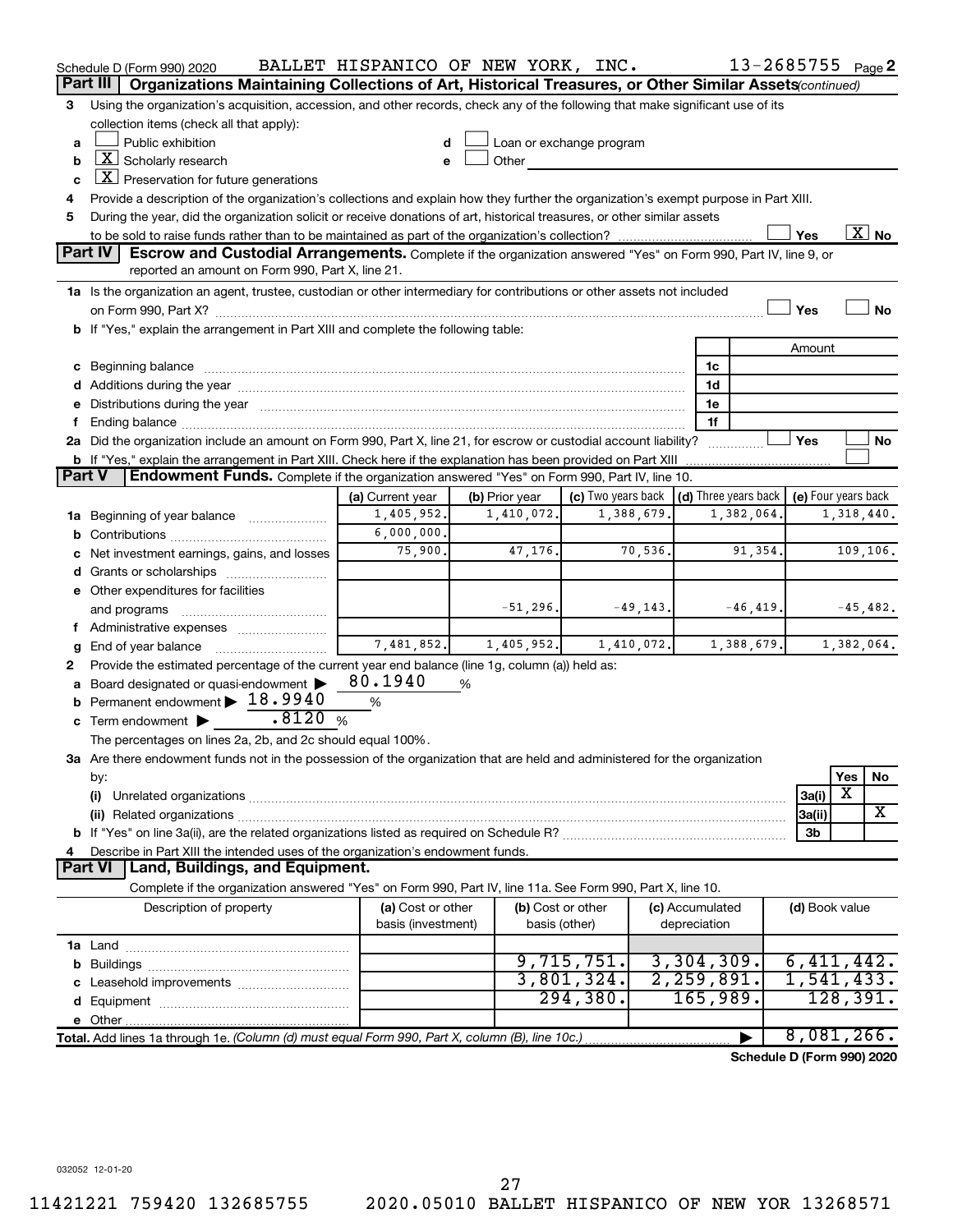| Complete if the organization answered "Yes" on Form 990, Part IV, line 11b. See Form 990, Part X, line 12.<br>(a) Description of security or category (including name of security)<br>(b) Book value<br>(c) Method of valuation: Cost or end-of-year market value<br>(1) Financial derivatives<br>$(3)$ Other<br>(A)<br>(B)<br>(C)<br>(D)<br>(E)<br>(F)<br>(G)<br>(H)<br>Part VIII Investments - Program Related.<br>Complete if the organization answered "Yes" on Form 990, Part IV, line 11c. See Form 990, Part X, line 13.<br>(a) Description of investment<br>(b) Book value<br>(c) Method of valuation: Cost or end-of-year market value<br>(1)<br>(2)<br>(3)<br>(4)<br>(5)<br>(6)<br>(7)<br>(8)<br>(9)<br>Total. (Col. (b) must equal Form 990, Part X, col. (B) line 13.) $\blacktriangleright$<br>Part IX<br><b>Other Assets.</b><br>Complete if the organization answered "Yes" on Form 990, Part IV, line 11d. See Form 990, Part X, line 15.<br>(b) Book value<br>(a) Description<br>(1)<br>(2)<br>(3)<br>(4)<br>(5)<br>(6)<br>(7)<br>(8)<br>(9)<br>Total. (Column (b) must equal Form 990, Part X, col. (B) line 15.)<br><b>Other Liabilities.</b><br>Part X<br>Complete if the organization answered "Yes" on Form 990, Part IV, line 11e or 11f. See Form 990, Part X, line 25.<br>(a) Description of liability<br>(b) Book value<br>(1)<br>Federal income taxes<br>DEFERRED COMPENSATION LIABILITY<br>109,627.<br>(2)<br>(3)<br>(4)<br>(5)<br>(6)<br>(7)<br>(8)<br>(9)<br>2. Liability for uncertain tax positions. In Part XIII, provide the text of the footnote to the organization's financial statements that reports the | Part VII Investments - Other Securities.                                               |  |          |
|-------------------------------------------------------------------------------------------------------------------------------------------------------------------------------------------------------------------------------------------------------------------------------------------------------------------------------------------------------------------------------------------------------------------------------------------------------------------------------------------------------------------------------------------------------------------------------------------------------------------------------------------------------------------------------------------------------------------------------------------------------------------------------------------------------------------------------------------------------------------------------------------------------------------------------------------------------------------------------------------------------------------------------------------------------------------------------------------------------------------------------------------------------------------------------------------------------------------------------------------------------------------------------------------------------------------------------------------------------------------------------------------------------------------------------------------------------------------------------------------------------------------------------------------------------------------------------------------------------------------------------------------------|----------------------------------------------------------------------------------------|--|----------|
|                                                                                                                                                                                                                                                                                                                                                                                                                                                                                                                                                                                                                                                                                                                                                                                                                                                                                                                                                                                                                                                                                                                                                                                                                                                                                                                                                                                                                                                                                                                                                                                                                                                 |                                                                                        |  |          |
|                                                                                                                                                                                                                                                                                                                                                                                                                                                                                                                                                                                                                                                                                                                                                                                                                                                                                                                                                                                                                                                                                                                                                                                                                                                                                                                                                                                                                                                                                                                                                                                                                                                 |                                                                                        |  |          |
|                                                                                                                                                                                                                                                                                                                                                                                                                                                                                                                                                                                                                                                                                                                                                                                                                                                                                                                                                                                                                                                                                                                                                                                                                                                                                                                                                                                                                                                                                                                                                                                                                                                 |                                                                                        |  |          |
|                                                                                                                                                                                                                                                                                                                                                                                                                                                                                                                                                                                                                                                                                                                                                                                                                                                                                                                                                                                                                                                                                                                                                                                                                                                                                                                                                                                                                                                                                                                                                                                                                                                 |                                                                                        |  |          |
|                                                                                                                                                                                                                                                                                                                                                                                                                                                                                                                                                                                                                                                                                                                                                                                                                                                                                                                                                                                                                                                                                                                                                                                                                                                                                                                                                                                                                                                                                                                                                                                                                                                 |                                                                                        |  |          |
|                                                                                                                                                                                                                                                                                                                                                                                                                                                                                                                                                                                                                                                                                                                                                                                                                                                                                                                                                                                                                                                                                                                                                                                                                                                                                                                                                                                                                                                                                                                                                                                                                                                 |                                                                                        |  |          |
|                                                                                                                                                                                                                                                                                                                                                                                                                                                                                                                                                                                                                                                                                                                                                                                                                                                                                                                                                                                                                                                                                                                                                                                                                                                                                                                                                                                                                                                                                                                                                                                                                                                 |                                                                                        |  |          |
|                                                                                                                                                                                                                                                                                                                                                                                                                                                                                                                                                                                                                                                                                                                                                                                                                                                                                                                                                                                                                                                                                                                                                                                                                                                                                                                                                                                                                                                                                                                                                                                                                                                 |                                                                                        |  |          |
|                                                                                                                                                                                                                                                                                                                                                                                                                                                                                                                                                                                                                                                                                                                                                                                                                                                                                                                                                                                                                                                                                                                                                                                                                                                                                                                                                                                                                                                                                                                                                                                                                                                 |                                                                                        |  |          |
|                                                                                                                                                                                                                                                                                                                                                                                                                                                                                                                                                                                                                                                                                                                                                                                                                                                                                                                                                                                                                                                                                                                                                                                                                                                                                                                                                                                                                                                                                                                                                                                                                                                 |                                                                                        |  |          |
|                                                                                                                                                                                                                                                                                                                                                                                                                                                                                                                                                                                                                                                                                                                                                                                                                                                                                                                                                                                                                                                                                                                                                                                                                                                                                                                                                                                                                                                                                                                                                                                                                                                 |                                                                                        |  |          |
|                                                                                                                                                                                                                                                                                                                                                                                                                                                                                                                                                                                                                                                                                                                                                                                                                                                                                                                                                                                                                                                                                                                                                                                                                                                                                                                                                                                                                                                                                                                                                                                                                                                 |                                                                                        |  |          |
|                                                                                                                                                                                                                                                                                                                                                                                                                                                                                                                                                                                                                                                                                                                                                                                                                                                                                                                                                                                                                                                                                                                                                                                                                                                                                                                                                                                                                                                                                                                                                                                                                                                 | Total. (Col. (b) must equal Form 990, Part X, col. (B) line 12.) $\blacktriangleright$ |  |          |
|                                                                                                                                                                                                                                                                                                                                                                                                                                                                                                                                                                                                                                                                                                                                                                                                                                                                                                                                                                                                                                                                                                                                                                                                                                                                                                                                                                                                                                                                                                                                                                                                                                                 |                                                                                        |  |          |
|                                                                                                                                                                                                                                                                                                                                                                                                                                                                                                                                                                                                                                                                                                                                                                                                                                                                                                                                                                                                                                                                                                                                                                                                                                                                                                                                                                                                                                                                                                                                                                                                                                                 |                                                                                        |  |          |
|                                                                                                                                                                                                                                                                                                                                                                                                                                                                                                                                                                                                                                                                                                                                                                                                                                                                                                                                                                                                                                                                                                                                                                                                                                                                                                                                                                                                                                                                                                                                                                                                                                                 |                                                                                        |  |          |
|                                                                                                                                                                                                                                                                                                                                                                                                                                                                                                                                                                                                                                                                                                                                                                                                                                                                                                                                                                                                                                                                                                                                                                                                                                                                                                                                                                                                                                                                                                                                                                                                                                                 |                                                                                        |  |          |
|                                                                                                                                                                                                                                                                                                                                                                                                                                                                                                                                                                                                                                                                                                                                                                                                                                                                                                                                                                                                                                                                                                                                                                                                                                                                                                                                                                                                                                                                                                                                                                                                                                                 |                                                                                        |  |          |
|                                                                                                                                                                                                                                                                                                                                                                                                                                                                                                                                                                                                                                                                                                                                                                                                                                                                                                                                                                                                                                                                                                                                                                                                                                                                                                                                                                                                                                                                                                                                                                                                                                                 |                                                                                        |  |          |
|                                                                                                                                                                                                                                                                                                                                                                                                                                                                                                                                                                                                                                                                                                                                                                                                                                                                                                                                                                                                                                                                                                                                                                                                                                                                                                                                                                                                                                                                                                                                                                                                                                                 |                                                                                        |  |          |
|                                                                                                                                                                                                                                                                                                                                                                                                                                                                                                                                                                                                                                                                                                                                                                                                                                                                                                                                                                                                                                                                                                                                                                                                                                                                                                                                                                                                                                                                                                                                                                                                                                                 |                                                                                        |  |          |
|                                                                                                                                                                                                                                                                                                                                                                                                                                                                                                                                                                                                                                                                                                                                                                                                                                                                                                                                                                                                                                                                                                                                                                                                                                                                                                                                                                                                                                                                                                                                                                                                                                                 |                                                                                        |  |          |
|                                                                                                                                                                                                                                                                                                                                                                                                                                                                                                                                                                                                                                                                                                                                                                                                                                                                                                                                                                                                                                                                                                                                                                                                                                                                                                                                                                                                                                                                                                                                                                                                                                                 |                                                                                        |  |          |
|                                                                                                                                                                                                                                                                                                                                                                                                                                                                                                                                                                                                                                                                                                                                                                                                                                                                                                                                                                                                                                                                                                                                                                                                                                                                                                                                                                                                                                                                                                                                                                                                                                                 |                                                                                        |  |          |
|                                                                                                                                                                                                                                                                                                                                                                                                                                                                                                                                                                                                                                                                                                                                                                                                                                                                                                                                                                                                                                                                                                                                                                                                                                                                                                                                                                                                                                                                                                                                                                                                                                                 |                                                                                        |  |          |
|                                                                                                                                                                                                                                                                                                                                                                                                                                                                                                                                                                                                                                                                                                                                                                                                                                                                                                                                                                                                                                                                                                                                                                                                                                                                                                                                                                                                                                                                                                                                                                                                                                                 |                                                                                        |  |          |
|                                                                                                                                                                                                                                                                                                                                                                                                                                                                                                                                                                                                                                                                                                                                                                                                                                                                                                                                                                                                                                                                                                                                                                                                                                                                                                                                                                                                                                                                                                                                                                                                                                                 |                                                                                        |  |          |
|                                                                                                                                                                                                                                                                                                                                                                                                                                                                                                                                                                                                                                                                                                                                                                                                                                                                                                                                                                                                                                                                                                                                                                                                                                                                                                                                                                                                                                                                                                                                                                                                                                                 |                                                                                        |  |          |
|                                                                                                                                                                                                                                                                                                                                                                                                                                                                                                                                                                                                                                                                                                                                                                                                                                                                                                                                                                                                                                                                                                                                                                                                                                                                                                                                                                                                                                                                                                                                                                                                                                                 |                                                                                        |  |          |
|                                                                                                                                                                                                                                                                                                                                                                                                                                                                                                                                                                                                                                                                                                                                                                                                                                                                                                                                                                                                                                                                                                                                                                                                                                                                                                                                                                                                                                                                                                                                                                                                                                                 |                                                                                        |  |          |
|                                                                                                                                                                                                                                                                                                                                                                                                                                                                                                                                                                                                                                                                                                                                                                                                                                                                                                                                                                                                                                                                                                                                                                                                                                                                                                                                                                                                                                                                                                                                                                                                                                                 |                                                                                        |  |          |
|                                                                                                                                                                                                                                                                                                                                                                                                                                                                                                                                                                                                                                                                                                                                                                                                                                                                                                                                                                                                                                                                                                                                                                                                                                                                                                                                                                                                                                                                                                                                                                                                                                                 |                                                                                        |  |          |
|                                                                                                                                                                                                                                                                                                                                                                                                                                                                                                                                                                                                                                                                                                                                                                                                                                                                                                                                                                                                                                                                                                                                                                                                                                                                                                                                                                                                                                                                                                                                                                                                                                                 |                                                                                        |  |          |
|                                                                                                                                                                                                                                                                                                                                                                                                                                                                                                                                                                                                                                                                                                                                                                                                                                                                                                                                                                                                                                                                                                                                                                                                                                                                                                                                                                                                                                                                                                                                                                                                                                                 |                                                                                        |  |          |
|                                                                                                                                                                                                                                                                                                                                                                                                                                                                                                                                                                                                                                                                                                                                                                                                                                                                                                                                                                                                                                                                                                                                                                                                                                                                                                                                                                                                                                                                                                                                                                                                                                                 |                                                                                        |  |          |
|                                                                                                                                                                                                                                                                                                                                                                                                                                                                                                                                                                                                                                                                                                                                                                                                                                                                                                                                                                                                                                                                                                                                                                                                                                                                                                                                                                                                                                                                                                                                                                                                                                                 |                                                                                        |  |          |
|                                                                                                                                                                                                                                                                                                                                                                                                                                                                                                                                                                                                                                                                                                                                                                                                                                                                                                                                                                                                                                                                                                                                                                                                                                                                                                                                                                                                                                                                                                                                                                                                                                                 |                                                                                        |  |          |
|                                                                                                                                                                                                                                                                                                                                                                                                                                                                                                                                                                                                                                                                                                                                                                                                                                                                                                                                                                                                                                                                                                                                                                                                                                                                                                                                                                                                                                                                                                                                                                                                                                                 |                                                                                        |  |          |
|                                                                                                                                                                                                                                                                                                                                                                                                                                                                                                                                                                                                                                                                                                                                                                                                                                                                                                                                                                                                                                                                                                                                                                                                                                                                                                                                                                                                                                                                                                                                                                                                                                                 |                                                                                        |  |          |
|                                                                                                                                                                                                                                                                                                                                                                                                                                                                                                                                                                                                                                                                                                                                                                                                                                                                                                                                                                                                                                                                                                                                                                                                                                                                                                                                                                                                                                                                                                                                                                                                                                                 |                                                                                        |  |          |
|                                                                                                                                                                                                                                                                                                                                                                                                                                                                                                                                                                                                                                                                                                                                                                                                                                                                                                                                                                                                                                                                                                                                                                                                                                                                                                                                                                                                                                                                                                                                                                                                                                                 |                                                                                        |  |          |
|                                                                                                                                                                                                                                                                                                                                                                                                                                                                                                                                                                                                                                                                                                                                                                                                                                                                                                                                                                                                                                                                                                                                                                                                                                                                                                                                                                                                                                                                                                                                                                                                                                                 | 1.                                                                                     |  |          |
|                                                                                                                                                                                                                                                                                                                                                                                                                                                                                                                                                                                                                                                                                                                                                                                                                                                                                                                                                                                                                                                                                                                                                                                                                                                                                                                                                                                                                                                                                                                                                                                                                                                 |                                                                                        |  |          |
|                                                                                                                                                                                                                                                                                                                                                                                                                                                                                                                                                                                                                                                                                                                                                                                                                                                                                                                                                                                                                                                                                                                                                                                                                                                                                                                                                                                                                                                                                                                                                                                                                                                 |                                                                                        |  |          |
|                                                                                                                                                                                                                                                                                                                                                                                                                                                                                                                                                                                                                                                                                                                                                                                                                                                                                                                                                                                                                                                                                                                                                                                                                                                                                                                                                                                                                                                                                                                                                                                                                                                 |                                                                                        |  |          |
|                                                                                                                                                                                                                                                                                                                                                                                                                                                                                                                                                                                                                                                                                                                                                                                                                                                                                                                                                                                                                                                                                                                                                                                                                                                                                                                                                                                                                                                                                                                                                                                                                                                 |                                                                                        |  |          |
|                                                                                                                                                                                                                                                                                                                                                                                                                                                                                                                                                                                                                                                                                                                                                                                                                                                                                                                                                                                                                                                                                                                                                                                                                                                                                                                                                                                                                                                                                                                                                                                                                                                 |                                                                                        |  |          |
|                                                                                                                                                                                                                                                                                                                                                                                                                                                                                                                                                                                                                                                                                                                                                                                                                                                                                                                                                                                                                                                                                                                                                                                                                                                                                                                                                                                                                                                                                                                                                                                                                                                 |                                                                                        |  |          |
|                                                                                                                                                                                                                                                                                                                                                                                                                                                                                                                                                                                                                                                                                                                                                                                                                                                                                                                                                                                                                                                                                                                                                                                                                                                                                                                                                                                                                                                                                                                                                                                                                                                 |                                                                                        |  |          |
|                                                                                                                                                                                                                                                                                                                                                                                                                                                                                                                                                                                                                                                                                                                                                                                                                                                                                                                                                                                                                                                                                                                                                                                                                                                                                                                                                                                                                                                                                                                                                                                                                                                 |                                                                                        |  |          |
|                                                                                                                                                                                                                                                                                                                                                                                                                                                                                                                                                                                                                                                                                                                                                                                                                                                                                                                                                                                                                                                                                                                                                                                                                                                                                                                                                                                                                                                                                                                                                                                                                                                 |                                                                                        |  |          |
|                                                                                                                                                                                                                                                                                                                                                                                                                                                                                                                                                                                                                                                                                                                                                                                                                                                                                                                                                                                                                                                                                                                                                                                                                                                                                                                                                                                                                                                                                                                                                                                                                                                 |                                                                                        |  | 109,627. |
|                                                                                                                                                                                                                                                                                                                                                                                                                                                                                                                                                                                                                                                                                                                                                                                                                                                                                                                                                                                                                                                                                                                                                                                                                                                                                                                                                                                                                                                                                                                                                                                                                                                 |                                                                                        |  |          |

**Schedule D (Form 990) 2020**

032053 12-01-20

Schedule D (Form 990) 2020 BALLET HISPANICO OF NEW YORK, INC.  $13-2685755$   $_{\sf Page}$ 13-2685755 Page 3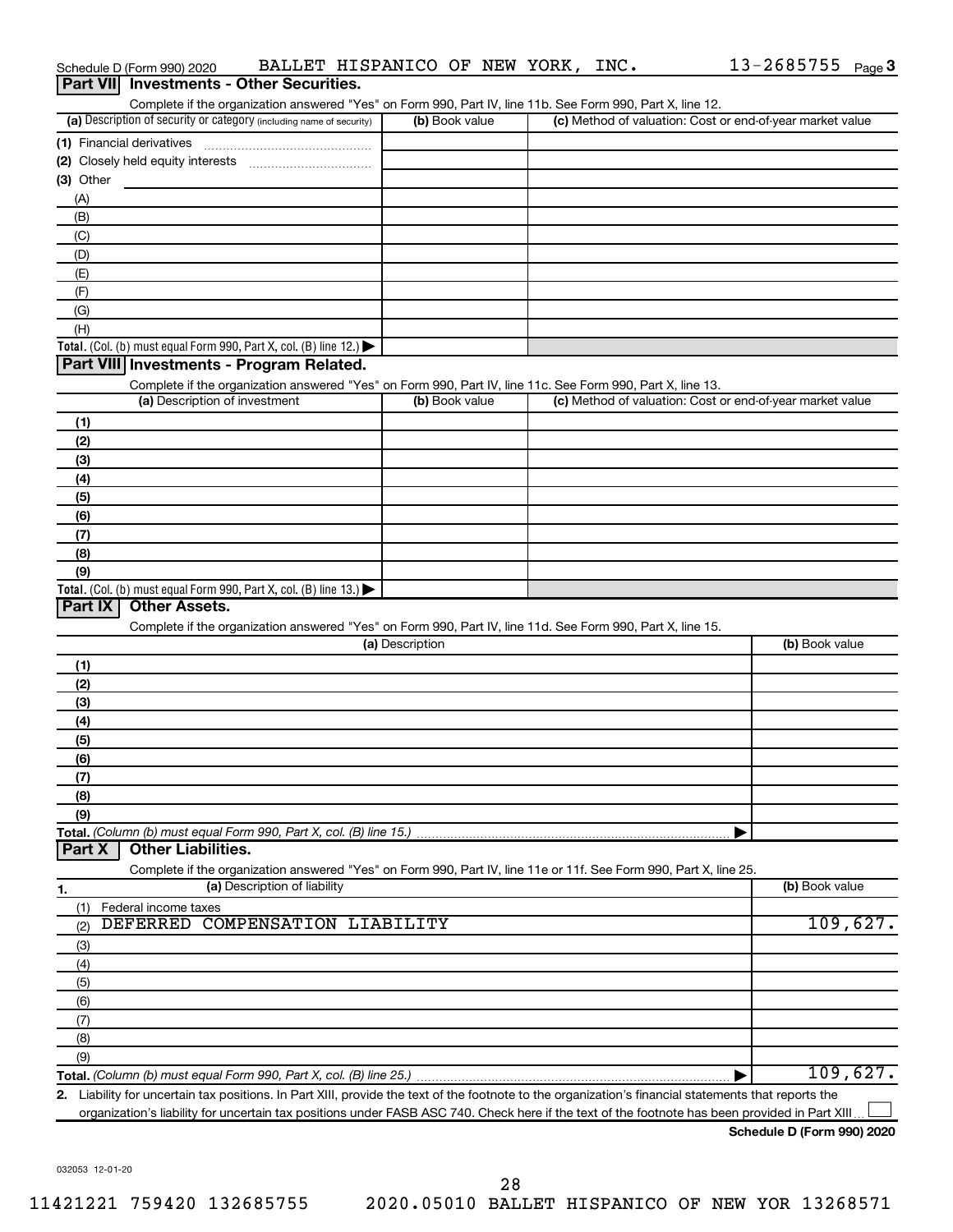|    | BALLET HISPANICO OF NEW YORK, INC.<br>Schedule D (Form 990) 2020                                                                                                                                                                   |                |             |                 | $13 - 2685755$ Page 4 |
|----|------------------------------------------------------------------------------------------------------------------------------------------------------------------------------------------------------------------------------------|----------------|-------------|-----------------|-----------------------|
|    | Reconciliation of Revenue per Audited Financial Statements With Revenue per Return.<br>Part XI                                                                                                                                     |                |             |                 |                       |
|    | Complete if the organization answered "Yes" on Form 990, Part IV, line 12a.                                                                                                                                                        |                |             |                 |                       |
| 1  | Total revenue, gains, and other support per audited financial statements                                                                                                                                                           |                |             | $\blacksquare$  | 20,020,438.           |
| 2  | Amounts included on line 1 but not on Form 990, Part VIII, line 12:                                                                                                                                                                |                |             |                 |                       |
| a  |                                                                                                                                                                                                                                    | 2a             | $-531,097.$ |                 |                       |
|    |                                                                                                                                                                                                                                    | 2 <sub>b</sub> |             |                 |                       |
|    |                                                                                                                                                                                                                                    | 2c             |             |                 |                       |
| d  | Other (Describe in Part XIII.) (2000) (2000) (2000) (2010) (2010) (2010) (2010) (2010) (2010) (2010) (2010) (20                                                                                                                    | 2d             |             |                 |                       |
| e  | Add lines 2a through 2d                                                                                                                                                                                                            |                |             | 2е              | $-531,097.$           |
| 3  |                                                                                                                                                                                                                                    |                |             | 3               | 20, 551, 535.         |
| 4  | Amounts included on Form 990, Part VIII, line 12, but not on line 1:                                                                                                                                                               |                |             |                 |                       |
|    |                                                                                                                                                                                                                                    |                |             |                 |                       |
|    |                                                                                                                                                                                                                                    | 4 <sub>b</sub> |             |                 |                       |
|    | c Add lines 4a and 4b                                                                                                                                                                                                              |                |             | 4c              |                       |
|    |                                                                                                                                                                                                                                    |                |             | $5\phantom{.0}$ | 20, 551, 535.         |
|    | Part XII   Reconciliation of Expenses per Audited Financial Statements With Expenses per Return.                                                                                                                                   |                |             |                 |                       |
|    | Complete if the organization answered "Yes" on Form 990, Part IV, line 12a.                                                                                                                                                        |                |             |                 |                       |
| 1. |                                                                                                                                                                                                                                    |                |             | $\blacksquare$  | 4,706,628.            |
| 2  | Amounts included on line 1 but not on Form 990, Part IX, line 25:                                                                                                                                                                  |                |             |                 |                       |
| a  |                                                                                                                                                                                                                                    | 2a             |             |                 |                       |
| b  |                                                                                                                                                                                                                                    | 2 <sub>b</sub> |             |                 |                       |
|    |                                                                                                                                                                                                                                    | 2c             |             |                 |                       |
| d  |                                                                                                                                                                                                                                    | 2d             |             |                 |                       |
|    | e Add lines 2a through 2d <b>contract and all an additional and all an</b> and all and an additional and an additional and an additional and an additional and an additional and an additional and an additional and an additional |                |             | 2е              | 0.                    |
|    |                                                                                                                                                                                                                                    |                |             | $\mathbf{a}$    | 4,706,628.            |
| 4  | Amounts included on Form 990, Part IX, line 25, but not on line 1:                                                                                                                                                                 |                |             |                 |                       |
| a  |                                                                                                                                                                                                                                    | 4a             |             |                 |                       |
| b  |                                                                                                                                                                                                                                    | 4 <sub>h</sub> |             |                 |                       |
|    | c Add lines 4a and 4b                                                                                                                                                                                                              |                |             |                 | 0.                    |
|    |                                                                                                                                                                                                                                    |                |             | 4с              |                       |
| 5  |                                                                                                                                                                                                                                    |                |             | 5               | 4,706,628.            |
|    | Part XIII Supplemental Information.                                                                                                                                                                                                |                |             |                 |                       |

Provide the descriptions required for Part II, lines 3, 5, and 9; Part III, lines 1a and 4; Part IV, lines 1b and 2b; Part V, line 4; Part X, line 2; Part XI, lines 2d and 4b; and Part XII, lines 2d and 4b. Also complete this part to provide any additional information.

#### PART III, LINE 4:

|  |  |  |                                                   |  |  |  | BALLET HISPANICO AND THE CENTER OF PUERTO RICAN STUDIES AT HUNTER COLLEGE  |  |
|--|--|--|---------------------------------------------------|--|--|--|----------------------------------------------------------------------------|--|
|  |  |  |                                                   |  |  |  | ARE IN THE PROCESS OF CATALOGING, DIGITIZING, AND ARCHIVING THE COLLECTIVE |  |
|  |  |  |                                                   |  |  |  | EFFORTS OF FOUNDER TINA RAMIREZ AND BALLET HISPANICO, FOR USE IN SCHOLARLY |  |
|  |  |  | RESEARCH AND PRESERVATION FOR FUTURE GENERATIONS. |  |  |  |                                                                            |  |

PART V, LINE 4:

THE INCOME FROM THE FUND IS USED AS SCHOLARSHIP SUPPORT FOR BALLET

HISPANICO DANCE STUDENTS, BASED ON MERIT AND/OR NEED.

032054 12-01-20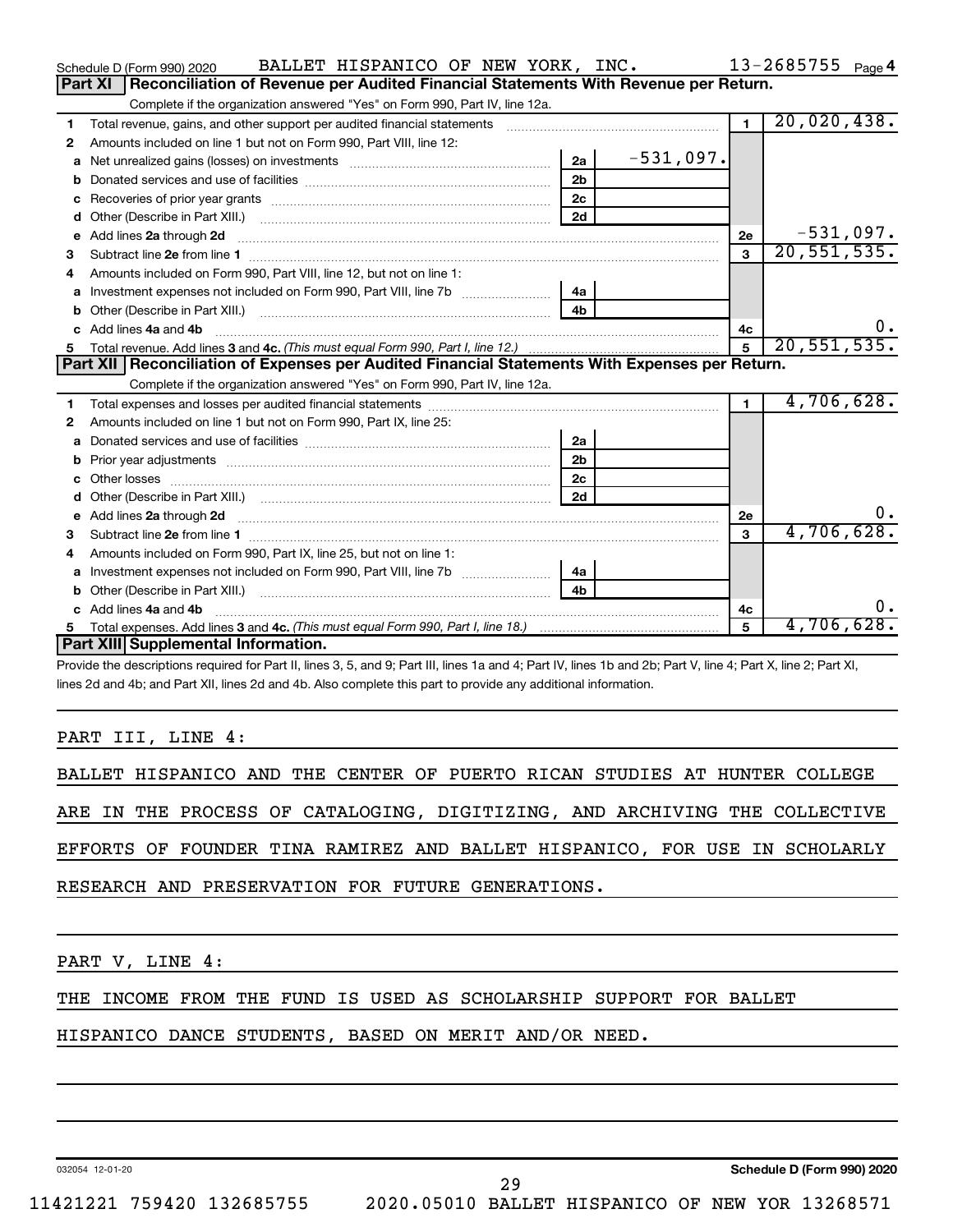|                                                                                           | BALLET HISPANICO OF NEW YORK, INC. |  | 13-2685755 Page 5          |  |
|-------------------------------------------------------------------------------------------|------------------------------------|--|----------------------------|--|
| Schedule D (Form 990) 2020 BALLET HIS<br>Part XIII   Supplemental Information (continued) |                                    |  |                            |  |
|                                                                                           |                                    |  |                            |  |
|                                                                                           |                                    |  |                            |  |
|                                                                                           |                                    |  |                            |  |
|                                                                                           |                                    |  |                            |  |
|                                                                                           |                                    |  |                            |  |
|                                                                                           |                                    |  |                            |  |
|                                                                                           |                                    |  |                            |  |
|                                                                                           |                                    |  |                            |  |
|                                                                                           |                                    |  |                            |  |
|                                                                                           |                                    |  |                            |  |
|                                                                                           |                                    |  |                            |  |
|                                                                                           |                                    |  |                            |  |
|                                                                                           |                                    |  |                            |  |
|                                                                                           |                                    |  |                            |  |
|                                                                                           |                                    |  |                            |  |
|                                                                                           |                                    |  |                            |  |
|                                                                                           |                                    |  |                            |  |
|                                                                                           |                                    |  |                            |  |
|                                                                                           |                                    |  |                            |  |
|                                                                                           |                                    |  |                            |  |
|                                                                                           |                                    |  |                            |  |
|                                                                                           |                                    |  |                            |  |
|                                                                                           |                                    |  |                            |  |
|                                                                                           |                                    |  |                            |  |
|                                                                                           |                                    |  |                            |  |
|                                                                                           |                                    |  |                            |  |
|                                                                                           |                                    |  |                            |  |
|                                                                                           |                                    |  |                            |  |
|                                                                                           |                                    |  |                            |  |
|                                                                                           |                                    |  |                            |  |
|                                                                                           |                                    |  |                            |  |
|                                                                                           |                                    |  |                            |  |
|                                                                                           |                                    |  |                            |  |
|                                                                                           |                                    |  |                            |  |
|                                                                                           |                                    |  |                            |  |
|                                                                                           |                                    |  |                            |  |
|                                                                                           |                                    |  |                            |  |
|                                                                                           |                                    |  |                            |  |
|                                                                                           |                                    |  |                            |  |
|                                                                                           |                                    |  |                            |  |
|                                                                                           |                                    |  |                            |  |
|                                                                                           |                                    |  |                            |  |
|                                                                                           |                                    |  |                            |  |
|                                                                                           |                                    |  |                            |  |
|                                                                                           |                                    |  |                            |  |
|                                                                                           |                                    |  |                            |  |
|                                                                                           |                                    |  | Schedule D (Form 990) 2020 |  |
| 032055 12-01-20                                                                           |                                    |  |                            |  |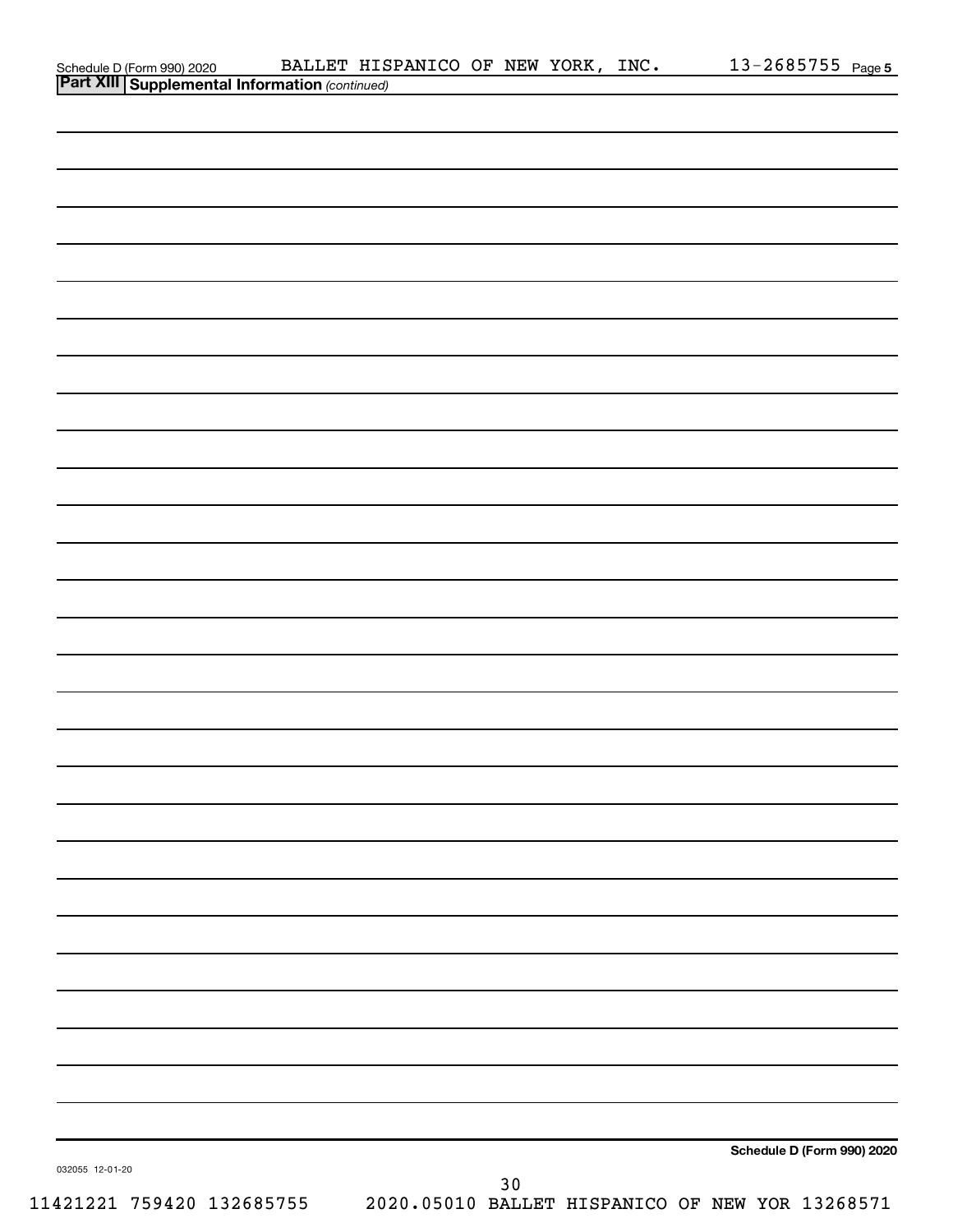| <b>SCHEDULE G</b>                                                                        |                                  | <b>Supplemental Information Regarding Fundraising or Gaming Activities</b>                                                                                                                                                                                                                 |                               |                                           |                                                                            |                                                                            | OMB No. 1545-0047                                       |
|------------------------------------------------------------------------------------------|----------------------------------|--------------------------------------------------------------------------------------------------------------------------------------------------------------------------------------------------------------------------------------------------------------------------------------------|-------------------------------|-------------------------------------------|----------------------------------------------------------------------------|----------------------------------------------------------------------------|---------------------------------------------------------|
| (Form 990 or 990-EZ)                                                                     |                                  | Complete if the organization answered "Yes" on Form 990, Part IV, line 17, 18, or 19, or if the<br>organization entered more than \$15,000 on Form 990-EZ, line 6a.                                                                                                                        |                               |                                           |                                                                            |                                                                            |                                                         |
| Department of the Treasury                                                               |                                  | Attach to Form 990 or Form 990-EZ.                                                                                                                                                                                                                                                         |                               |                                           |                                                                            |                                                                            | <b>Open to Public</b>                                   |
| Internal Revenue Service                                                                 |                                  | Go to www.irs.gov/Form990 for instructions and the latest information.                                                                                                                                                                                                                     |                               |                                           |                                                                            |                                                                            | Inspection<br><b>Employer identification number</b>     |
| Name of the organization                                                                 |                                  | BALLET HISPANICO OF NEW YORK, INC.                                                                                                                                                                                                                                                         |                               |                                           |                                                                            | 13-2685755                                                                 |                                                         |
| Part I                                                                                   | required to complete this part.  | Fundraising Activities. Complete if the organization answered "Yes" on Form 990, Part IV, line 17. Form 990-EZ filers are not                                                                                                                                                              |                               |                                           |                                                                            |                                                                            |                                                         |
| Mail solicitations<br>a<br>b<br>Phone solicitations<br>с<br>In-person solicitations<br>d | Internet and email solicitations | 1 Indicate whether the organization raised funds through any of the following activities. Check all that apply.<br>е<br>f<br>Special fundraising events<br>g<br>2 a Did the organization have a written or oral agreement with any individual (including officers, directors, trustees, or |                               |                                           | Solicitation of non-government grants<br>Solicitation of government grants |                                                                            |                                                         |
| compensated at least \$5,000 by the organization.                                        |                                  | key employees listed in Form 990, Part VII) or entity in connection with professional fundraising services?<br>b If "Yes," list the 10 highest paid individuals or entities (fundraisers) pursuant to agreements under which the fundraiser is to be                                       |                               |                                           |                                                                            | Yes                                                                        | <b>No</b>                                               |
|                                                                                          |                                  |                                                                                                                                                                                                                                                                                            |                               |                                           |                                                                            |                                                                            |                                                         |
| (i) Name and address of individual<br>or entity (fundraiser)                             |                                  | (ii) Activity                                                                                                                                                                                                                                                                              | have custody<br>or control of | (iii) Did<br>fundraiser<br>contributions? | (iv) Gross receipts<br>from activity                                       | (v) Amount paid<br>to (or retained by)<br>fundraiser<br>listed in col. (i) | (vi) Amount paid<br>to (or retained by)<br>organization |
|                                                                                          |                                  |                                                                                                                                                                                                                                                                                            | Yes                           | No                                        |                                                                            |                                                                            |                                                         |
|                                                                                          |                                  |                                                                                                                                                                                                                                                                                            |                               |                                           |                                                                            |                                                                            |                                                         |
|                                                                                          |                                  |                                                                                                                                                                                                                                                                                            |                               |                                           |                                                                            |                                                                            |                                                         |
|                                                                                          |                                  |                                                                                                                                                                                                                                                                                            |                               |                                           |                                                                            |                                                                            |                                                         |
|                                                                                          |                                  |                                                                                                                                                                                                                                                                                            |                               |                                           |                                                                            |                                                                            |                                                         |
|                                                                                          |                                  |                                                                                                                                                                                                                                                                                            |                               |                                           |                                                                            |                                                                            |                                                         |
|                                                                                          |                                  |                                                                                                                                                                                                                                                                                            |                               |                                           |                                                                            |                                                                            |                                                         |
|                                                                                          |                                  |                                                                                                                                                                                                                                                                                            |                               |                                           |                                                                            |                                                                            |                                                         |
|                                                                                          |                                  |                                                                                                                                                                                                                                                                                            |                               |                                           |                                                                            |                                                                            |                                                         |
|                                                                                          |                                  |                                                                                                                                                                                                                                                                                            |                               |                                           |                                                                            |                                                                            |                                                         |
| Total                                                                                    |                                  |                                                                                                                                                                                                                                                                                            |                               |                                           |                                                                            |                                                                            |                                                         |
| or licensing.                                                                            |                                  | 3 List all states in which the organization is registered or licensed to solicit contributions or has been notified it is exempt from registration                                                                                                                                         |                               |                                           |                                                                            |                                                                            |                                                         |
|                                                                                          |                                  |                                                                                                                                                                                                                                                                                            |                               |                                           |                                                                            |                                                                            |                                                         |
|                                                                                          |                                  |                                                                                                                                                                                                                                                                                            |                               |                                           |                                                                            |                                                                            |                                                         |
|                                                                                          |                                  |                                                                                                                                                                                                                                                                                            |                               |                                           |                                                                            |                                                                            |                                                         |
|                                                                                          |                                  |                                                                                                                                                                                                                                                                                            |                               |                                           |                                                                            |                                                                            |                                                         |
|                                                                                          |                                  |                                                                                                                                                                                                                                                                                            |                               |                                           |                                                                            |                                                                            |                                                         |
|                                                                                          |                                  |                                                                                                                                                                                                                                                                                            |                               |                                           |                                                                            |                                                                            |                                                         |
|                                                                                          |                                  |                                                                                                                                                                                                                                                                                            |                               |                                           |                                                                            |                                                                            |                                                         |

**For Paperwork Reduction Act Notice, see the Instructions for Form 990 or 990-EZ. Schedule G (Form 990 or 990-EZ) 2020** LHA

032081 11-25-20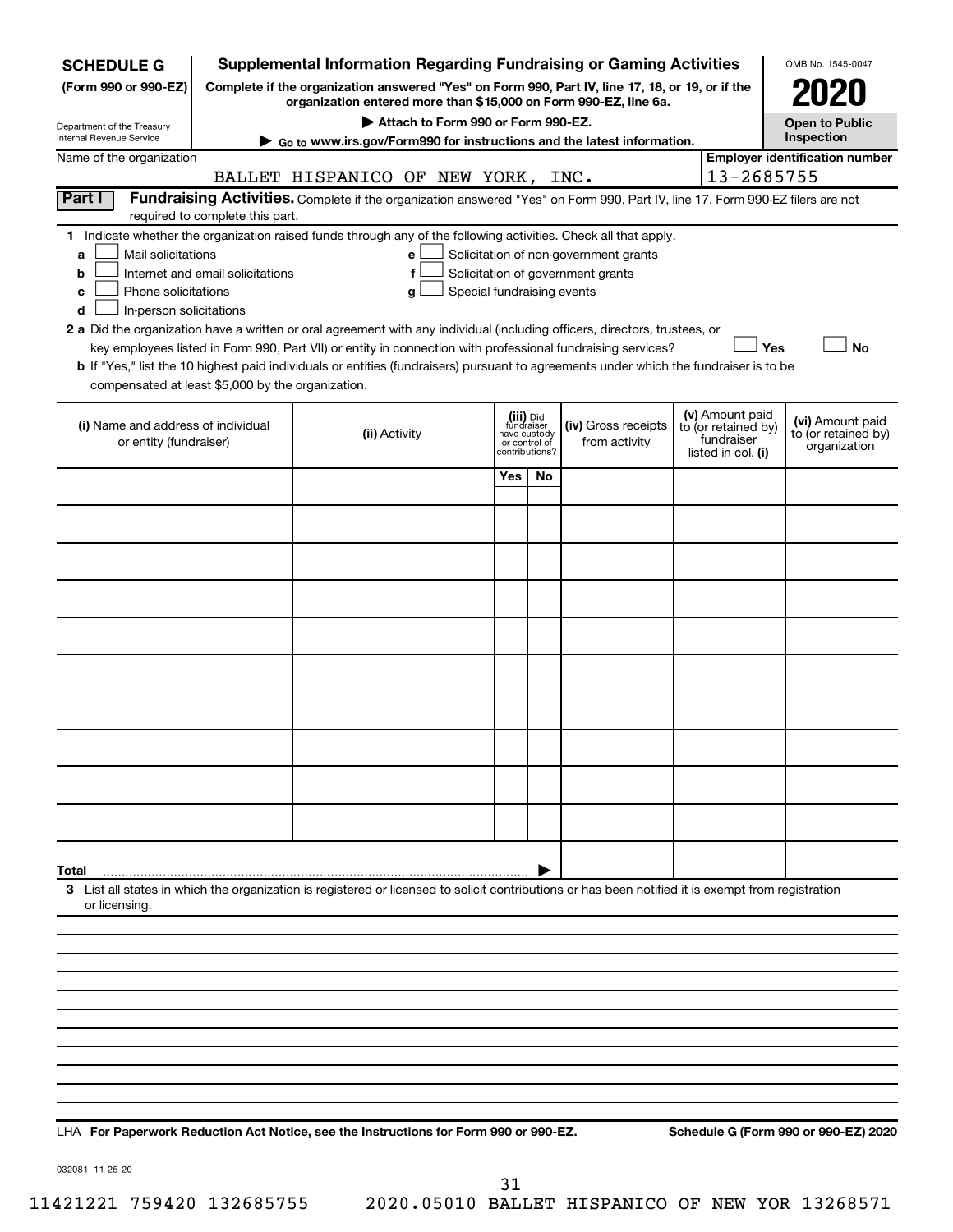Part II | Fundraising Events. Complete if the organization answered "Yes" on Form 990, Part IV, line 18, or reported more than \$15,000 of fundraising event contributions and gross income on Form 990-EZ, lines 1 and 6b. List events with gross receipts greater than \$5,000.

|                 |              |                                                                                                                                                                                                     | (a) Event $#1$<br>VIRTUAL GALAUNIDOS | $(b)$ Event #2<br>NOCHES                         | (c) Other events<br><b>NONE</b> | (d) Total events<br>(add col. (a) through |
|-----------------|--------------|-----------------------------------------------------------------------------------------------------------------------------------------------------------------------------------------------------|--------------------------------------|--------------------------------------------------|---------------------------------|-------------------------------------------|
|                 |              |                                                                                                                                                                                                     | (event type)                         | (event type)                                     | (total number)                  | col. (c))                                 |
| Revenue         | 1.           |                                                                                                                                                                                                     | 505,045.                             | 40,630.                                          |                                 | 545,675.                                  |
|                 | $\mathbf{2}$ |                                                                                                                                                                                                     | 505,045.                             | 40,630.                                          |                                 | 545,675.                                  |
|                 |              | 3 Gross income (line 1 minus line 2)                                                                                                                                                                |                                      |                                                  |                                 |                                           |
|                 |              |                                                                                                                                                                                                     |                                      |                                                  |                                 |                                           |
|                 | 5            |                                                                                                                                                                                                     |                                      |                                                  |                                 |                                           |
|                 |              |                                                                                                                                                                                                     |                                      |                                                  |                                 |                                           |
| Direct Expenses | $7^{\circ}$  | Food and beverages                                                                                                                                                                                  |                                      |                                                  |                                 |                                           |
|                 | 8<br>9<br>10 | Direct expense summary. Add lines 4 through 9 in column (d)                                                                                                                                         |                                      |                                                  |                                 |                                           |
|                 |              |                                                                                                                                                                                                     |                                      |                                                  |                                 |                                           |
| <b>Part III</b> |              | Gaming. Complete if the organization answered "Yes" on Form 990, Part IV, line 19, or reported more than<br>\$15,000 on Form 990-EZ, line 6a.                                                       |                                      |                                                  |                                 |                                           |
|                 |              |                                                                                                                                                                                                     | (a) Bingo                            | (b) Pull tabs/instant<br>bingo/progressive bingo | (c) Other gaming                | (d) Total gaming (add                     |
| Revenue         |              |                                                                                                                                                                                                     |                                      |                                                  |                                 | col. (a) through col. (c))                |
|                 |              |                                                                                                                                                                                                     |                                      |                                                  |                                 |                                           |
|                 |              |                                                                                                                                                                                                     |                                      |                                                  |                                 |                                           |
| Direct Expenses |              |                                                                                                                                                                                                     |                                      |                                                  |                                 |                                           |
|                 | 4            |                                                                                                                                                                                                     |                                      |                                                  |                                 |                                           |
|                 |              |                                                                                                                                                                                                     |                                      |                                                  |                                 |                                           |
|                 |              |                                                                                                                                                                                                     | Yes<br>%                             | Yes<br>%                                         | Yes<br>%                        |                                           |
|                 | 6.           | Volunteer labor                                                                                                                                                                                     | No                                   | No                                               | No                              |                                           |
|                 | 7            | Direct expense summary. Add lines 2 through 5 in column (d)                                                                                                                                         |                                      |                                                  |                                 |                                           |
|                 | 8            |                                                                                                                                                                                                     |                                      |                                                  |                                 |                                           |
| 9               |              | Enter the state(s) in which the organization conducts gaming activities:<br><b>b</b> If "No," explain:<br>the control of the control of the control of the control of the control of the control of |                                      |                                                  |                                 | Yes<br>No                                 |
|                 |              | <b>b</b> If "Yes," explain:<br><u> 1989 - Andrea Santa Andrea Santa Andrea Santa Andrea Santa Andrea Santa Andrea Santa Andrea Santa Andrea San</u>                                                 |                                      |                                                  |                                 | Yes<br>No                                 |
|                 |              | 032082 11-25-20                                                                                                                                                                                     |                                      |                                                  |                                 | Schedule G (Form 990 or 990-EZ) 2020      |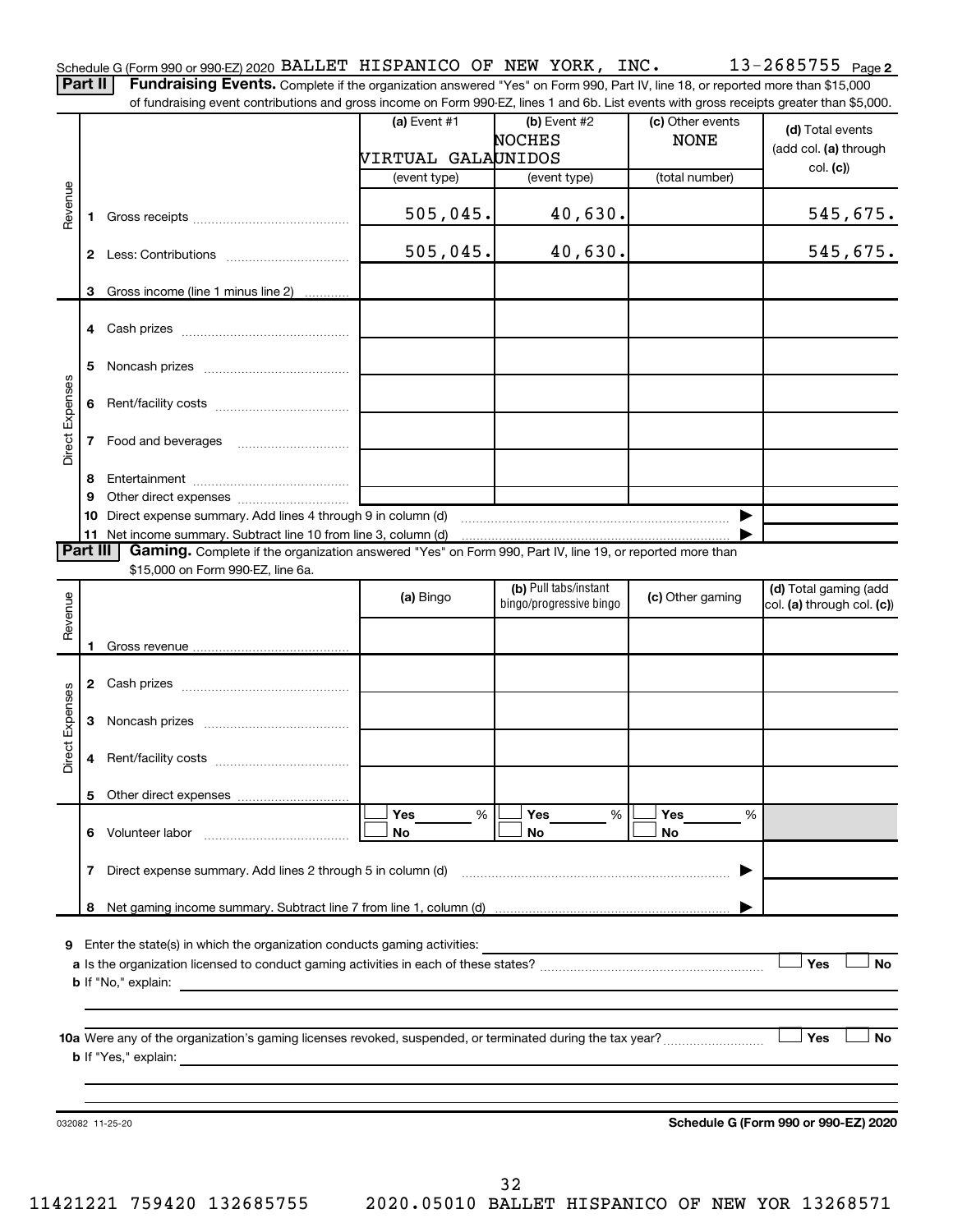| Schedule G (Form 990 or 990-EZ) 2020 BALLET HISPANICO OF NEW YORK, INC.                                                                                                                                             | $13 - 2685755$ Page 3 |           |
|---------------------------------------------------------------------------------------------------------------------------------------------------------------------------------------------------------------------|-----------------------|-----------|
|                                                                                                                                                                                                                     | Yes                   | No        |
| 12 Is the organization a grantor, beneficiary or trustee of a trust, or a member of a partnership or other entity formed                                                                                            |                       |           |
|                                                                                                                                                                                                                     | Yes                   | <b>No</b> |
| <b>13</b> Indicate the percentage of gaming activity conducted in:                                                                                                                                                  |                       |           |
|                                                                                                                                                                                                                     | 13 <sub>b</sub>       | %<br>$\%$ |
| 14 Enter the name and address of the person who prepares the organization's gaming/special events books and records:                                                                                                |                       |           |
|                                                                                                                                                                                                                     |                       |           |
|                                                                                                                                                                                                                     |                       |           |
|                                                                                                                                                                                                                     |                       |           |
|                                                                                                                                                                                                                     |                       |           |
|                                                                                                                                                                                                                     | Yes                   | No        |
|                                                                                                                                                                                                                     |                       |           |
|                                                                                                                                                                                                                     |                       |           |
| c If "Yes," enter name and address of the third party:                                                                                                                                                              |                       |           |
|                                                                                                                                                                                                                     |                       |           |
|                                                                                                                                                                                                                     |                       |           |
|                                                                                                                                                                                                                     |                       |           |
| <b>16</b> Gaming manager information:                                                                                                                                                                               |                       |           |
|                                                                                                                                                                                                                     |                       |           |
| Gaming manager compensation > \$                                                                                                                                                                                    |                       |           |
|                                                                                                                                                                                                                     |                       |           |
|                                                                                                                                                                                                                     |                       |           |
|                                                                                                                                                                                                                     |                       |           |
|                                                                                                                                                                                                                     |                       |           |
| Director/officer<br>∫ Employee<br>Independent contractor                                                                                                                                                            |                       |           |
|                                                                                                                                                                                                                     |                       |           |
| <b>17</b> Mandatory distributions:                                                                                                                                                                                  |                       |           |
| a Is the organization required under state law to make charitable distributions from the gaming proceeds to                                                                                                         |                       |           |
|                                                                                                                                                                                                                     | $\Box$ Yes $\Box$ No  |           |
| <b>b</b> Enter the amount of distributions required under state law to be distributed to other exempt organizations or spent in the<br>organization's own exempt activities during the tax year $\triangleright$ \$ |                       |           |
| Supplemental Information. Provide the explanations required by Part I, line 2b, columns (iii) and (v); and Part III, lines 9, 9b, 10b,<br> Part IV                                                                  |                       |           |
| 15b, 15c, 16, and 17b, as applicable. Also provide any additional information. See instructions.                                                                                                                    |                       |           |
|                                                                                                                                                                                                                     |                       |           |
|                                                                                                                                                                                                                     |                       |           |
|                                                                                                                                                                                                                     |                       |           |
|                                                                                                                                                                                                                     |                       |           |
|                                                                                                                                                                                                                     |                       |           |
|                                                                                                                                                                                                                     |                       |           |
|                                                                                                                                                                                                                     |                       |           |
|                                                                                                                                                                                                                     |                       |           |
|                                                                                                                                                                                                                     |                       |           |
|                                                                                                                                                                                                                     |                       |           |
|                                                                                                                                                                                                                     |                       |           |
|                                                                                                                                                                                                                     |                       |           |
|                                                                                                                                                                                                                     |                       |           |
|                                                                                                                                                                                                                     |                       |           |
|                                                                                                                                                                                                                     |                       |           |
| Schedule G (Form 990 or 990-EZ) 2020<br>032083 11-25-20<br>33                                                                                                                                                       |                       |           |
|                                                                                                                                                                                                                     |                       |           |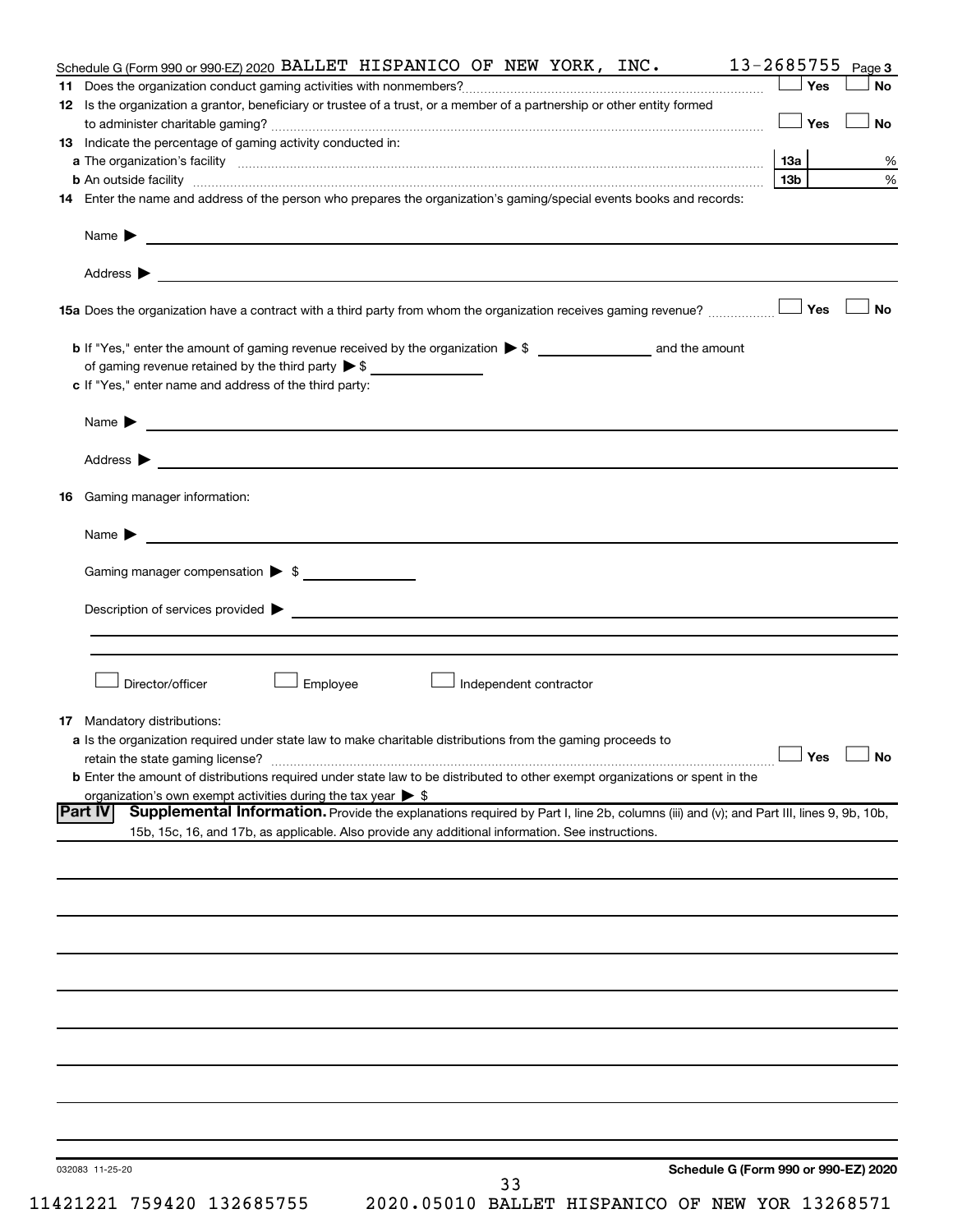|                 | Schedule G (Form 990 or 990-EZ) BALLET HIS<br><b>Part IV   Supplemental Information</b> (continued) | BALLET HISPANICO OF NEW YORK, INC. |    |  | 13-2685755 Page 4               |
|-----------------|-----------------------------------------------------------------------------------------------------|------------------------------------|----|--|---------------------------------|
|                 |                                                                                                     |                                    |    |  |                                 |
|                 |                                                                                                     |                                    |    |  |                                 |
|                 |                                                                                                     |                                    |    |  |                                 |
|                 |                                                                                                     |                                    |    |  |                                 |
|                 |                                                                                                     |                                    |    |  |                                 |
|                 |                                                                                                     |                                    |    |  |                                 |
|                 |                                                                                                     |                                    |    |  |                                 |
|                 |                                                                                                     |                                    |    |  |                                 |
|                 |                                                                                                     |                                    |    |  |                                 |
|                 |                                                                                                     |                                    |    |  |                                 |
|                 |                                                                                                     |                                    |    |  |                                 |
|                 |                                                                                                     |                                    |    |  |                                 |
|                 |                                                                                                     |                                    |    |  |                                 |
|                 |                                                                                                     |                                    |    |  |                                 |
|                 |                                                                                                     |                                    |    |  |                                 |
|                 |                                                                                                     |                                    |    |  |                                 |
|                 |                                                                                                     |                                    |    |  |                                 |
|                 |                                                                                                     |                                    |    |  |                                 |
|                 |                                                                                                     |                                    |    |  |                                 |
|                 |                                                                                                     |                                    |    |  |                                 |
|                 |                                                                                                     |                                    |    |  |                                 |
|                 |                                                                                                     |                                    |    |  |                                 |
|                 |                                                                                                     |                                    |    |  |                                 |
|                 |                                                                                                     |                                    |    |  |                                 |
|                 |                                                                                                     |                                    |    |  |                                 |
|                 |                                                                                                     |                                    |    |  |                                 |
|                 |                                                                                                     |                                    |    |  |                                 |
|                 |                                                                                                     |                                    |    |  |                                 |
|                 |                                                                                                     |                                    |    |  |                                 |
|                 |                                                                                                     |                                    |    |  |                                 |
|                 |                                                                                                     |                                    |    |  |                                 |
|                 |                                                                                                     |                                    |    |  |                                 |
|                 |                                                                                                     |                                    |    |  |                                 |
|                 |                                                                                                     |                                    |    |  |                                 |
|                 |                                                                                                     |                                    |    |  |                                 |
|                 |                                                                                                     |                                    |    |  |                                 |
|                 |                                                                                                     |                                    |    |  |                                 |
|                 |                                                                                                     |                                    |    |  |                                 |
|                 |                                                                                                     |                                    |    |  |                                 |
|                 |                                                                                                     |                                    |    |  |                                 |
|                 |                                                                                                     |                                    |    |  |                                 |
|                 |                                                                                                     |                                    |    |  |                                 |
|                 |                                                                                                     |                                    |    |  |                                 |
|                 |                                                                                                     |                                    |    |  | Schedule G (Form 990 or 990-EZ) |
| 032084 04-01-20 |                                                                                                     |                                    | 34 |  |                                 |
|                 |                                                                                                     |                                    |    |  |                                 |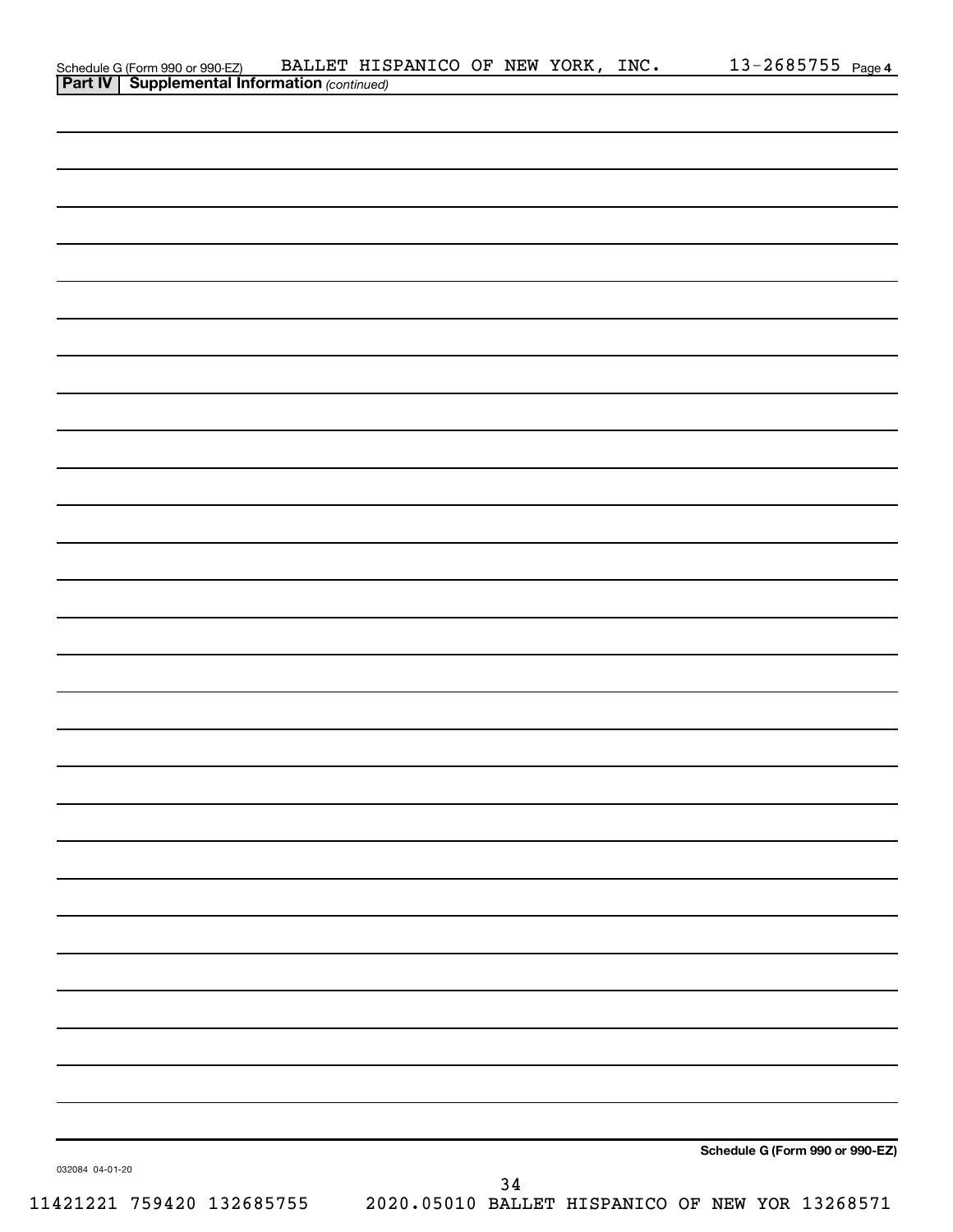| <b>SCHEDULE I</b><br>(Form 990)                        |                                                                                                                                                                                                                                                                                             |           | <b>Grants and Other Assistance to Organizations,</b><br>Governments, and Individuals in the United States<br>Complete if the organization answered "Yes" on Form 990, Part IV, line 21 or 22. |                                                                              |                                         |                                                                |                                          | OMB No. 1545-0047                                   |
|--------------------------------------------------------|---------------------------------------------------------------------------------------------------------------------------------------------------------------------------------------------------------------------------------------------------------------------------------------------|-----------|-----------------------------------------------------------------------------------------------------------------------------------------------------------------------------------------------|------------------------------------------------------------------------------|-----------------------------------------|----------------------------------------------------------------|------------------------------------------|-----------------------------------------------------|
| Department of the Treasury<br>Internal Revenue Service |                                                                                                                                                                                                                                                                                             |           |                                                                                                                                                                                               | Attach to Form 990.<br>Go to www.irs.gov/Form990 for the latest information. |                                         |                                                                |                                          | <b>Open to Public</b><br>Inspection                 |
| Name of the organization                               |                                                                                                                                                                                                                                                                                             |           | BALLET HISPANICO OF NEW YORK, INC.                                                                                                                                                            |                                                                              |                                         |                                                                |                                          | <b>Employer identification number</b><br>13-2685755 |
| Part I                                                 | <b>General Information on Grants and Assistance</b>                                                                                                                                                                                                                                         |           |                                                                                                                                                                                               |                                                                              |                                         |                                                                |                                          |                                                     |
| $\mathbf{1}$                                           | Does the organization maintain records to substantiate the amount of the grants or assistance, the grantees' eligibility for the grants or assistance, and the selection<br>2 Describe in Part IV the organization's procedures for monitoring the use of grant funds in the United States. |           |                                                                                                                                                                                               |                                                                              |                                         |                                                                |                                          | $\boxed{\text{X}}$ Yes<br>l No                      |
| Part II                                                | Grants and Other Assistance to Domestic Organizations and Domestic Governments. Complete if the organization answered "Yes" on Form 990, Part IV, line 21, for any                                                                                                                          |           |                                                                                                                                                                                               |                                                                              |                                         |                                                                |                                          |                                                     |
|                                                        | recipient that received more than \$5,000. Part II can be duplicated if additional space is needed.<br>1 (a) Name and address of organization<br>or government                                                                                                                              | $(b)$ EIN | (c) IRC section<br>(if applicable)                                                                                                                                                            | (d) Amount of<br>cash grant                                                  | (e) Amount of<br>non-cash<br>assistance | (f) Method of<br>valuation (book,<br>FMV, appraisal,<br>other) | (g) Description of<br>noncash assistance | (h) Purpose of grant<br>or assistance               |
|                                                        |                                                                                                                                                                                                                                                                                             |           |                                                                                                                                                                                               |                                                                              |                                         |                                                                |                                          |                                                     |
| $\mathbf{2}$<br>3                                      |                                                                                                                                                                                                                                                                                             |           |                                                                                                                                                                                               |                                                                              |                                         |                                                                |                                          |                                                     |

**For Paperwork Reduction Act Notice, see the Instructions for Form 990. Schedule I (Form 990) 2020** LHA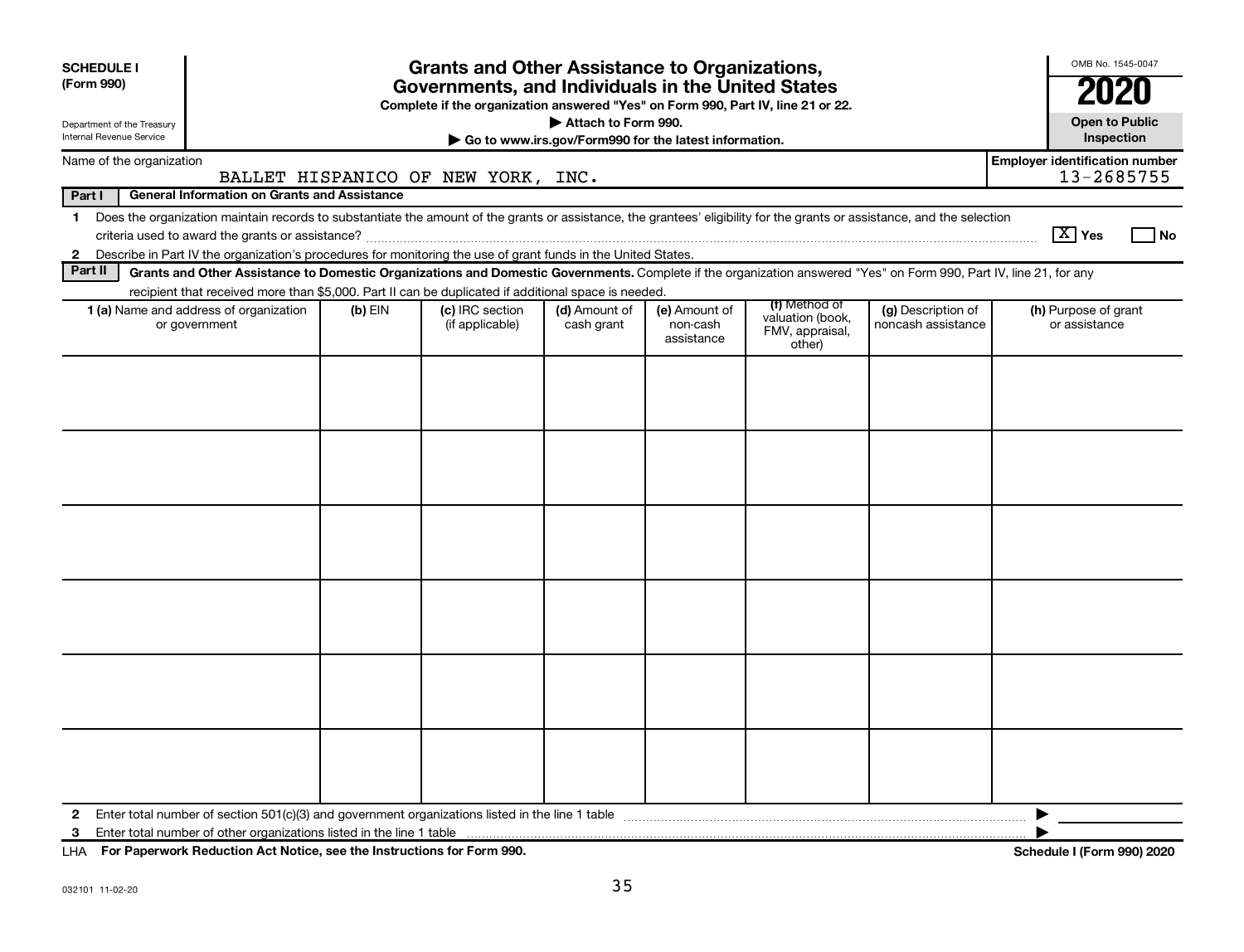**2**

Part III | Grants and Other Assistance to Domestic Individuals. Complete if the organization answered "Yes" on Form 990, Part IV, line 22. Part III can be duplicated if additional space is needed.

| (a) Type of grant or assistance                                                                                                                             | (b) Number of<br>recipients | (c) Amount of<br>cash grant | (d) Amount of non-<br>cash assistance | (e) Method of valuation<br>(book, FMV, appraisal, other) | (f) Description of noncash assistance |
|-------------------------------------------------------------------------------------------------------------------------------------------------------------|-----------------------------|-----------------------------|---------------------------------------|----------------------------------------------------------|---------------------------------------|
|                                                                                                                                                             |                             |                             |                                       |                                                          |                                       |
| MERIT-BASED SCHOLARSHIPS                                                                                                                                    | 38                          | 56,704.                     |                                       | $0.$ $FMV$                                               | SCHOLARSHIP FOR TUITION               |
|                                                                                                                                                             |                             |                             |                                       |                                                          |                                       |
| NEED-BASED SCHOLARSHIPS                                                                                                                                     | 42                          | 41,102.                     |                                       | $0.$ FMV                                                 | SCHOLARSHIP FOR TUITION               |
|                                                                                                                                                             |                             |                             |                                       |                                                          |                                       |
|                                                                                                                                                             |                             |                             |                                       |                                                          |                                       |
|                                                                                                                                                             |                             |                             |                                       |                                                          |                                       |
|                                                                                                                                                             |                             |                             |                                       |                                                          |                                       |
|                                                                                                                                                             |                             |                             |                                       |                                                          |                                       |
|                                                                                                                                                             |                             |                             |                                       |                                                          |                                       |
| Supplemental Information. Provide the information required in Part I, line 2; Part III, column (b); and any other additional information.<br><b>Part IV</b> |                             |                             |                                       |                                                          |                                       |
| PART I, LINE 2:                                                                                                                                             |                             |                             |                                       |                                                          |                                       |
| FAMILIES THAT APPLY FOR FINANCIAL AID ARE REQUIRED TO PRESENT TAX AND                                                                                       |                             |                             |                                       |                                                          |                                       |
| SUPPORTING DOCUMENTATION THAT SHOW THEY QUALIFY FOR NEED-BASED ASSISTANCE.                                                                                  |                             |                             |                                       |                                                          |                                       |
| ONCE AN APPLICATION HAS BEEN SUBMITTED TO THE SCHOOL OF DANCE OFFICE WITH A                                                                                 |                             |                             |                                       |                                                          |                                       |
| W4/W2 OR NECESSARY LETTER OF EMPLOYMENT, THE SCHOLARSHIP COMMITTEE REVIEWS                                                                                  |                             |                             |                                       |                                                          |                                       |
| THE FILE AND AWARDS A PERCENTAGE OF FUNDING THAT IS PRE-AUTHORIZED BY THE                                                                                   |                             |                             |                                       |                                                          |                                       |
| FINANCE DEPARTMENT BASED ON TOTAL INCOME PER YEAR AND DEPENDENTS OF THAT                                                                                    |                             |                             |                                       |                                                          |                                       |
| INCOME. THE FAMILY IS THEN NOTIFIED OF THEIR AWARD AMOUNT AND GIVEN A                                                                                       |                             |                             |                                       |                                                          |                                       |

DEADLINE TO ACCEPT. ONCE ACCEPTED, THE AWARD IS RECORDED IN THE SCHOOL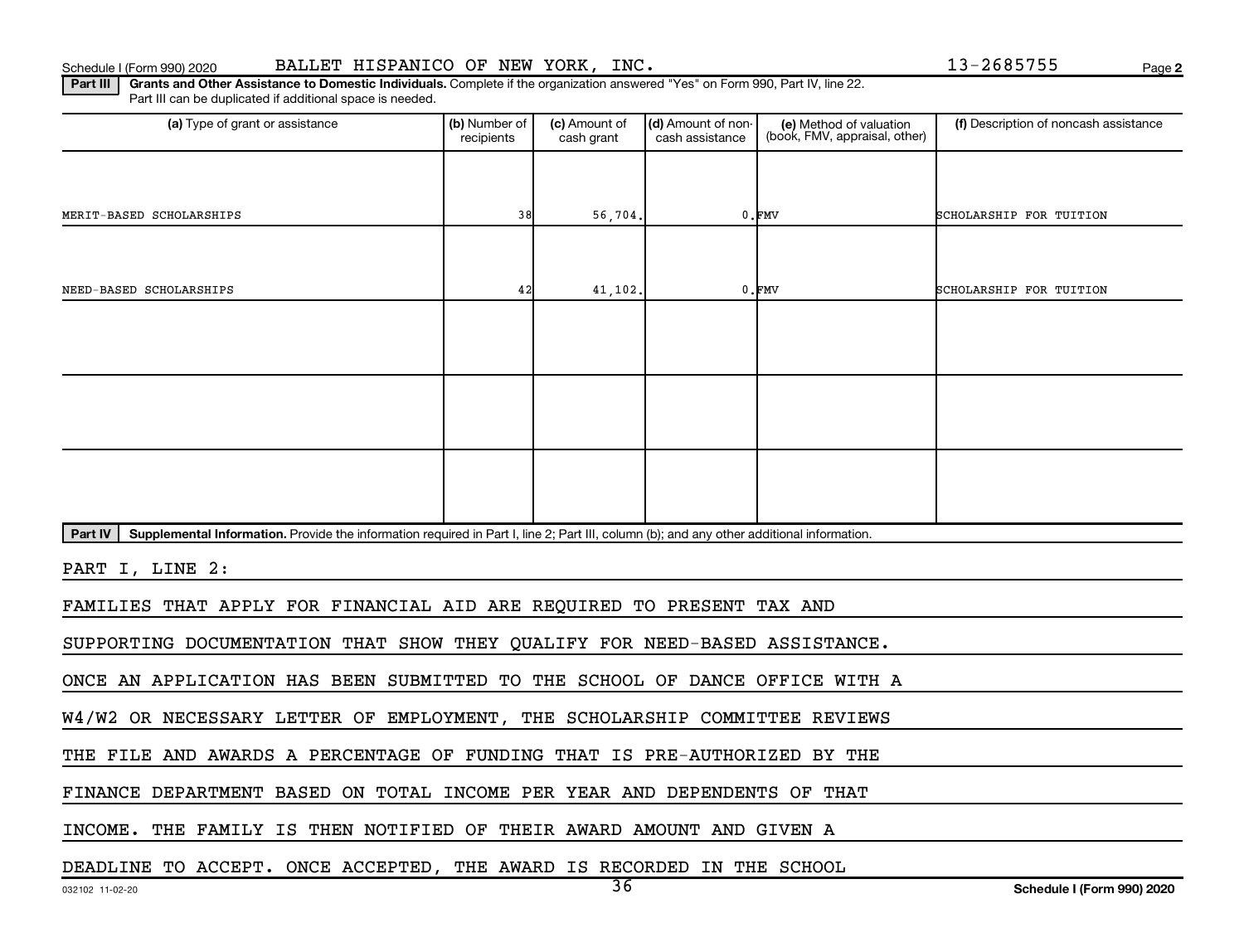| 13-2685755 Page 2<br>Schedule I (Form 990) BALLET HISPANICO OF NEW YORK, INC.<br><b>Part IV   Supplemental Information</b> |  |
|----------------------------------------------------------------------------------------------------------------------------|--|
| SCHOLARSHIP LEDGER AND APPLIED TO THE ACCOUNT THROUGH OUR BURSAR. AWARDS                                                   |  |
| ARE PROCESSED FOR FULL YEARS OF STUDY AND NOT PER SEMESTER. ALL MERIT                                                      |  |
| AWARDS ARE GIVEN BY THE DIRECTORS BASED ON ARTISTIC PROMISE AND POTENTIAL.                                                 |  |
|                                                                                                                            |  |
|                                                                                                                            |  |
|                                                                                                                            |  |
|                                                                                                                            |  |
|                                                                                                                            |  |
|                                                                                                                            |  |
|                                                                                                                            |  |
|                                                                                                                            |  |
|                                                                                                                            |  |
|                                                                                                                            |  |
|                                                                                                                            |  |
|                                                                                                                            |  |
|                                                                                                                            |  |
|                                                                                                                            |  |
|                                                                                                                            |  |
|                                                                                                                            |  |
|                                                                                                                            |  |
|                                                                                                                            |  |
|                                                                                                                            |  |
|                                                                                                                            |  |
|                                                                                                                            |  |
|                                                                                                                            |  |
|                                                                                                                            |  |
|                                                                                                                            |  |
| Schedule I (Form 990)<br>032291<br>04-01-20<br>37                                                                          |  |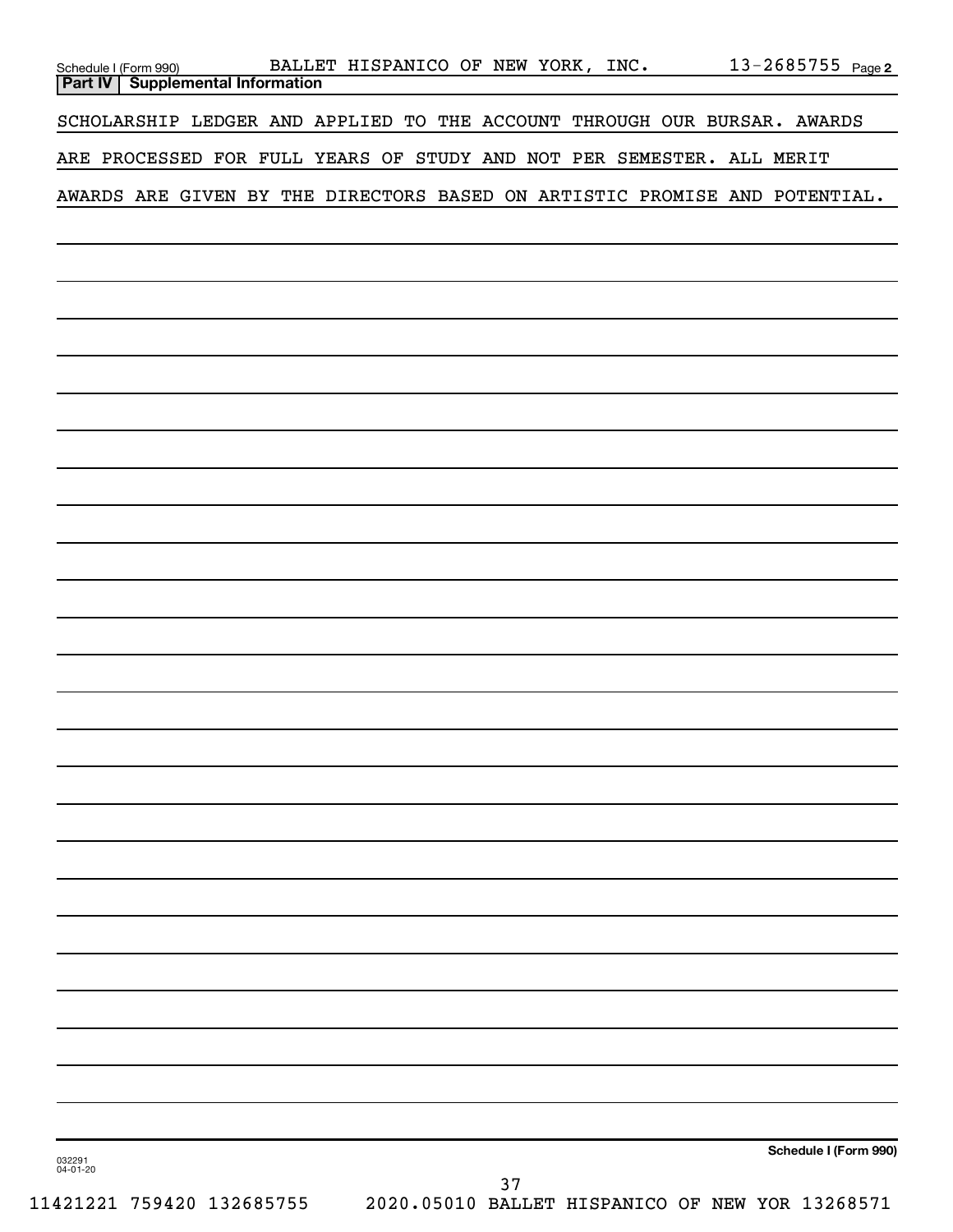|   | <b>SCHEDULE J</b>                                                              | <b>Compensation Information</b>                                                                                                                                                                                                     |                                       | OMB No. 1545-0047     |            |                         |
|---|--------------------------------------------------------------------------------|-------------------------------------------------------------------------------------------------------------------------------------------------------------------------------------------------------------------------------------|---------------------------------------|-----------------------|------------|-------------------------|
|   | (Form 990)                                                                     | For certain Officers, Directors, Trustees, Key Employees, and Highest                                                                                                                                                               |                                       |                       |            |                         |
|   |                                                                                | <b>Compensated Employees</b>                                                                                                                                                                                                        |                                       |                       |            |                         |
|   |                                                                                | Complete if the organization answered "Yes" on Form 990, Part IV, line 23.                                                                                                                                                          |                                       | <b>Open to Public</b> |            |                         |
|   | Department of the Treasury<br>Internal Revenue Service                         | Attach to Form 990.<br>Go to www.irs.gov/Form990 for instructions and the latest information.                                                                                                                                       |                                       | Inspection            |            |                         |
|   | Name of the organization                                                       |                                                                                                                                                                                                                                     | <b>Employer identification number</b> |                       |            |                         |
|   |                                                                                | BALLET HISPANICO OF NEW YORK, INC.                                                                                                                                                                                                  | 13-2685755                            |                       |            |                         |
|   | <b>Questions Regarding Compensation</b><br>Part I                              |                                                                                                                                                                                                                                     |                                       |                       |            |                         |
|   |                                                                                |                                                                                                                                                                                                                                     |                                       |                       | <b>Yes</b> | No                      |
|   |                                                                                | 1a Check the appropriate box(es) if the organization provided any of the following to or for a person listed on Form 990,                                                                                                           |                                       |                       |            |                         |
|   |                                                                                | Part VII, Section A, line 1a. Complete Part III to provide any relevant information regarding these items.                                                                                                                          |                                       |                       |            |                         |
|   | First-class or charter travel                                                  | Housing allowance or residence for personal use                                                                                                                                                                                     |                                       |                       |            |                         |
|   | Travel for companions                                                          | Payments for business use of personal residence                                                                                                                                                                                     |                                       |                       |            |                         |
|   | Tax indemnification and gross-up payments                                      | Health or social club dues or initiation fees                                                                                                                                                                                       |                                       |                       |            |                         |
|   | Discretionary spending account                                                 | Personal services (such as maid, chauffeur, chef)                                                                                                                                                                                   |                                       |                       |            |                         |
|   |                                                                                |                                                                                                                                                                                                                                     |                                       |                       |            |                         |
|   |                                                                                | <b>b</b> If any of the boxes on line 1a are checked, did the organization follow a written policy regarding payment or                                                                                                              |                                       |                       |            |                         |
|   |                                                                                | reimbursement or provision of all of the expenses described above? If "No," complete Part III to explain                                                                                                                            |                                       | 1b                    |            |                         |
| 2 |                                                                                | Did the organization require substantiation prior to reimbursing or allowing expenses incurred by all directors,                                                                                                                    |                                       |                       |            |                         |
|   |                                                                                | trustees, and officers, including the CEO/Executive Director, regarding the items checked on line 1a?                                                                                                                               |                                       | $\mathbf{2}$          |            |                         |
|   |                                                                                |                                                                                                                                                                                                                                     |                                       |                       |            |                         |
| з |                                                                                | Indicate which, if any, of the following the organization used to establish the compensation of the organization's                                                                                                                  |                                       |                       |            |                         |
|   |                                                                                | CEO/Executive Director. Check all that apply. Do not check any boxes for methods used by a related organization to                                                                                                                  |                                       |                       |            |                         |
|   | establish compensation of the CEO/Executive Director, but explain in Part III. |                                                                                                                                                                                                                                     |                                       |                       |            |                         |
|   | $ \mathbf{X} $ Compensation committee                                          | $X$ Written employment contract                                                                                                                                                                                                     |                                       |                       |            |                         |
|   | $\boxed{\textbf{X}}$ Independent compensation consultant                       | Compensation survey or study                                                                                                                                                                                                        |                                       |                       |            |                         |
|   | $\lfloor x \rfloor$ Form 990 of other organizations                            | Approval by the board or compensation committee                                                                                                                                                                                     |                                       |                       |            |                         |
|   |                                                                                |                                                                                                                                                                                                                                     |                                       |                       |            |                         |
|   |                                                                                | During the year, did any person listed on Form 990, Part VII, Section A, line 1a, with respect to the filing                                                                                                                        |                                       |                       |            |                         |
|   | organization or a related organization:                                        |                                                                                                                                                                                                                                     |                                       |                       |            |                         |
| а | Receive a severance payment or change-of-control payment?                      |                                                                                                                                                                                                                                     |                                       | 4a                    |            | х                       |
| b |                                                                                |                                                                                                                                                                                                                                     |                                       | 4b                    |            | $\overline{\texttt{x}}$ |
| c |                                                                                |                                                                                                                                                                                                                                     |                                       | 4c                    |            | $\overline{\text{x}}$   |
|   |                                                                                | If "Yes" to any of lines 4a-c, list the persons and provide the applicable amounts for each item in Part III.                                                                                                                       |                                       |                       |            |                         |
|   |                                                                                |                                                                                                                                                                                                                                     |                                       |                       |            |                         |
|   |                                                                                | Only section 501(c)(3), 501(c)(4), and 501(c)(29) organizations must complete lines 5-9.                                                                                                                                            |                                       |                       |            |                         |
|   |                                                                                | For persons listed on Form 990, Part VII, Section A, line 1a, did the organization pay or accrue any compensation                                                                                                                   |                                       |                       |            |                         |
|   | contingent on the revenues of:                                                 |                                                                                                                                                                                                                                     |                                       |                       |            | x.                      |
|   |                                                                                | a The organization? <b>contracts</b> and contracts are contracted and contract and contract and contract and contract and contract and contract and contract and contract and contract and contract and contract and contract and c |                                       | 5a                    |            | $\overline{\mathbf{X}}$ |
|   |                                                                                |                                                                                                                                                                                                                                     |                                       | 5b                    |            |                         |
|   | If "Yes" on line 5a or 5b, describe in Part III.                               |                                                                                                                                                                                                                                     |                                       |                       |            |                         |
| 6 | contingent on the net earnings of:                                             | For persons listed on Form 990, Part VII, Section A, line 1a, did the organization pay or accrue any compensation                                                                                                                   |                                       |                       |            |                         |
|   |                                                                                |                                                                                                                                                                                                                                     |                                       | 6а                    |            | x.                      |
|   |                                                                                |                                                                                                                                                                                                                                     |                                       | 6b                    |            | $\overline{\mathbf{X}}$ |
|   | If "Yes" on line 6a or 6b, describe in Part III.                               |                                                                                                                                                                                                                                     |                                       |                       |            |                         |
|   |                                                                                | 7 For persons listed on Form 990, Part VII, Section A, line 1a, did the organization provide any nonfixed payments                                                                                                                  |                                       |                       |            |                         |
|   |                                                                                |                                                                                                                                                                                                                                     |                                       | 7                     |            | x.                      |
| 8 |                                                                                | Were any amounts reported on Form 990, Part VII, paid or accrued pursuant to a contract that was subject to the                                                                                                                     |                                       |                       |            |                         |
|   |                                                                                |                                                                                                                                                                                                                                     |                                       | 8                     |            | x.                      |
| 9 |                                                                                | If "Yes" on line 8, did the organization also follow the rebuttable presumption procedure described in                                                                                                                              |                                       |                       |            |                         |
|   |                                                                                |                                                                                                                                                                                                                                     |                                       | 9                     |            |                         |
|   | LHA For Paperwork Reduction Act Notice, see the Instructions for Form 990.     |                                                                                                                                                                                                                                     | Schedule J (Form 990) 2020            |                       |            |                         |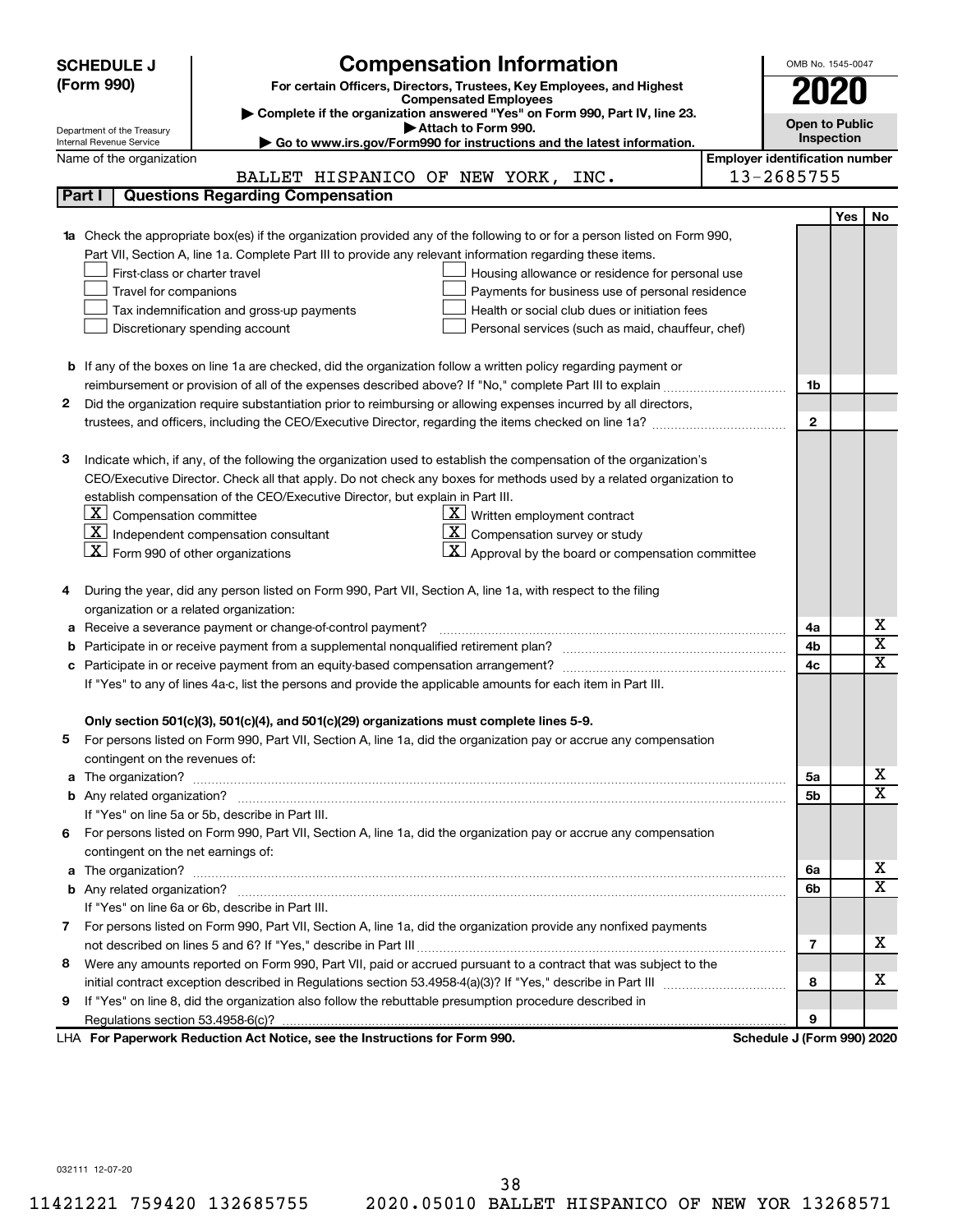#### Part II | Officers, Directors, Trustees, Key Employees, and Highest Compensated Employees. Use duplicate copies if additional space is needed.

For each individual whose compensation must be reported on Schedule J, report compensation from the organization on row (i) and from related organizations, described in the instructions, on row (ii). Do not list any individuals that aren't listed on Form 990, Part VII.

Note: The sum of columns (B)(i)-(iii) for each listed individual must equal the total amount of Form 990, Part VII, Section A, line 1a, applicable column (D) and (E) amounts for that individual.

|                                |            |                          | (B) Breakdown of W-2 and/or 1099-MISC compensation |                                           | (C) Retirement and             | (D) Nontaxable              | (E) Total of columns        | (F) Compensation                                           |
|--------------------------------|------------|--------------------------|----------------------------------------------------|-------------------------------------------|--------------------------------|-----------------------------|-----------------------------|------------------------------------------------------------|
| (A) Name and Title             |            | (i) Base<br>compensation | (ii) Bonus &<br>incentive<br>compensation          | (iii) Other<br>reportable<br>compensation | other deferred<br>compensation | benefits                    | $(B)(i)$ - $(D)$            | in column (B)<br>reported as deferred<br>on prior Form 990 |
| EDUARDO NORFLEET-VILARO<br>(1) | (i)        | 238,316.                 | $\overline{0}$ .                                   | $\overline{\mathbf{0}}$ .                 | 44,744.                        | 35,970.                     | 319,030.                    | $\overline{0}$ .                                           |
| CEO & ARTISTIC DIRECTOR        | (ii)       | $\overline{0}$ .         | $\overline{0}$ .                                   | $\overline{0}$ .                          | $\overline{\mathfrak{o}}$ .    | $\overline{\mathfrak{o}}$ . | $\overline{0}$ .            | $\overline{0}$ .                                           |
| LORRAINE LAHUTA<br>(2)         | (i)        | 179,607.                 | $\overline{0}$ .                                   | $\overline{0}$ .                          | 5,559.                         | 12,608.                     | 197,774.                    | $\overline{0}$ .                                           |
| CHIEF DEVELOPMENT OFFICER      | (ii)       | $\overline{0}$ .         | $\overline{0}$ .                                   | $\overline{0}$ .                          | $\overline{0}$ .               | $\overline{0}$ .            | $\overline{\mathfrak{o}}$ . | $\overline{0}$ .                                           |
|                                | (i)        |                          |                                                    |                                           |                                |                             |                             |                                                            |
|                                | (ii)       |                          |                                                    |                                           |                                |                             |                             |                                                            |
|                                | (i)        |                          |                                                    |                                           |                                |                             |                             |                                                            |
|                                | (ii)       |                          |                                                    |                                           |                                |                             |                             |                                                            |
|                                | (i)        |                          |                                                    |                                           |                                |                             |                             |                                                            |
|                                | (ii)       |                          |                                                    |                                           |                                |                             |                             |                                                            |
|                                | (i)        |                          |                                                    |                                           |                                |                             |                             |                                                            |
|                                | (ii)       |                          |                                                    |                                           |                                |                             |                             |                                                            |
|                                | (i)        |                          |                                                    |                                           |                                |                             |                             |                                                            |
|                                | (ii)       |                          |                                                    |                                           |                                |                             |                             |                                                            |
|                                | (i)        |                          |                                                    |                                           |                                |                             |                             |                                                            |
|                                | (ii)       |                          |                                                    |                                           |                                |                             |                             |                                                            |
|                                | $(\sf{i})$ |                          |                                                    |                                           |                                |                             |                             |                                                            |
|                                | (ii)       |                          |                                                    |                                           |                                |                             |                             |                                                            |
|                                | (i)        |                          |                                                    |                                           |                                |                             |                             |                                                            |
|                                | (ii)       |                          |                                                    |                                           |                                |                             |                             |                                                            |
|                                | (i)        |                          |                                                    |                                           |                                |                             |                             |                                                            |
|                                | (ii)       |                          |                                                    |                                           |                                |                             |                             |                                                            |
|                                | (i)        |                          |                                                    |                                           |                                |                             |                             |                                                            |
|                                | (ii)       |                          |                                                    |                                           |                                |                             |                             |                                                            |
|                                | (i)        |                          |                                                    |                                           |                                |                             |                             |                                                            |
|                                | (ii)       |                          |                                                    |                                           |                                |                             |                             |                                                            |
|                                | (i)        |                          |                                                    |                                           |                                |                             |                             |                                                            |
|                                | (ii)       |                          |                                                    |                                           |                                |                             |                             |                                                            |
|                                | (i)        |                          |                                                    |                                           |                                |                             |                             |                                                            |
|                                | (ii)       |                          |                                                    |                                           |                                |                             |                             |                                                            |
|                                | (i)        |                          |                                                    |                                           |                                |                             |                             |                                                            |
|                                | (ii)       |                          |                                                    |                                           |                                |                             |                             |                                                            |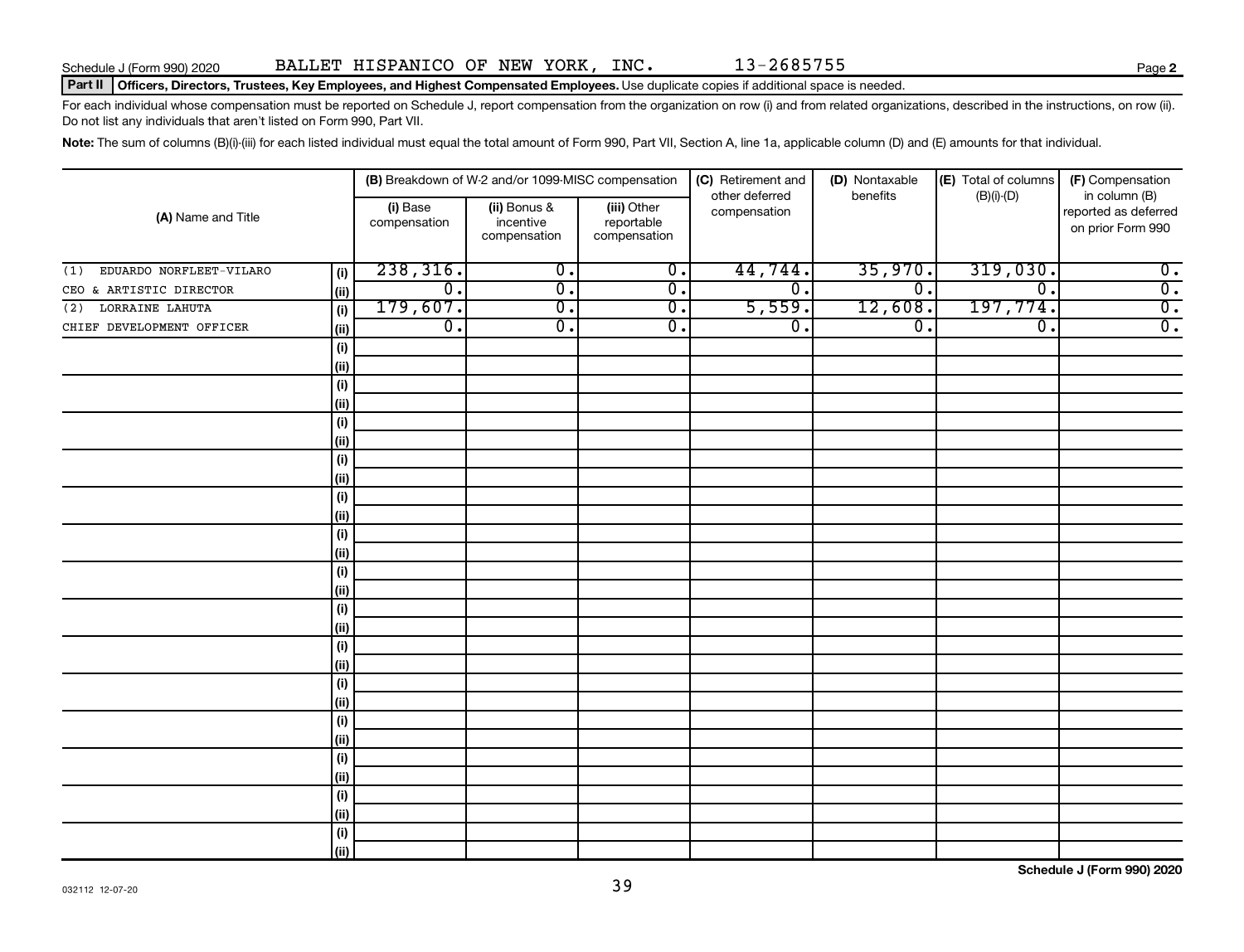### **Part III Supplemental Information**

Provide the information, explanation, or descriptions required for Part I, lines 1a, 1b, 3, 4a, 4b, 4c, 5a, 5b, 6a, 6b, 7, and 8, and for Part II. Also complete this part for any additional information.

**Schedule J (Form 990) 2020**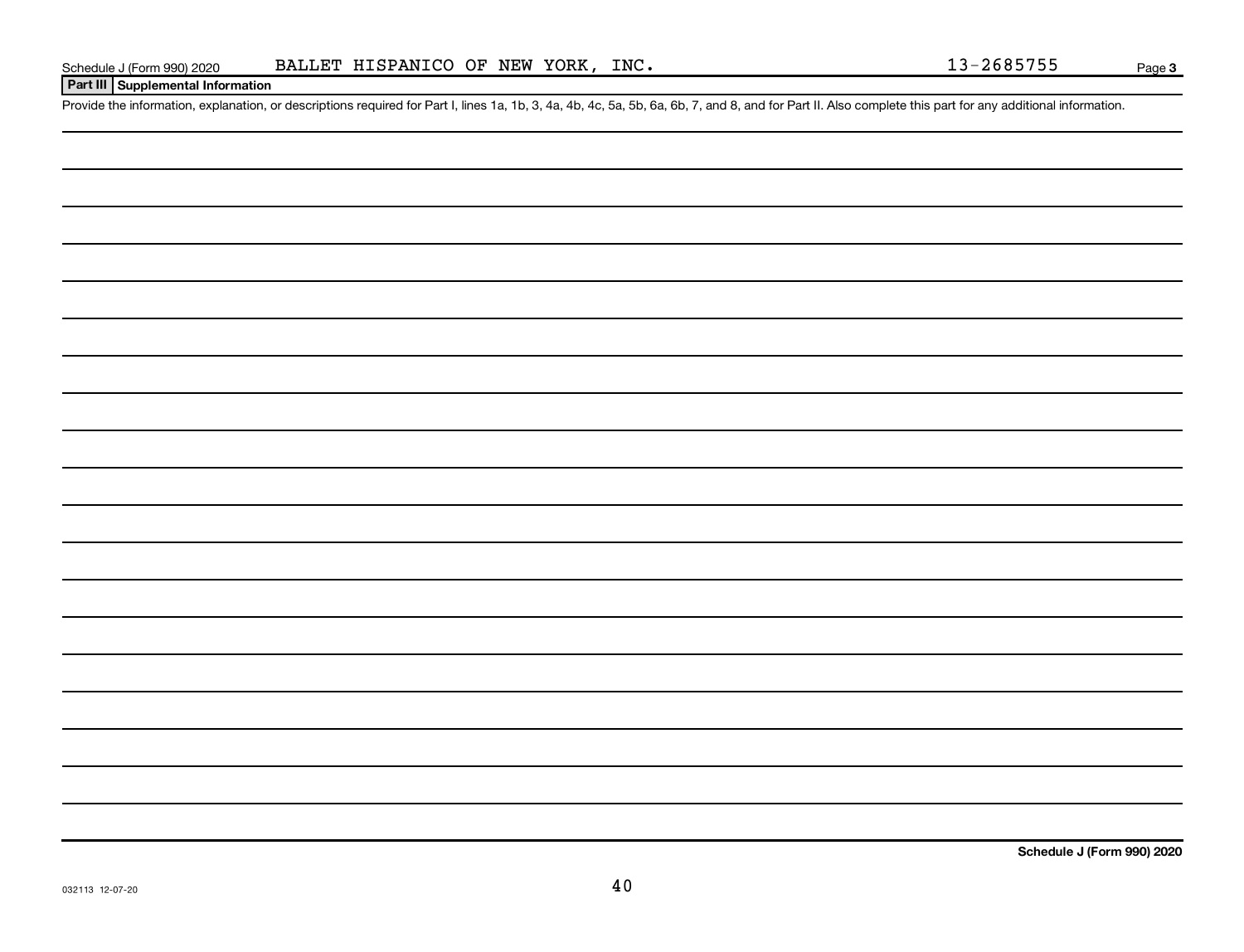**(Form 990 or 990-EZ)**

Department of the Treasury Internal Revenue Service

Name of the organization

**SCHEDULE O Supplemental Information to Form 990 or 990-EZ 2020**<br>(Form 990 or 990-EZ) **2020** 

**Complete to provide information for responses to specific questions on Form 990 or 990-EZ or to provide any additional information. | Attach to Form 990 or 990-EZ.**

**| Go to www.irs.gov/Form990 for the latest information.**



BALLET HISPANICO OF NEW YORK, INC. 13-2685755

**Employer identification number**

FORM 990, PART I, LINE 1, DESCRIPTION OF ORGANIZATION MISSION:

BALLET HISPANICO BRINGS COMMUNITIES TOGETHER TO CELEBRATE AND EXPLORE

LATINO CULTURES THROUGH INNOVATIVE DANCE PRODUCTIONS, TRANSFORMATIVE

DANCE TRAINING, AND COMMUNITY ENGAGEMENT.

FORM 990, PART III, LINE 4C, PROGRAM SERVICE ACCOMPLISHMENTS:

FROM SPAIN AND LATIN AMERICA, INTERACTIVE PERFORMANCES BY OUR TEACHING

ARTISTS, AND OUR BALLET HISPNICO REPERTORY EXCERPTS IN OUR PERFORMANCES

FOR YOUNG PEOPLE (PYP). THE CONTRAST OF DANCE STYLES AND GENRES WITHIN

OUR CAP PROGRAM WILL ALLOW THE STUDENTS TO WIDEN THEIR PERSPECTIVES OF

DANCE AND CULTURE WHILE CELEBRATING THE RICH DIVERSITY IN OUR

COMMUNITY'S HERITAGE

FORM 990, PART III, LINE 4D, OTHER PROGRAM SERVICES:

ARNHOLD CENTER & OTHER COMMUNITY ENGAGEMENTS

EXPENSES \$ 146,998. INCLUDING GRANTS OF \$ 0. REVENUE \$ 2,815.

FORM 990, PART VI, SECTION B, LINE 11B:

FORM 990 IS FIRST REVIEWED BY THE CFO, FOLLOWED BY THE EXECUTIVE DIRECTOR. PRIOR TO PRESENTATION TO THE AUDIT COMMITTEE. THEREAFTER, THE REPORT IS PRESENTED TO THE AUDIT COMMITTEE FOR APPROVAL PRIOR TO SUBMITTING TO THE DEPARTMENT OF TREASURY.

FORM 990, PART VI, SECTION B, LINE 12C:

DURING THE END-OF-YEAR BOARD MEETINGS, CONFLICT OF INTEREST POLICIES ARE

032211 11-20-20 **For Paperwork Reduction Act Notice, see the Instructions for Form 990 or 990-EZ. Schedule O (Form 990 or 990-EZ) 2020** LHA SIGNED BY THE OFFICERS AND DIRECTORS AND ARE MONITORED THROUGHOUT THE YEAR.

11421221 759420 132685755 2020.05010 BALLET HISPANICO OF NEW YOR 13268571

41